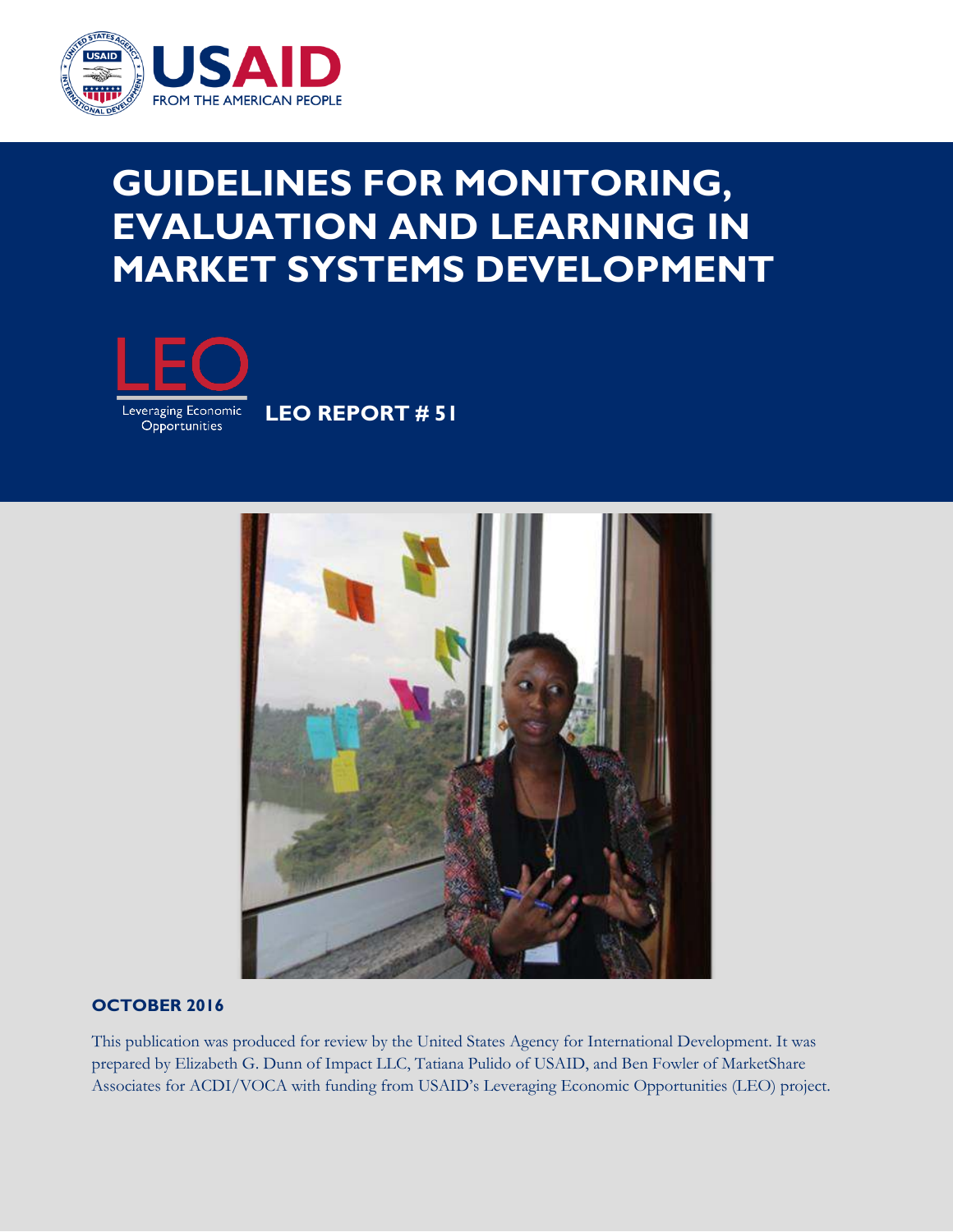# **GUIDELINES FOR MONITORING, EVALUATION AND LEARNING IN MARKET SYSTEMS DEVELOPMENT**



#### **DISCLAIMER**

The author's views expressed in this publication do not necessarily reflect the views of the United States Agency for International Development or the United States Government.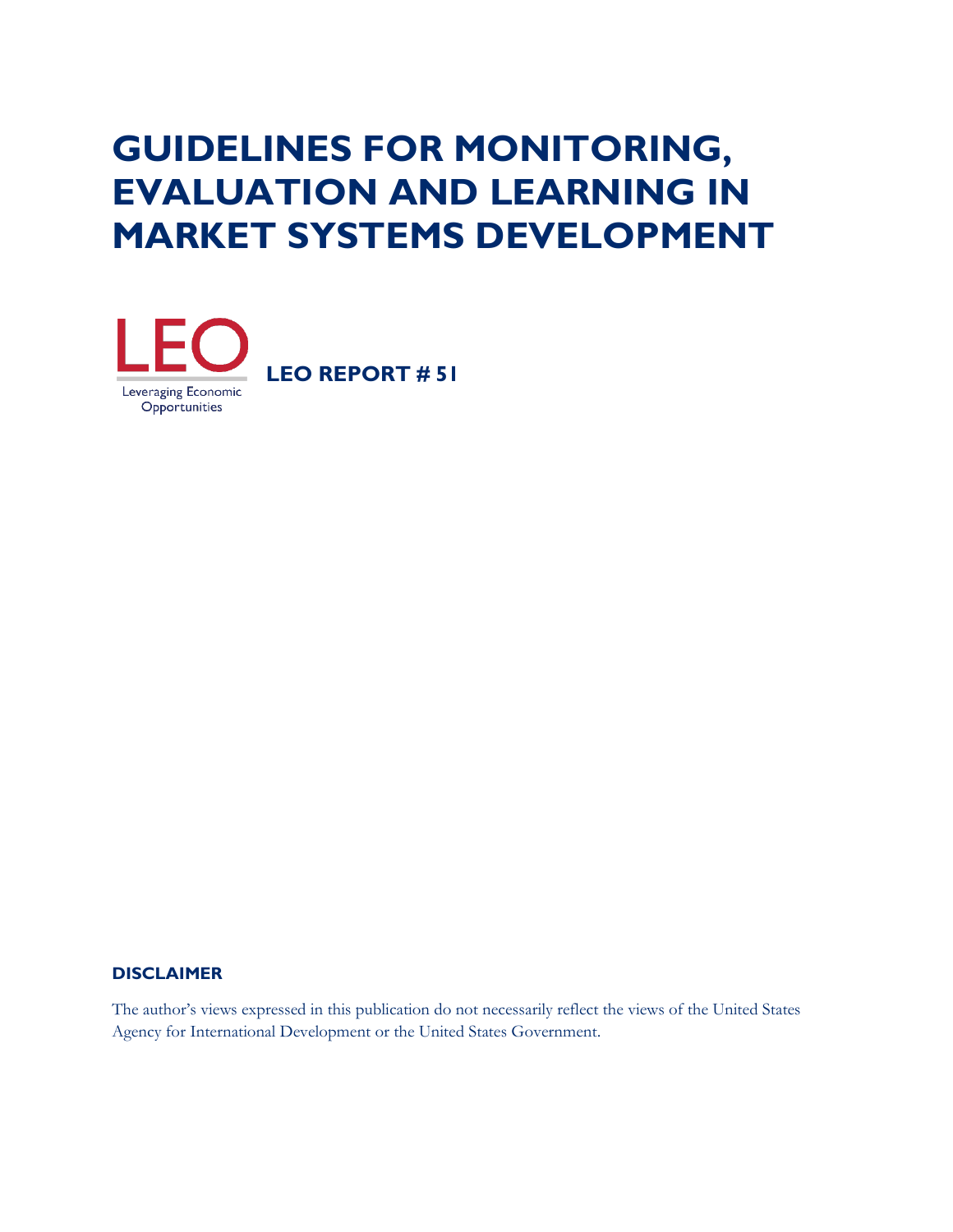# **CONTENTS**

|--|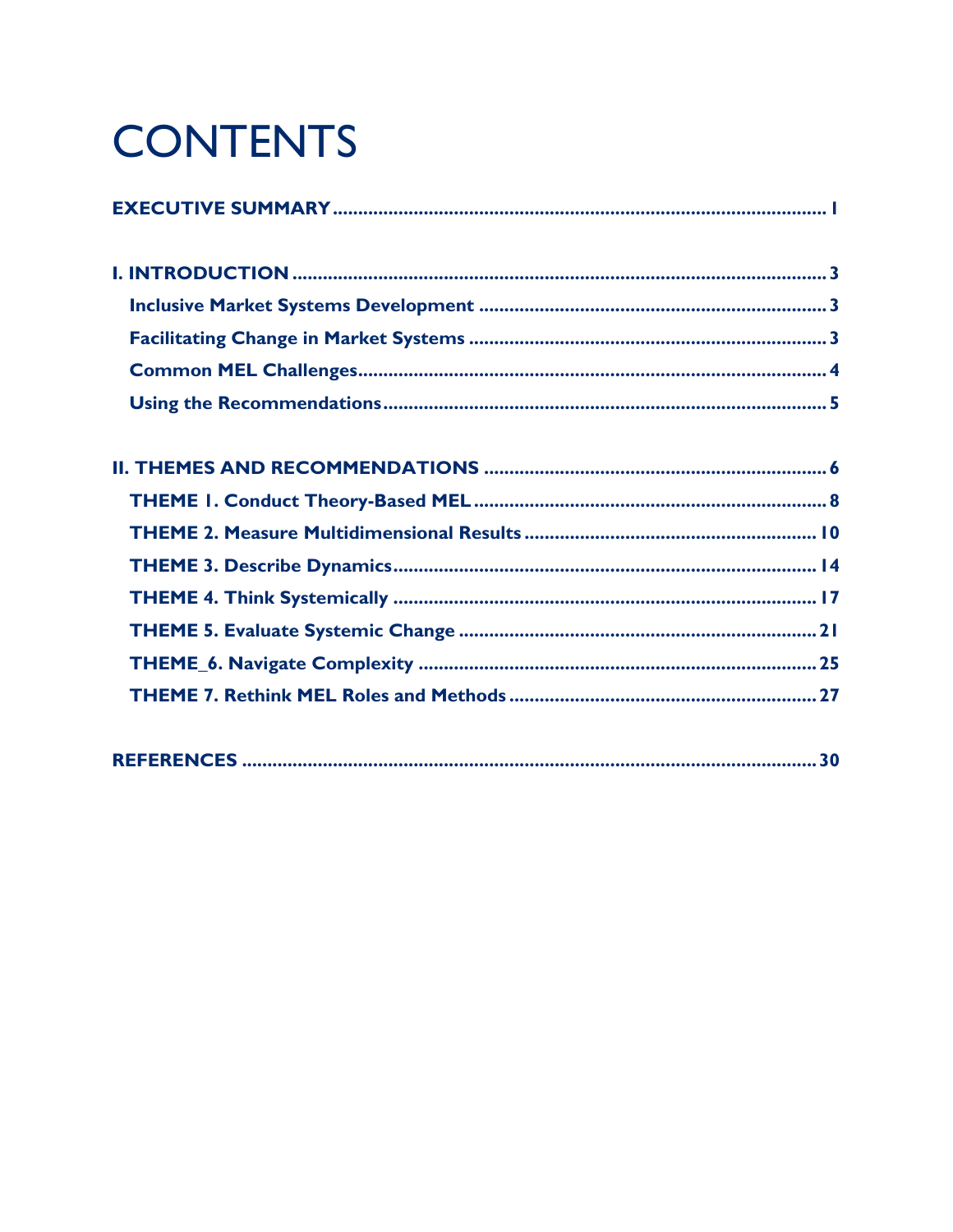## **List of Tables:**

# **List of Figures:**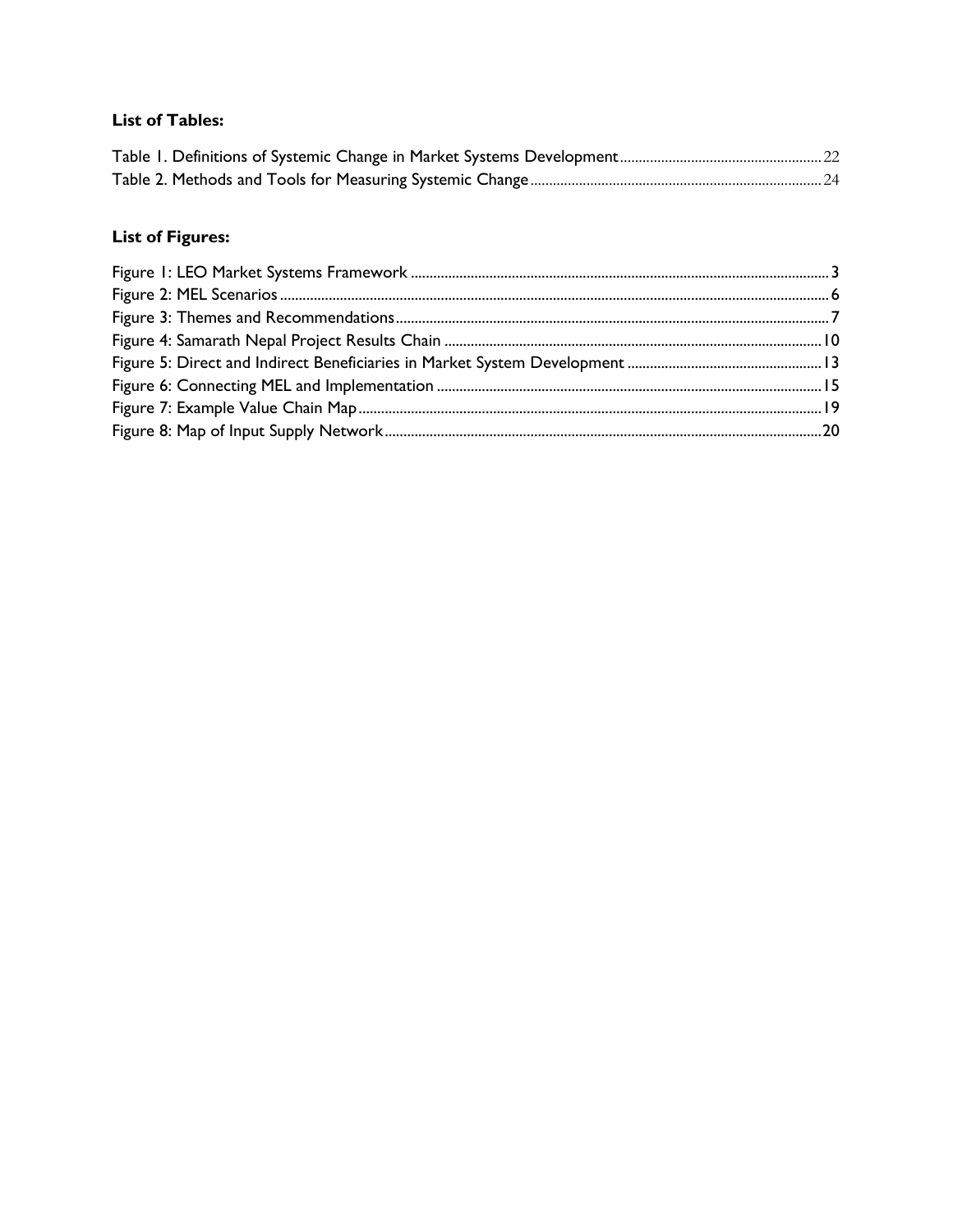# ACKNOWLEDGEMENTS

The authors wish to thank Kristin O'Planick, Travis Mayo, Tjip Walker and David Jacobstein of USAID, and Jim Tanburn of the DCED Secretariat, for valuable suggestions, corrections and review comments. Additional USAID staff and other workshop participants reviewed an earlier version of these guidelines and provided helpful commentary on the content and presentation style. The authors gratefully acknowledge contributions from LEO colleagues, especially Anna Garloch, LEO Project Manager for ACDI/VOCA. Lucy Creevey provided initial research inputs, while Jeanne Downing, an independent consultant, and Ruth Campbell of ACDI/VOCA provided early ideas and encouragement for the development of these guidelines.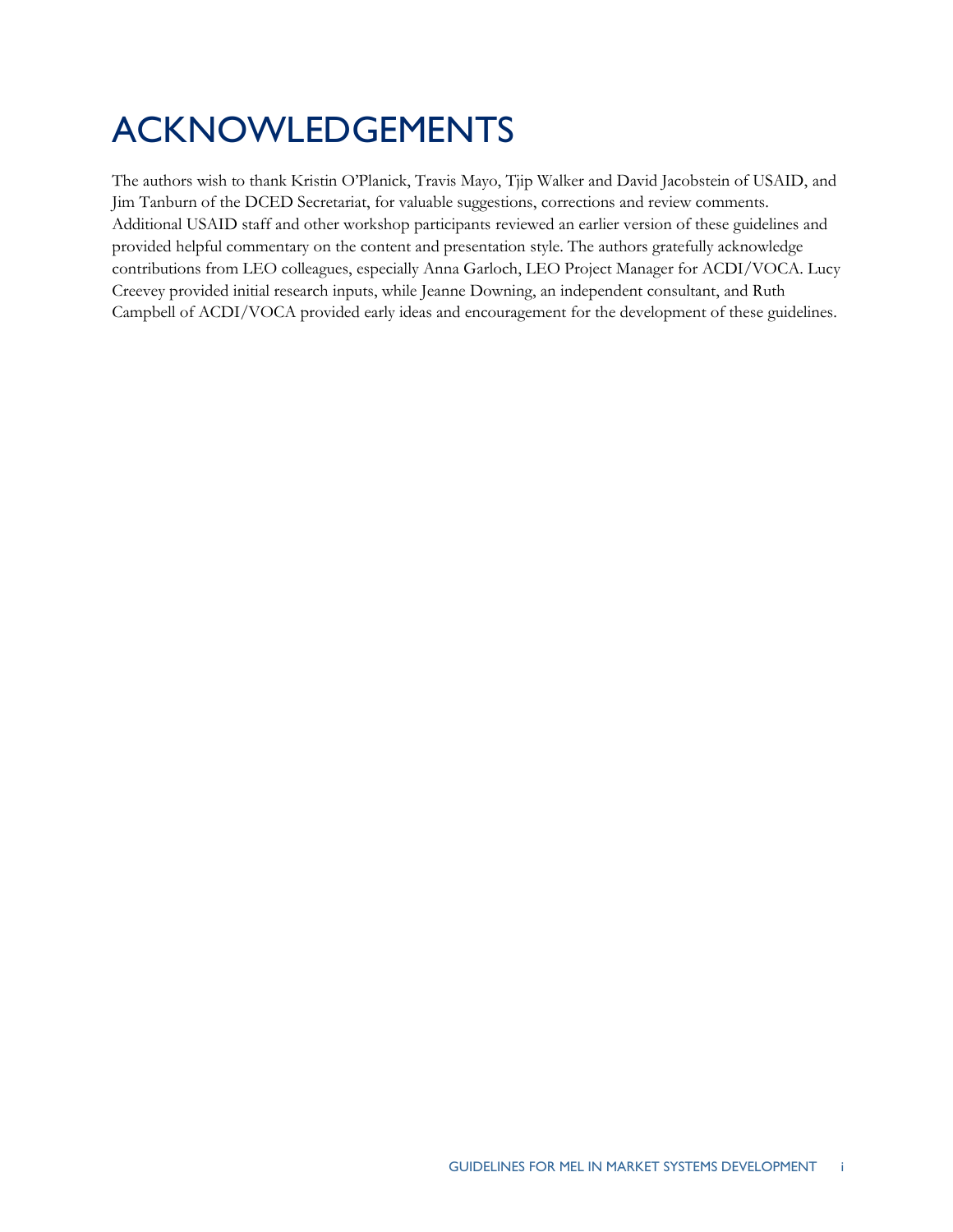# <span id="page-5-0"></span>EXECUTIVE SUMMARY

This paper describes a set of guidelines for improving monitoring, evaluation and learning (MEL) within the context of market systems development (MSD). These guidelines support the capacity of donors and their implementing partners to identify and address key MEL parameters and methodological issues for MSD interventions. As listed below and discussed in Section II, there are 16 recommendations. Together, these address the practical realities of MEL in MSD, in which a facilitation approach typically reaches target beneficiaries through other system actors, generating slower paced and less predictable outcomes. Additional MEL challenges are related to these three common characteristics of MSD:

- 1. **Multidimensional**: MSD projects support a spectrum of related activities, with multifaceted interventions occurring at different levels of the market system. Relevant units of analysis include individuals, households, firms, value chains, nations and enabling environments.
- 2. **Dynamic**: MSD interventions are unevenly distributed over space and time. Intervention strategies shift over time, in response to new opportunities and the appearance of frequent external shocks that can originate from multiple sources, including macroeconomic, natural, political and conflict events. Also, related interventions may differ in their geographic coverage.
- 3. **Complex**: MSD intervenes in complex situations. Complexity means that system responses to MSD interventions are not always predictable.

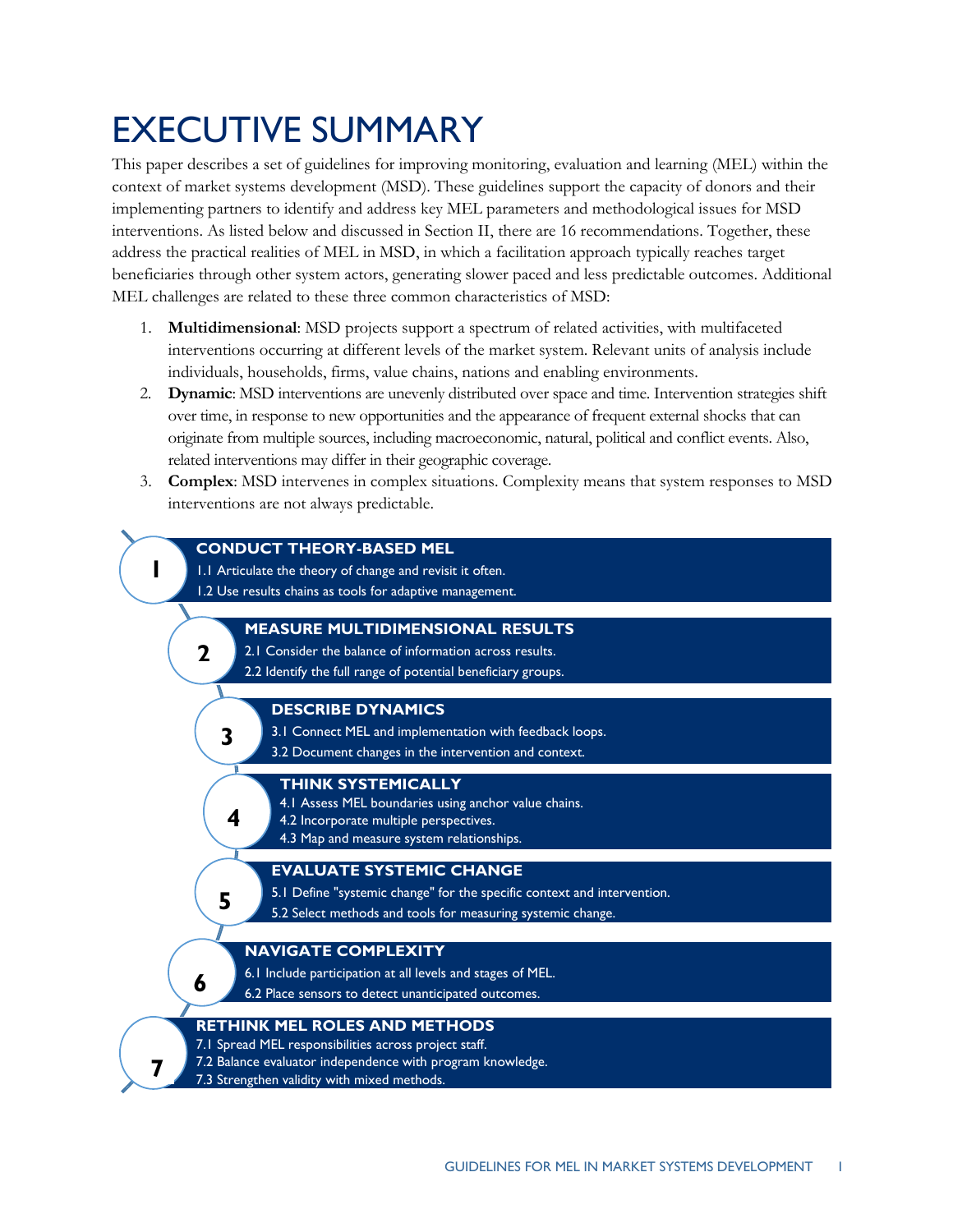This document describes 16 recommendations that can help to address these MEL challenges. The recommendations can be approached in any order, depending on the reader's background and current needs. Theme 2 is recommended for most readers because it describes the classifications of results and beneficiaries that are used throughout the guidelines. The concept of multidimensional results offers a framework for positioning systemic change relative to other measures of system performance.

The order and relevance of the recommendations will differ according to the specific MEL task at hand. The recommendations can be applied to one or more of four MEL scenarios: learning for adaptive management, performance monitoring, performance evaluation and impact evaluation. Text boxes are included throughout to draw out practical examples and resource boxes provide titles and links for further exploration of key topics.

Monitoring, evaluation and learning within MSD is a rapidly-evolving and dynamic space that, as it develops, promises to help address a need that is recognized by both donors and implementers for resources and tools to enable more responsive and effective programming. These recommendations aim to add to this growing body of guidance. With theory and practice in formative stages, appropriate guidelines for improving MEL in MSD will continue to evolve. Even so, the seven themes taken together provide a general checklist of critical areas for improving MEL in market systems development.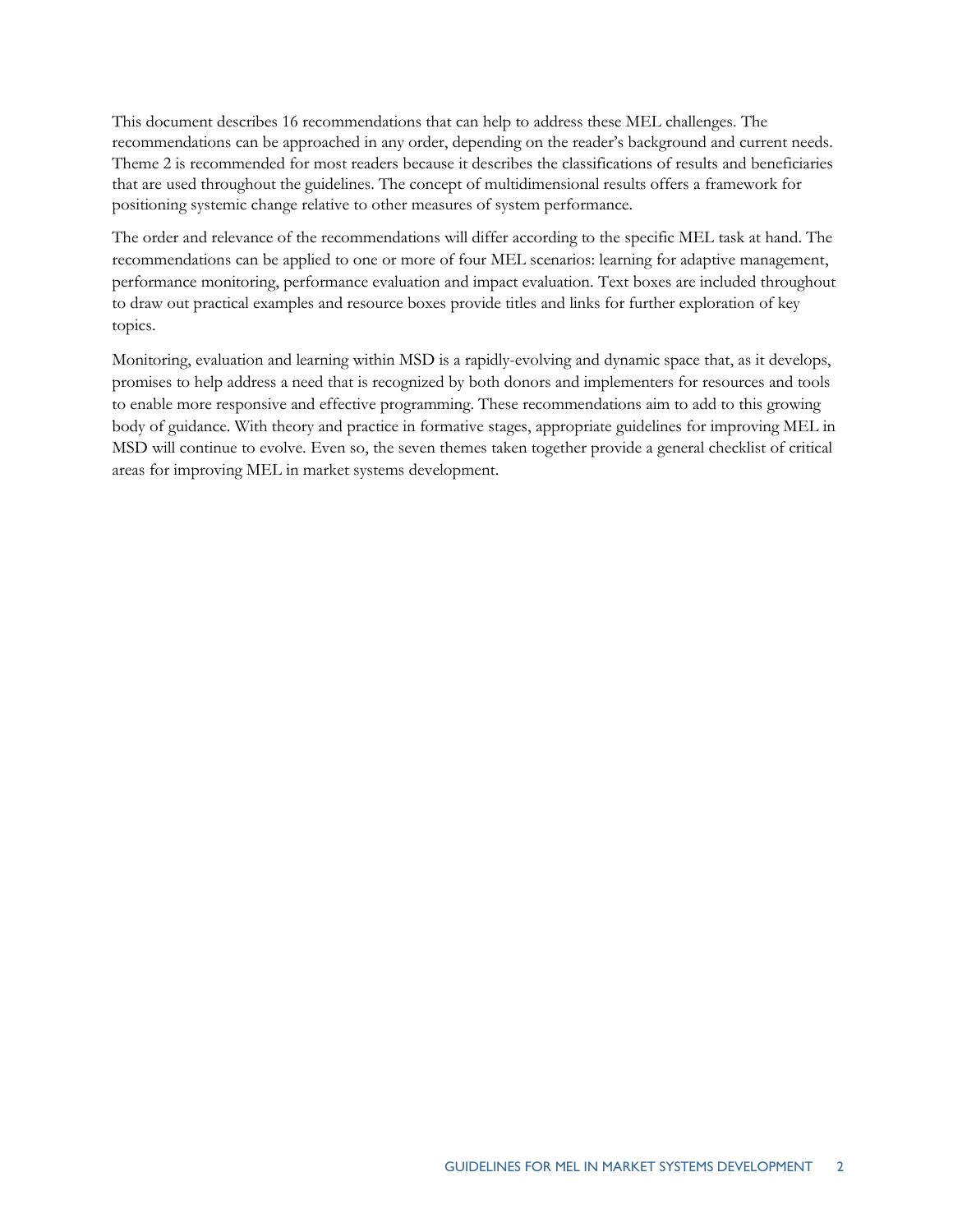# <span id="page-7-0"></span>I. INTRODUCTION

# <span id="page-7-1"></span>**INCLUSIVE MARKET SYSTEMS DEVELOPMENT**

Inclusive market systems development represents an evolving approach to private sector development that builds on earlier value chain and Making Markets Work for the Poor (M4P) approaches. Market systems development (MSD) seeks to catalyze a transformation process leading to a market system that is competitive, inclusive and resilient (Campbell 2014). Compared to the value chain approach, the **MSD approach** is characterized by a broader definition of systems, including multiple value chains and interconnected systems, along with a greater recognition of complexity and the resulting need for piloting and observation. Market systems development is an approach toward private sector development that has been increasingly used by USAID, DFID, SDC and other donors. As the breadth and depth of MSD interventions have spread, donors and their implementing partners have become increasingly aware of a critical need for updated monitoring, evaluation and learning approaches that are better matched to the features of this programming approach.

# <span id="page-7-2"></span>**FACILITATING CHANGE IN MARKET SYSTEMS**

Market systems development is grounded in the practice of **facilitation**, a private sector development approach for catalyzing systemic changes that contribute to desired development outcomes (USAID 2015b). A major perceived advantage of facilitating systemic change is that it promotes development outcomes that are more sustainable over time. By encouraging local actors to adopt changes in their relationships and behaviors, facilitation leads to results that are more likely to continue after the intervention has ended. Another perceived advantage of facilitation is that it is capable of achieving outcomes at a larger scale of outreach. By stimulating changes that are replicated by local actors throughout the system, facilitation leads to results that extend to more beneficiaries than could be reached through direct intervention.

In 2014, USAID, through its Leveraging Economic Opportunities (LEO) project, published a framework for inclusive market systems development. In it, a market system is conceptualized as a set of interconnected

systems (Campbell 2014); as shown in the adjoining figure 1. At the heart of the market system are one or more value chains. These value chains connect to other systems, including other markets and economies from local to global levels. Markets are also connected to political, social, cultural, health, education, physical, agro-ecological and other systems. Firms and households are nested systems within the larger market system.

A market system can be understood as being composed of **actors** and the **relationships** between them. The

Figure 1: LEO Market Systems Framework

![](_page_7_Figure_9.jpeg)

market system actors, sometimes called agents, are the firms, households, individuals, groups and other decision makers in the system, while the relationships are the connections between actors. Relationships can be described in terms of both the structure of connections between actors and the nature and characteristics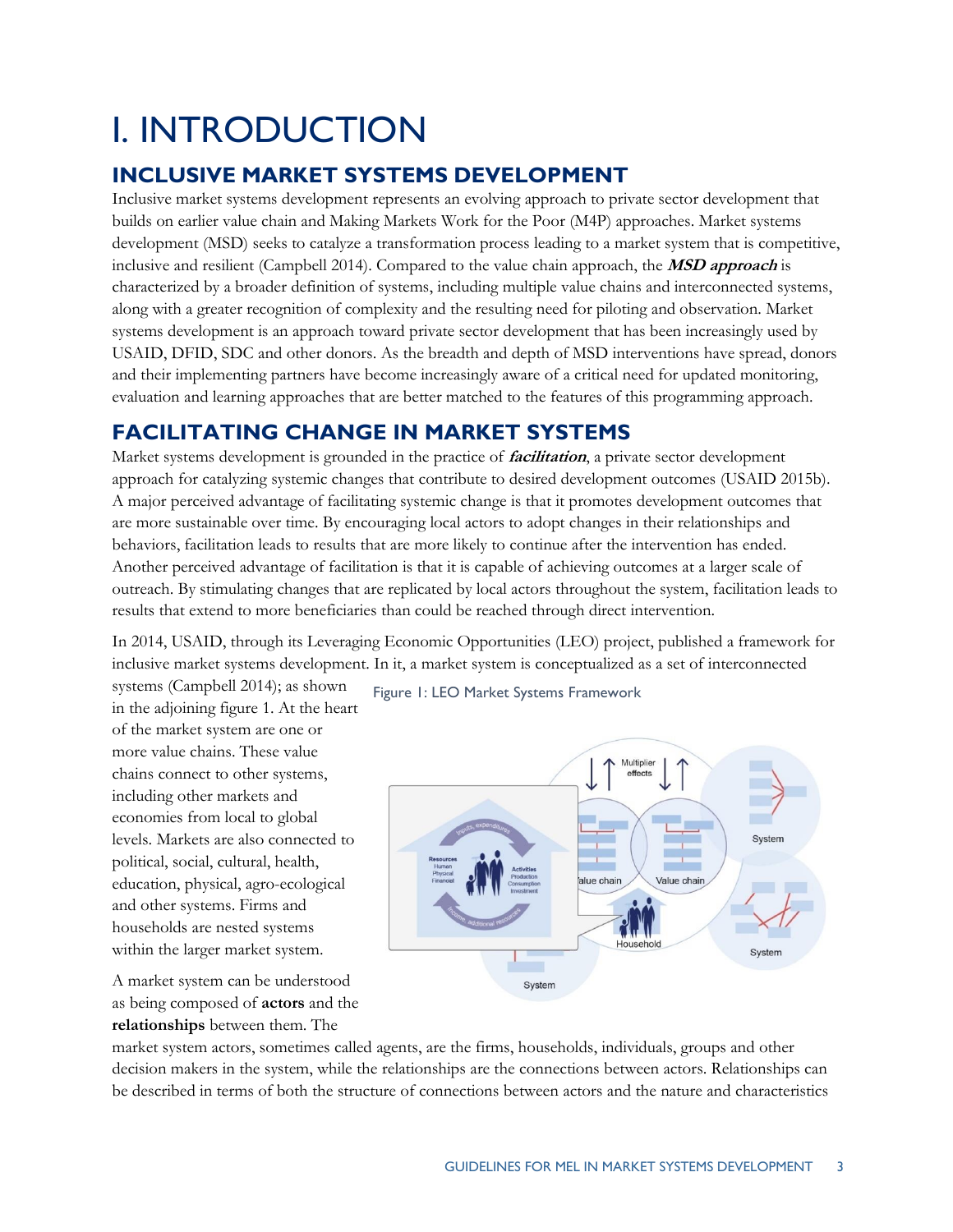of those connections. Systemic change will be reflected in changes in the structure and/or characteristics of relationships.

With its strategy of facilitating change in market systems, MSD helps to support USAID's emphasis on working with local systems to achieve sustainable development outcomes (USAID 2014; Campbell 2016). In this case, the local system is the market system, which can provide an example of the "5Rs Framework" developed by USAID and summarized in the text box below.

#### **USAID'S 5RS FRAMEWORK**

The 5Rs Framework highlights five key dimensions of systems:

- **Results**: Development efforts are usually organized around achieving specific results.
- **Roles**: Actors take on specific functions or roles within a system.
- **Relationships**: The interactions between actors define their relationships.
- **Rules**: Rules include formal laws and regulations, less formal norms, and incentives.
- **Resources**: Inputs are transformed to produce results.

The **results** of MSD include development outcomes, outreach, inclusiveness, sustainability and systemic change. These multidimensional results are discussed in more detail below (see theme 2). Functional **roles** played by market system actors include producers, wholesalers, exporters, lenders, business service providers, regulators, and so on. Actors' **relationships** include vertical and horizontal market linkages, as defined by actors' functional roles. The **rules** are the formal laws and customary norms that shape and set the accepted boundaries for market system relationships and behaviors. The value chains at the heart of the market system transform productive **resources**—such as land, labor, agricultural inputs, physical and financial capital—into products and services.

#### **Resources on USAID's Local Systems Framework**

#### **Author:** USAID 2014

**Title:** "Local Systems: A [Framework for Supporting](http://betterevaluation.org/toc_goodpractice)  Sustained Development"

**Access**: [https://www.usaid.gov/policy/local](https://www.usaid.gov/policy/local-systems-framework)[systems-framework](https://www.usaid.gov/policy/local-systems-framework) 

**Author:** Campbell 2016 **Title:** "Local Systems and Market Systems"

**Access**: [https://www.microlinks.org/library/l](https://usaidlearninglab.org/library/theories-change) [ocal-systems-and-market-systems](https://www.microlinks.org/library/local-systems-and-market-systems)

**Author:** USAID 2016 **Title:** "The 5Rs Framework in the Program Cycle"

**Access**: [https://usaidlearninglab.org/library/5](https://usaidlearninglab.org/library/5rs-framework-program-cycle) [rs-framework-program-cycle](https://usaidlearninglab.org/library/5rs-framework-program-cycle)

# <span id="page-8-0"></span>**COMMON MEL CHALLENGES**

Interventions that facilitate inclusive market systems development tend to present some typical challenges to traditional monitoring, evaluation and learning approaches. Some of these were first identified with evaluation of value chain and M4P approaches (Creevey et al. 2010; Ruffer and Wach 2013). These challenges, originating in the nature of facilitation and three characteristics of the MSD approach, continue to affect the ability to design valid, comprehensive MEL approaches.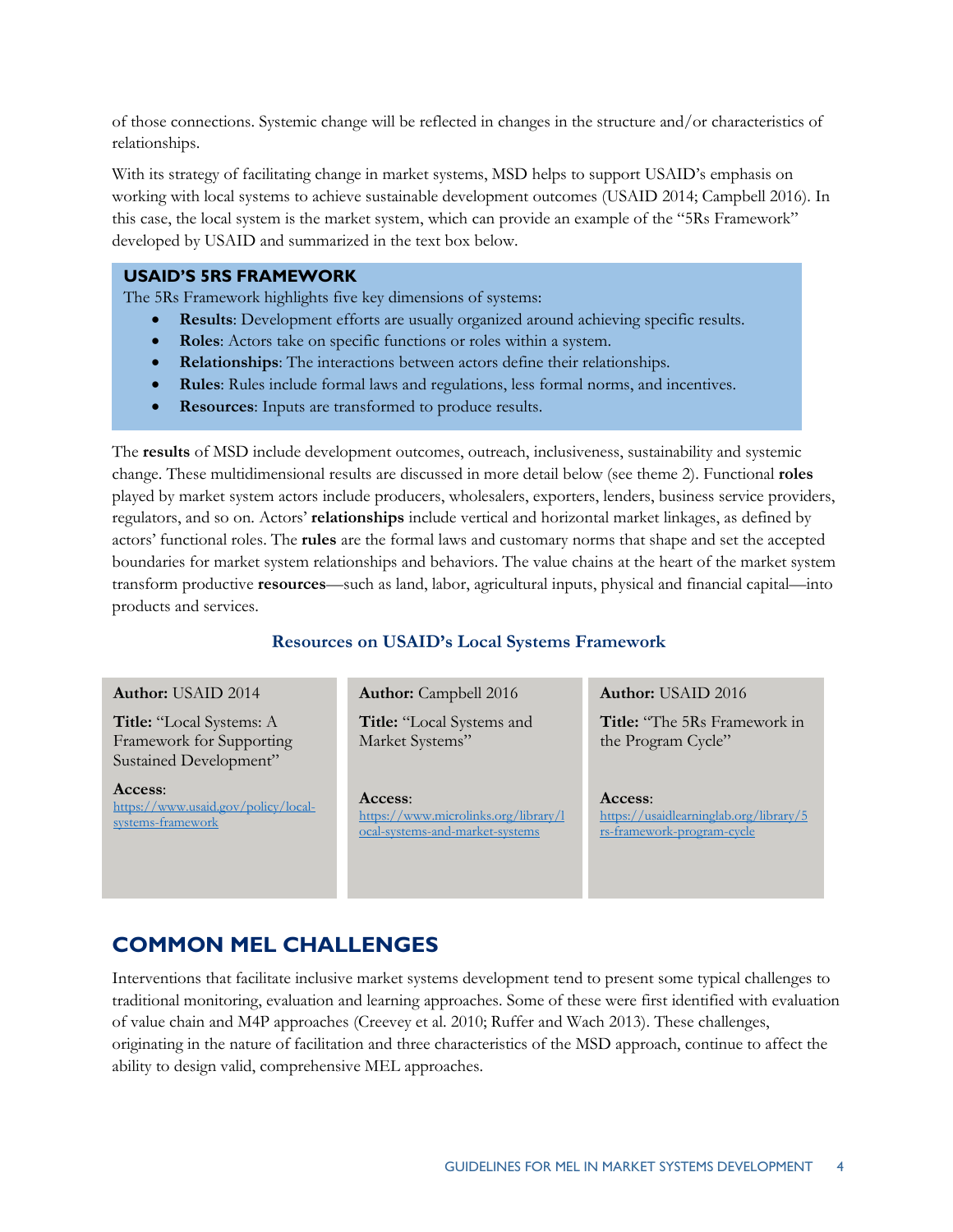Facilitation itself is associated with outcomes that are less predictable and slower paced, which is due to the fact that facilitation activities do not work with targeted beneficiaries directly (e.g., smallholder farmers). Instead, interventions reach targeted beneficiaries indirectly, through beneficiaries' vertical and horizontal relationships with other market system actors. Because of this indirect relationship to target beneficiaries, early outputs and outcomes of the facilitation approach are dependent on decisions made by other private sector actors. This contributes to unpredictability in the details of program rollout and generally slows the pace of achieving initial outcomes. In other words, when compared to direct delivery approaches, facilitation may be slower to reach large numbers of intended beneficiaries. This places additional pressure on implementing partners to identify alternative signs of early progress, placing greater emphasis on identifying early indications of systemic change.

In addition to the unpredictability and slower pace of interventions based on facilitation, three inherent characteristics of market system development contribute to MEL challenges:

- 1. **Multidimensional**: MSD activities are multifaceted, with multiple interventions at different levels of the market system. Relevant units of analysis include individuals, households, firms, value chains and enabling environments. Typically, an MSD project supports a spectrum of intervention approaches.
- 2. **Dynamic**: MSD interventions are unevenly distributed over space and time. Intervention strategies shift over time, in response to new opportunities and the appearance of frequent external shocks that can originate from multiple sources, including macroeconomic, natural, political and conflict events. In addition, not all project activities cover the entire geographic focus, resulting in differing degrees of area coverage for any given intervention.
- 3. **Complex**: MSD intervenes in complex situations. Complexity means that system responses to MSD interventions are not always predictable.

These characteristics combine in different ways to create specific MEL challenges. Multidimensionality and dynamism complicate identification of beneficiaries and create a "treatment" (i.e., "dosage") that varies significantly across beneficiaries. Dynamism and complexity imply that effective interventions must repeatedly adapt to external shocks and unpredictable system responses. These guidelines help to address these MEL challenges.

# <span id="page-9-0"></span>**USING THE RECOMMENDATIONS**

The recommendations can be approached in any order, depending on the reader's background and current needs. For example, readers already familiar with using theories of change and results chains may want to skip the first theme. Theme 2 is recommended for most readers because it describes the classifications of results and beneficiaries that are used throughout the guidelines. The concept of multidimensional results offers a way to position systemic change relative to other measures of system performance.

Readers who are interested in understanding and measuring systemic change (theme 5), but have relatively less experience applying systems thinking to MSD, might benefit from reviewing the background provided in theme 4. Concepts of systemic change, along with methods for measuring systemic change in MSD, are evolving rapidly as this report is being published. Similarly, there are gaps and disagreements about the MEL implications of intervening in complex adaptive systems. With theory and practice in these formative stages, the guidelines for improving MEL in MSD will continue to evolve.

The order and relevance of the recommendations will differ according to the MEL scenario. Some recommendations may not apply to all four of the MEL scenarios shown in figure 2. Performance monitoring, performance evaluation and impact evaluation are all well-defined concepts within USAID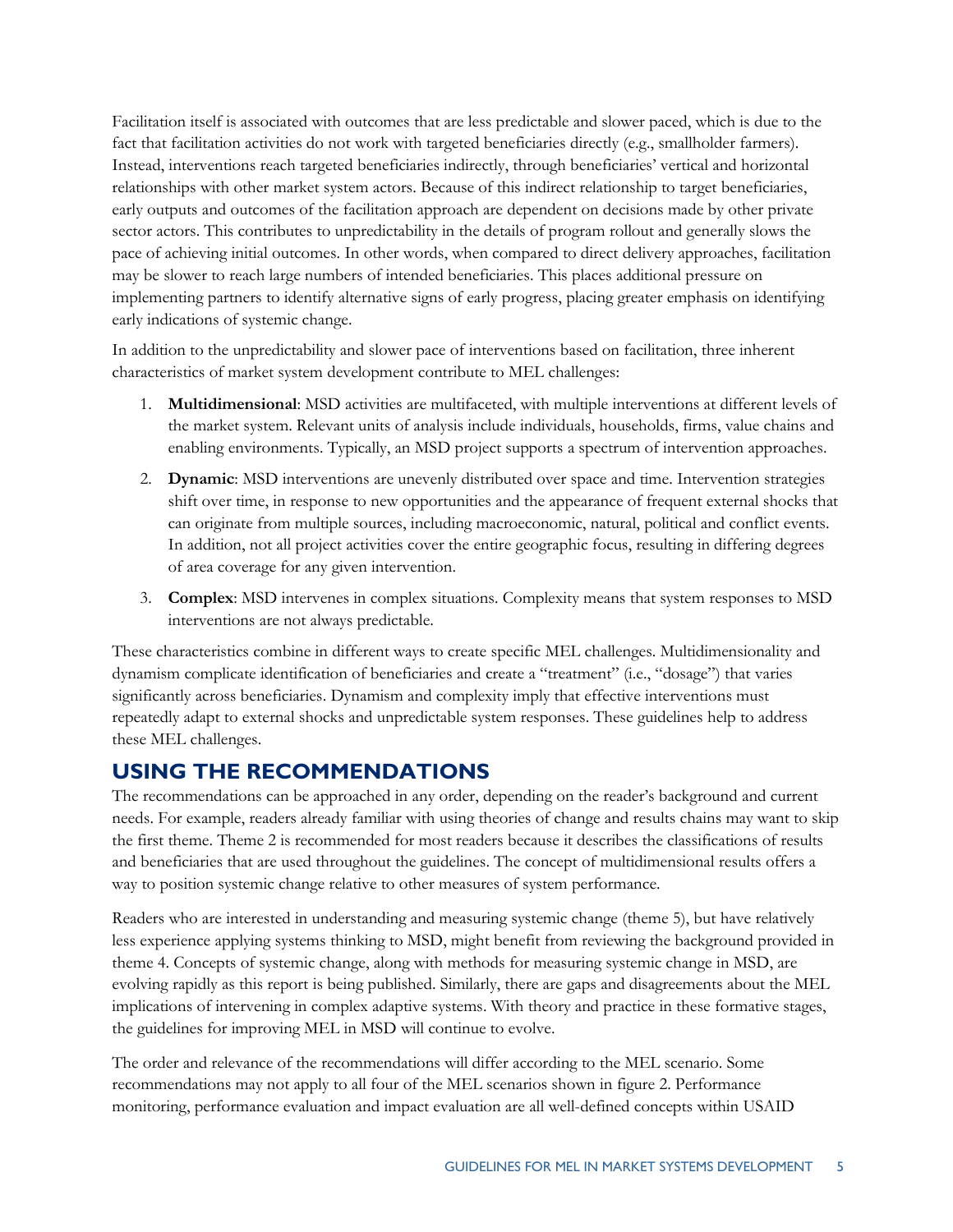(USAID 2015c; USAID 2011), while there is some consensus developing around the use of learning for adaptive management (USAID, IDS, and MSTAR 2015; Allana and Sparkman 2014; Britt 2013).

<span id="page-10-1"></span>Figure 2: MEL Scenarios

| <b>Adaptive</b>          | Real-time sensing of the market environment and system changes to                                                                            |
|--------------------------|----------------------------------------------------------------------------------------------------------------------------------------------|
| <b>Management</b>        | manage facilitation-based interventions in a complex environment                                                                             |
| <b>Performance</b>       | Detecting and communicating early progress for accountability and                                                                            |
| <b>Monitoring</b>        | aggregating outcomes across projects and activities                                                                                          |
| <b>Performance</b>       | Assessing project fidelity and achievement of intended activity-level                                                                        |
| <b>Evaluation</b>        | outcomes                                                                                                                                     |
| <b>Impact Evaluation</b> | Measuring the achievement of intervention-level outcomes and estimating<br>the extent to which these outcomes can be attributed to a program |

To the extent possible, this document uses the USAID definition of **project:** "A set of executed interventions, over an established timeline and budget, intended to achieve a discrete development result by resolving an associated problem." **Activities** are project sub-components that generally are associated with implementing mechanisms.

Some of the recommendations in these guidelines may be relevant for facilitation-based interventions in program areas outside of private sector development, such as health, education, democracy and governance. These broader program areas, and private sector programming approaches that are not based on facilitation, are outside the scope of the guidelines.

# <span id="page-10-0"></span>II. THEMES AND RECOMMENDATIONS

This section describes the recommendations for improving monitoring, evaluation and learning within the context of market systems development. For convenience, the recommendations are organized into themes, as listed in figure 3 below. The themes are used to group related recommendations. While the relevance of each recommendation depends on the specific MEL task at hand, the group of themes represent seven critical areas that should be addressed in order to improve MEL practice for market systems development.

<span id="page-10-2"></span>The recommendations can be approached in any order, depending on the MEL scenario and stage. For example, taking a theory-based approach, determining the boundaries of the system, and considering the range of beneficiaries constitute an interlinked planning approach, while describing dynamics and changes, measuring for significant systemic change and navigating complexity go beyond planning into ongoing learning and adaptive management.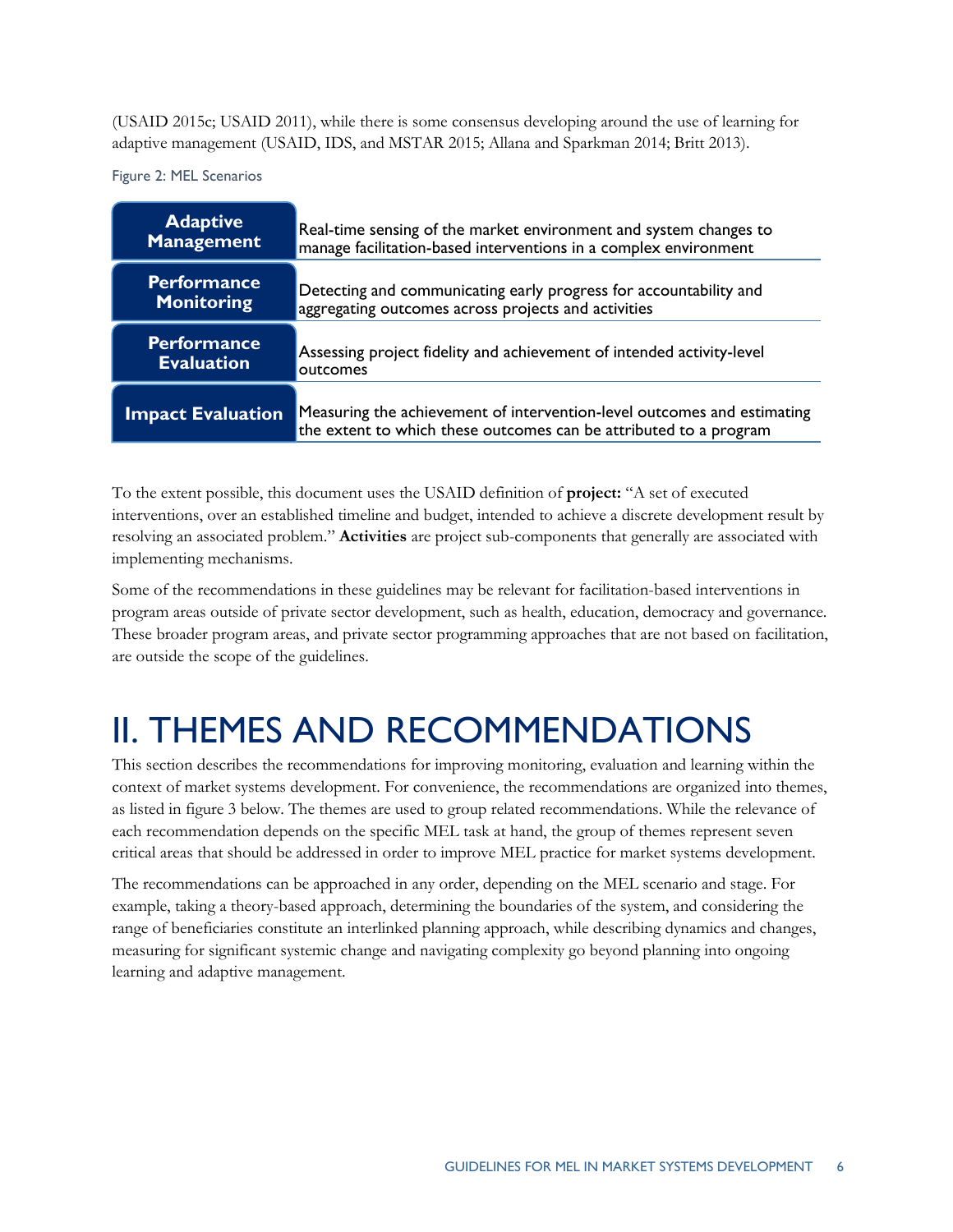Figure 3: Themes and Recommendations

![](_page_11_Figure_1.jpeg)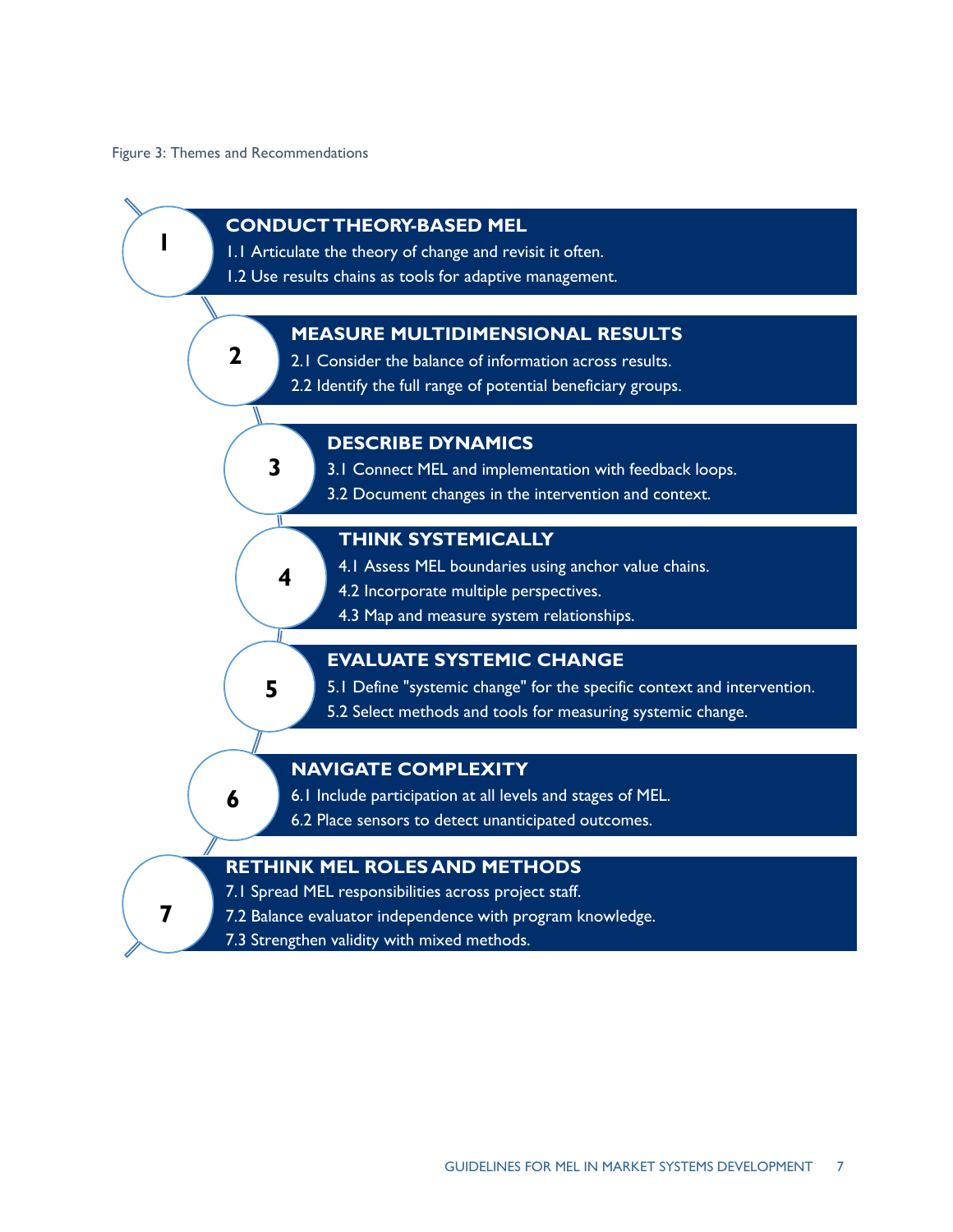# <span id="page-12-0"></span>**THEME 1. CONDUCT THEORY-BASED MEL**

A theory of change (TOC) connects the intervention to desired outcomes or impacts, filling in the assumptions, risks, and logic that link the activity to a desired goal. It serves as an essential framework to guide all types of monitoring and evaluation situations (White 2009; O'Sullivan 2016). It is also an important tool for learning and adapting (Valters 2015). While USAID policy requires a clear theory of change at the project level of programming, all programming—from Country Development Cooperation Strategies to individual activities—are based on underlying assumptions and perceived relationships within a context. Identifying the theory of change at all levels of programming, whether or not required, is a good practice that provides a roadmap to guide MEL practice.

Rigidity and lack of flexibility are the greatest risks with a TOC approach. While the logical framework (logframe) approach has been criticized as too inflexible for market systems development (Vogel 2012), a recent change in USAID policy has given implementing partners the flexibility to select more appropriate ways to describe or depict the TOC underlying the implementation approach. No matter how the TOC is represented, it must be periodically updated or it will lose its relevance and usefulness.

#### **This section includes two key recommendations:**

- **1.1: Articulate the theory of change and revisit it often.**
- **1.2: Use results chains as tools for adaptive management**.

#### **RECOMMENDATION 1.1: ARTICULATE THE THEORY OF CHANGE AND REVISIT IT OFTEN**

The theory of change underlying an intervention, including the assumptions and relevant evidence, should be clearly articulated at the beginning of an activity and revisited periodically to incorporate learning and any adaptive changes that might have occurred. This recommendation is aimed specifically at performance monitoring, performance evaluation and impact evaluation, while recommendation 1.2 (below) more specifically addresses learning for adaptive management.

Key stages for revisiting the TOC include the following:

- RFP and proposal phases,
- project/activity inception and design phases,
- impact evaluation design (as part of an evaluability assessment), and
- prior to midline and program performance evaluations.

In the absence of these MEL milestones, it is recommended that the theory of change be reviewed annually. This can be done in advance of the annual work planning. USAID policy provides significant latitude on the style or format used to depict a theory of change. The guidance requires a mid-cycle CDCS stock taking exercise, which provides an ideal opportunity for revising the theory of change. In the case of experimental pilot initiatives, review of the TOC may be needed more than once a year.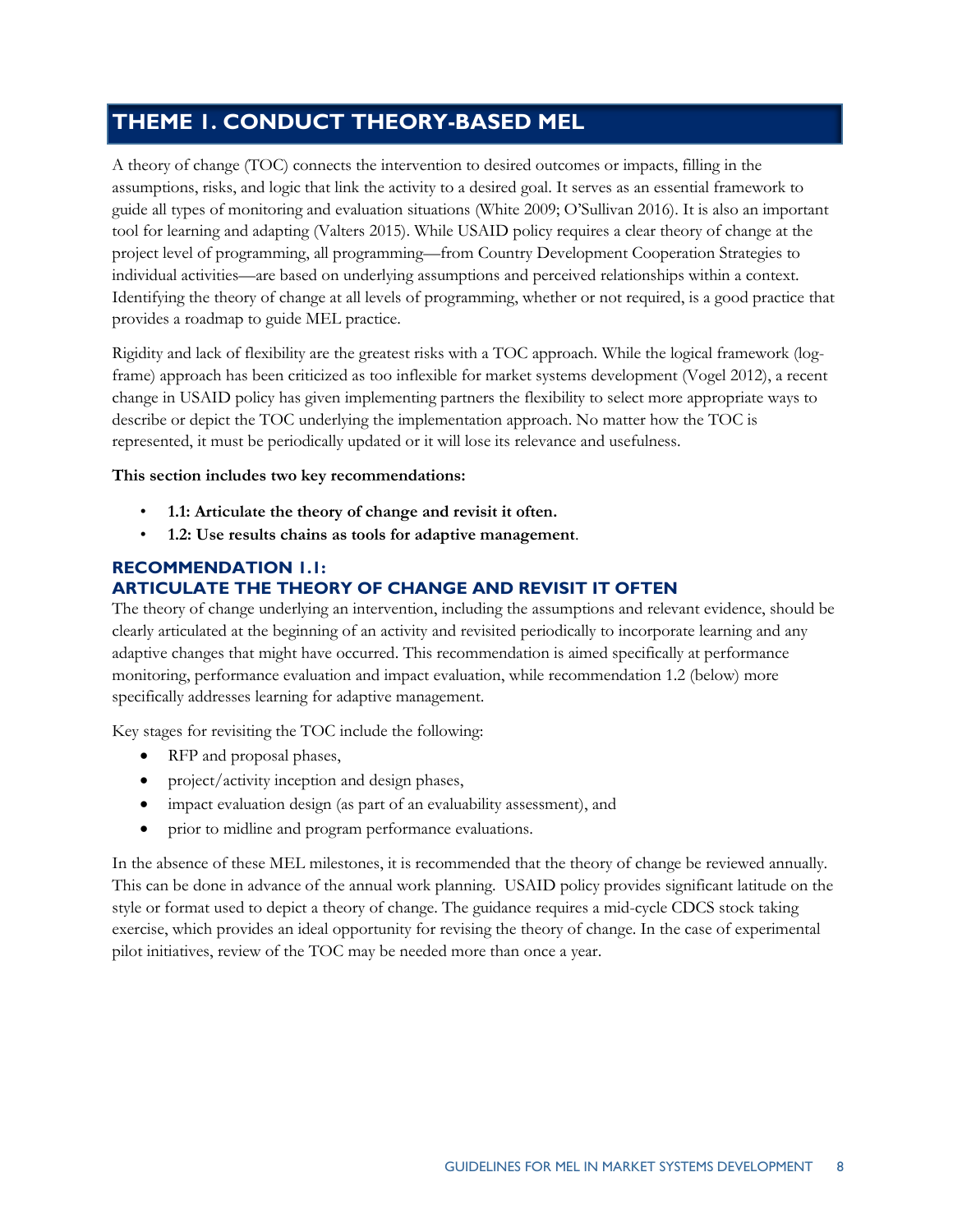#### **Resources on Theory of Change Approaches**

**Author:** Better Evaluation

**Title:** "Theory of [Change - Guidance](http://betterevaluation.org/toc_goodpractice)  on Developing, Representing, and Using"

**Access**:

[http://betterevaluation.or](http://betterevaluation.org/toc_goodpractice) [g/toc\\_goodpractice](http://betterevaluation.org/toc_goodpractice)

**Author:** Valters 2015

**Title:** "Theories of Change: Time for a [Radical Approach to](https://usaidlearninglab.org/library/theories-change)  Learning in Development"

#### **Access**:

[https://www.odi.org/pub](https://www.odi.org/publications/9883-theories-change-time-radical-approach-learning-development) [lications/9883-theories](https://www.odi.org/publications/9883-theories-change-time-radical-approach-learning-development)[change-time-radical](https://www.odi.org/publications/9883-theories-change-time-radical-approach-learning-development)[approach-learning](https://www.odi.org/publications/9883-theories-change-time-radical-approach-learning-development)[development](https://www.odi.org/publications/9883-theories-change-time-radical-approach-learning-development)

**Author:** The Center for Theory of Change

**Description:** Site provides guidance, [tools, and software,](http://www.theoryofchange.org/)  for creating and implementing a theory of change

**Access**: [http://www.theoryofchan](http://www.theoryofchange.org/) [ge.org/](http://www.theoryofchange.org/)

**Author:** USAID Learning Lab

**Title:** "CLA in Action: A Revised Theory of Change for Uganda's [Agricultural Inputs](https://usaidlearninglab.org/lab-notes/feed-future-agricultural-inputs-activity-cla-action-brown-bag-event-0)  Activity"

#### **Access**:

[https://usaidlearninglab.o](https://usaidlearninglab.org/lab-notes/feed-future-agricultural-inputs-activity-cla-action-brown-bag-event-0) [rg/lab-notes/feed-future](https://usaidlearninglab.org/lab-notes/feed-future-agricultural-inputs-activity-cla-action-brown-bag-event-0)[agricultural-inputs](https://usaidlearninglab.org/lab-notes/feed-future-agricultural-inputs-activity-cla-action-brown-bag-event-0)[activity-cla-action-brown](https://usaidlearninglab.org/lab-notes/feed-future-agricultural-inputs-activity-cla-action-brown-bag-event-0)[bag-event-0](https://usaidlearninglab.org/lab-notes/feed-future-agricultural-inputs-activity-cla-action-brown-bag-event-0)

#### **RECOMMENDATION 1.2: USE RESULTS CHAINS AS TOOLS FOR ADAPTIVE MANAGEMENT**

This recommendation is aimed specifically at real-time learning for adaptive management. A results chain provides a detailed theory of action that can be used to guide the strategic management of an intervention. Results chains should be reviewed quarterly, with a streamlined documentation process. For example, periodic changes might be subject to "feedback and comment" from the donor's technical representative (COR) rather than a formal approval process. Flexibility for frequent revision of the results chain is critically important. If formal contractual approval is required each time results chains are revised, then results chains would in all likelihood lose some of their usefulness as a management tool.

#### USING RESULTS CHAINS IN ADAPTIVE MANAGEMENT

The Growth, Health and Governance (GHG) Program in northern Uganda used results chains as part of an adaptive culture for developing viable interventions in an area characterized by drought, food insecurity and chronic poverty. Given the complexity of the context, it was not immediately clear what levers would work, and the team needed to be explicit about its expected change pathways. GHG used results chains to articulate its key hypotheses around how it would facilitate systemic change (Dunn, Gomes, and Pulido 2014). The GHG team would seek feedback from other staff during the results chain development process to test their assumptions and improve their clarity of thinking. Importantly, GHG found that results chains – and other tools – could support adaptive management but that they needed to be supported by other elements, including the critical element of a supportive culture (Allana and Sparkman 2014).

This guidance echoes the DCED Standard, which specifies eight elements for a successful monitoring system for MSD. Over 100 projects in more than 50 countries are currently implementing the DCED Standard, in sectors ranging from value chain development, to challenge funds, to business environment reform. Since 2007, the DCED Standard has encouraged implementers to develop results chains for each intervention as a fundamental component of their results measurement system. This helps implementers to clearly articulate their theory of action and to systematically set and monitor indicators which show whether events are occurring as expected. This empowers programs managers to learn and adapt based on the monitoring data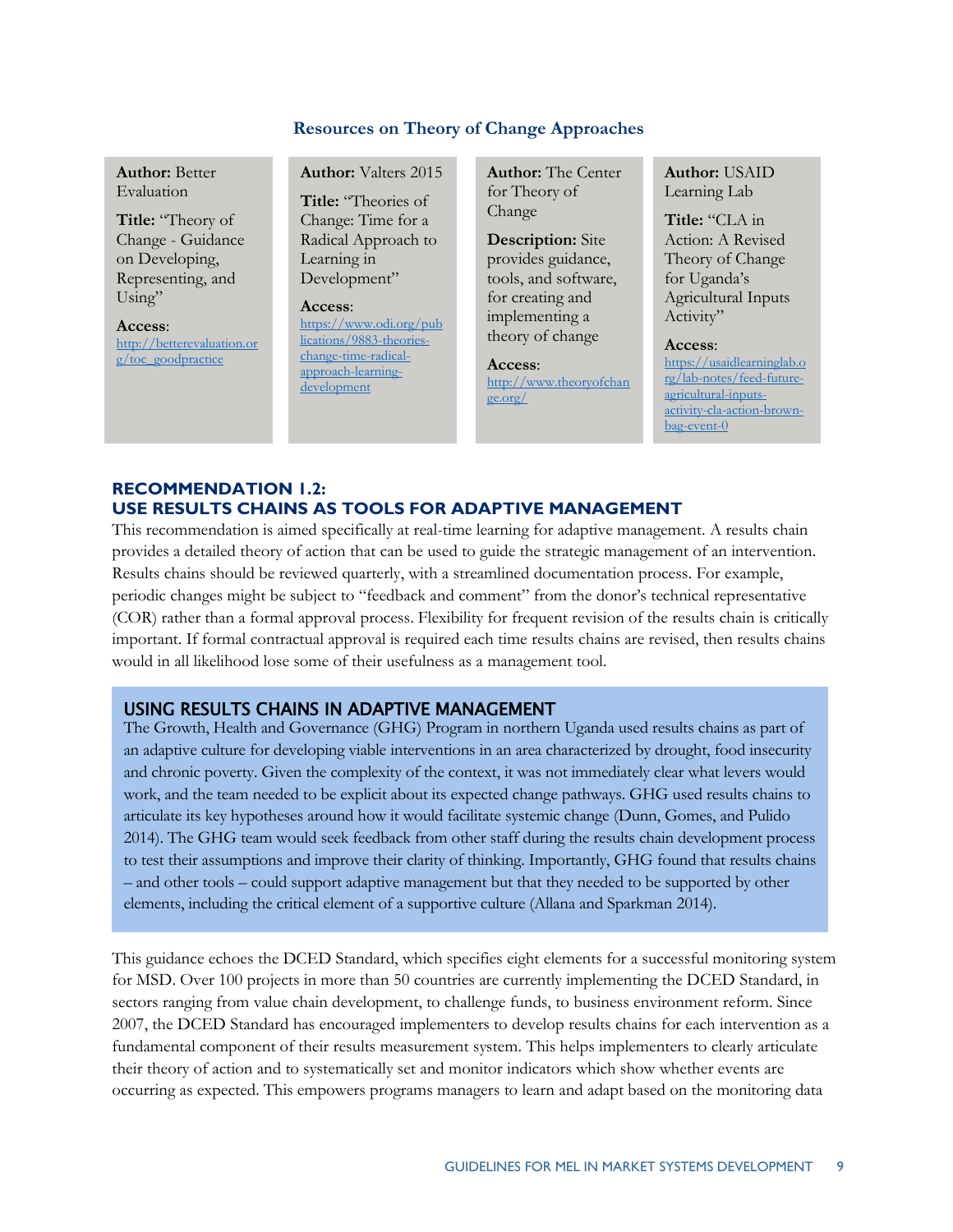that they collect. The DCED Standard recommends that results chains be reviewed and revised frequently, so as to feed into learning and adaptation. Figure 4 shows a results chain from the DCED-audited Samarath project in Nepal. This particular results chain extends beyond the direct beneficiaries in the pilot intervention to show how these relate to incentives for copying and crowding in, which lead to broader systemic change.

![](_page_14_Figure_1.jpeg)

<span id="page-14-1"></span>Figure 4: Samarath Nepal Project Results Chain

#### **Resources on Using Results Chains**

**Author:** Kessler and Sen 2015

**Title: "**Guidelines to the DCED Standard for Results Measurement: Articulating the Results Chain"

**Access**: [http://www.enterprise](http://www.enterprise-development.org/measuring-results-the-dced-standard/implementing-the-dced-standard/#1_Articulating_the_Results_Chain)[development.org/measuring-results-the-dced](http://www.enterprise-development.org/measuring-results-the-dced-standard/implementing-the-dced-standard/#1_Articulating_the_Results_Chain)[standard/implementing-the-dced](http://www.enterprise-development.org/measuring-results-the-dced-standard/implementing-the-dced-standard/#1_Articulating_the_Results_Chain)[standard/#1\\_Articulating\\_the\\_Results\\_Chain](http://www.enterprise-development.org/measuring-results-the-dced-standard/implementing-the-dced-standard/#1_Articulating_the_Results_Chain) **Author:** Stern and Flores 2016

**Title**: "Biodiversity How-To Guide 2: Using Results Chains to Depict Theories of Change in USAID Biodiversity Programming"

#### **Access**:

[http://pdf.usaid.gov/pdf\\_docs/PA00M8MW.pdf](http://pdf.usaid.gov/pdf_docs/PA00M8MW.pdf) 

# <span id="page-14-0"></span>**THEME 2. MEASURE MULTIDIMENSIONAL RESULTS**

There are several types of results that can be used to describe the performance of a market system and the response of the system to facilitation activities. Problems can emerge when some of these dimensions are overemphasized while others are ignored. For example, it is not enough to focus only on measuring the scale of outreach, since overemphasis on scale can create perverse incentives that work against achieving systemic change (Fowler, Field, and Sparkman 2016). It is critical to know whether beneficial outcomes are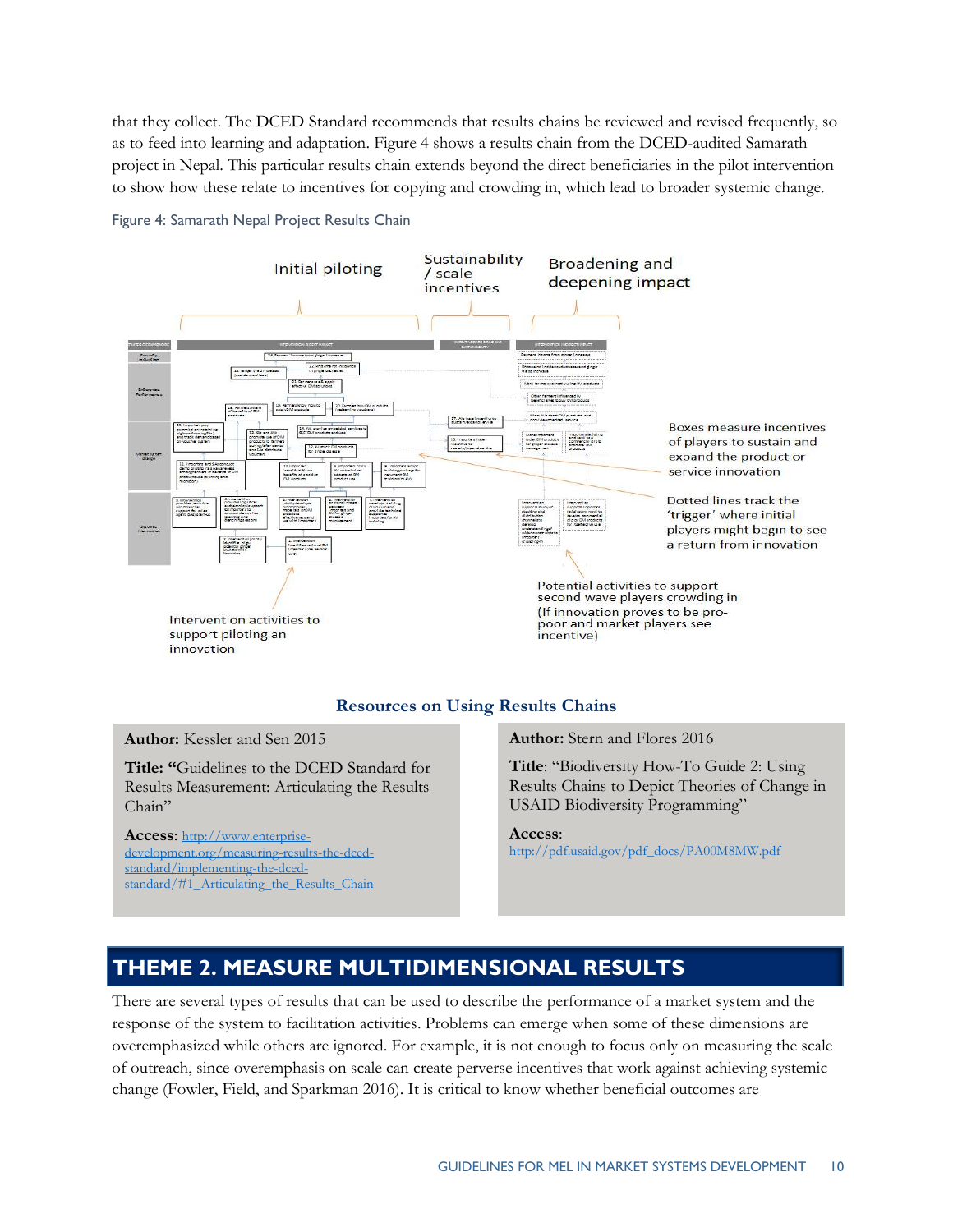occurring—and it is important to consider the nature and magnitude of the benefits, who receives the benefits, and whether benefits are being generated from within the market system and will last beyond the life of the donor program. Each of these dimensions provides relevant information for evaluating the results of a program (Creevey, Dunn, and Farmer 2011; Dunn 2014b).

The recommendation to evaluate development programs on multiple dimensions is not unique to MSD. For example, the Development Assistance Committee (DAC) of the Organisation for Economic Co-operation and Development (OECD) recommends that development efforts be evaluated on the following five dimensions: relevance, effectiveness, efficiency, impact and sustainability (OECD 1991).

**This section includes two key recommendations:** 

- **2.1 Consider the balance of information across results.**
- **2.2 Identify the full range of potential beneficiary groups.**

#### **RECCOMENDATION 2.1: CONSIDER THE BALANCE OF INFORMATION ACROSS RESULTS**

The results of an MSD intervention can be measured in terms of five distinct dimensions:

- 1. **Outcomes** are usually measured in terms of the beneficial changes the intervention seeks to facilitate. These are the intermediate changes and final impacts experienced by beneficiaries. Examples of intermediate outcomes might include changes in technology adoption, agricultural productivity and farm profits. Final outcomes, also known as **development outcomes**, relate to the end goals of an activity such as reducing poverty, unemployment or childhood stunting.
- 2. **Outreach** is a measure of the number of people, households or firms receiving benefits from an intervention. Outreach indicators typically are linked to the "outputs" of an intervention, such as the number of farmers that are trained or the number of field demonstration sites that are maintained through donor funds. However, outreach also might be measured in terms of early behavior changes, such as the number of farmers using improved production technologies or the number of hectares planted with improved techniques.
- 3. **Inclusiveness** is measured in terms of the characteristics of beneficiaries (e.g., gender, poverty level). It reflects how the benefits of the intervention are distributed and the contribution of the intervention to inclusive growth and expanding market-based opportunities for previously marginalized groups, such as low-income households, smallholder farmers, women, youth or ethnic minorities.
- 4. **Sustainability** refers to having beneficial outcomes continue at a comparable magnitude and at a comparable level of outreach over time. Sustainability can be understood as the persistence of outreach, outcomes and inclusiveness beyond the life of the program. An argument in favor of facilitation is that it generates more sustainable results than traditional direct delivery programs.
- 5. **Systemic change** refers to changes in the structure or dynamics of interconnected systems, with significant implications for market system performance. It represents the diversion of the market system down a new evolutionary path. The attention to systemic change is growing due to its potential role in achieving development outcomes by enhancing outreach, inclusion and sustainability. A detailed discussion of systemic change is included under theme 5.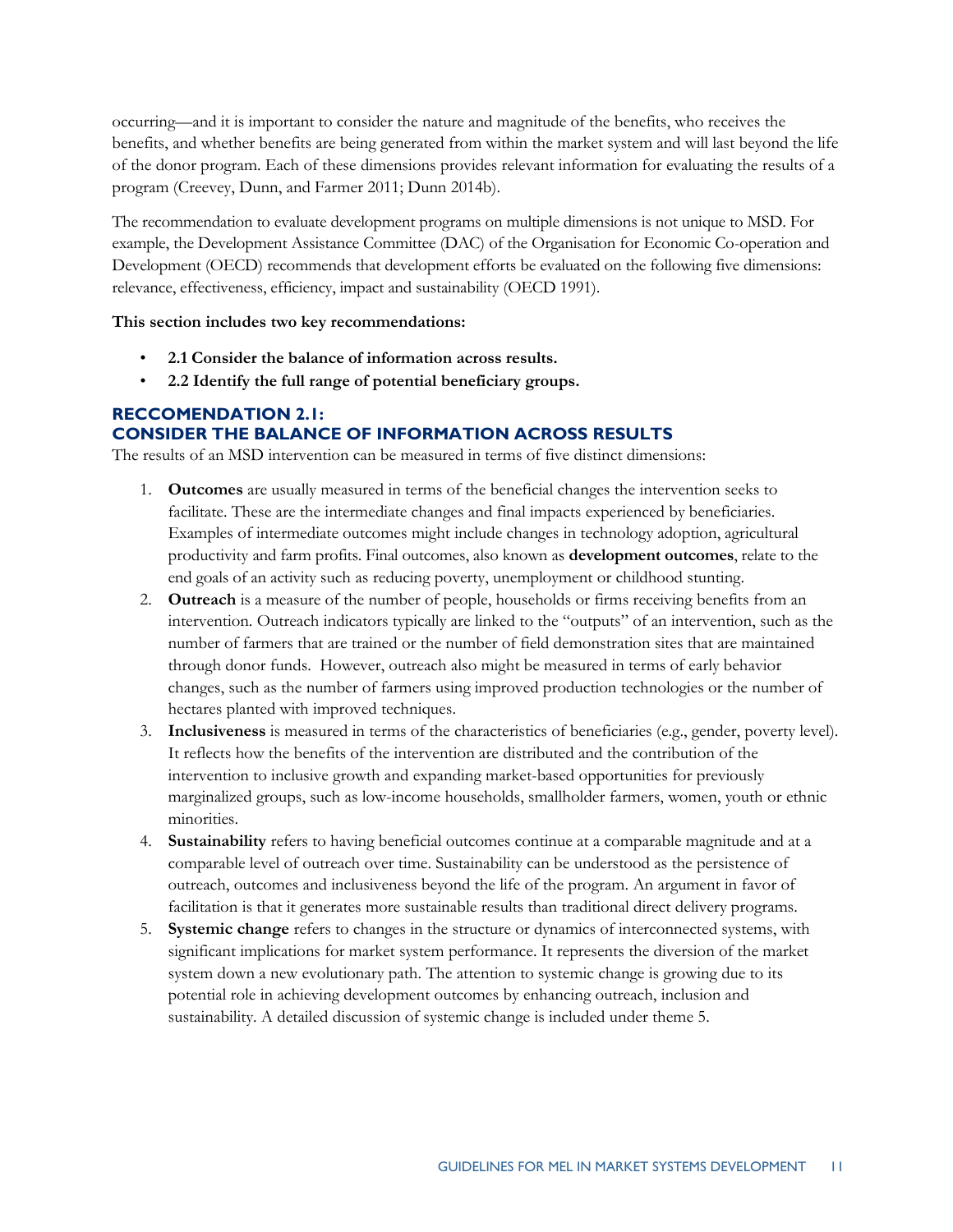#### EX-POST SUSTAINABILITY ASSESSMENT

Based on its reported impact, the Micro, Small, and Medium Enterprises (MSME) project in Cambodia (2005-2012) was one of USAID's more successful projects that used a facilitation approach. An ex-post assessment was conducted in 2015/2016 to examine the legacy of MSME interventions in the swine subsector. By visiting and assessing former project areas several years after activities had ended, it was readily apparent which outcomes had proven durable and which had not. The ex-post assessment also yielded insights on the factors that support and constrain performance in the input supply system. The assessment required 50 days of an external expert's time and 113 days from a local team for data collection and preliminary analysis. Data collection for the assessment took approximately 1.5 months.

#### **RECOMMENDATION 2.2: IDENTIFY THE FULL RANGE OF POTENTIAL BENEFICIARY GROUPS**

The MSD approach generates an uneven spread of program benefits across several different types of program beneficiaries. A complete accounting of the benefits of MSD interventions requires identification of the full range of those who benefit over space and time, including direct and indirect beneficiaries. The DCED Standard encourages implementers to consider the full extent of their impact within market systems. Based on an awareness of the full extent of outreach, appropriate categories of beneficiaries can then be selected for inclusion in each MEL scenario.

The first step is to consider the full range of potential beneficiaries from an MSD activity. Figure 5 identifies several distinct categories of potential beneficiaries (Dunn 2014a). The facilitation activity is shown on the left side, occupying a relatively small part of the market system. Primary contacts are firms that interact or come in contact with the set of interventions (goods and services) provided by the activity. Secondary contacts often include target beneficiaries, such as smallholder farmers, who are connected to primary contact firms through value chain linkages. For example, smallholder farmers may be reached through commercial relationships to input suppliers, anchor (hub) farmers, breeders, veterinarians, lenders, testing labs, wholesalers, processors, exporters, retailers and other primary contact firms. When target beneficiaries are reached as secondary contacts through a deliberate value chain facilitation strategy, both primary and secondary contacts can be identified as "direct beneficiaries" under Feed the Future indicator guidelines(USAID 2015a). These direct beneficiaries are indicated by the solid (red) oval in the figure.

The indirect beneficiaries of MSD fall into several categories. Amplifying demonstration effects that highlight the benefits of new business models and production technologies can elicit imitation from two groups of firms: 1) crowding-in firms imitate the new, more inclusive business models that have been demonstrated by primary contacts; 2) copying firms imitate the new products and production technologies of secondary contacts at the target beneficiary level. Indirect beneficiaries in the adaptation space include firms that innovate and adapt the original promoted practices, and other types of firms that enter in response to new economic opportunities created. Workers, an often overlooked category of indirect beneficiaries, receive income from jobs created by firms/farms in the five previous groups (Mueller and Chan 2015). Multiplier effects, on the far right of figure 2, generate firm profits and individual incomes through the circulation of additional money in the local economy (Snodgrass 2014). This "new" money originates in the additional profits and income spent by all six of the previous groups. Multiplier effects benefit firms and individuals in businesses unrelated to the anchor value chain(s), such as restaurants, hair salons, mobile phone dealers, clothing stores, grocery markets, repair shops, and so on.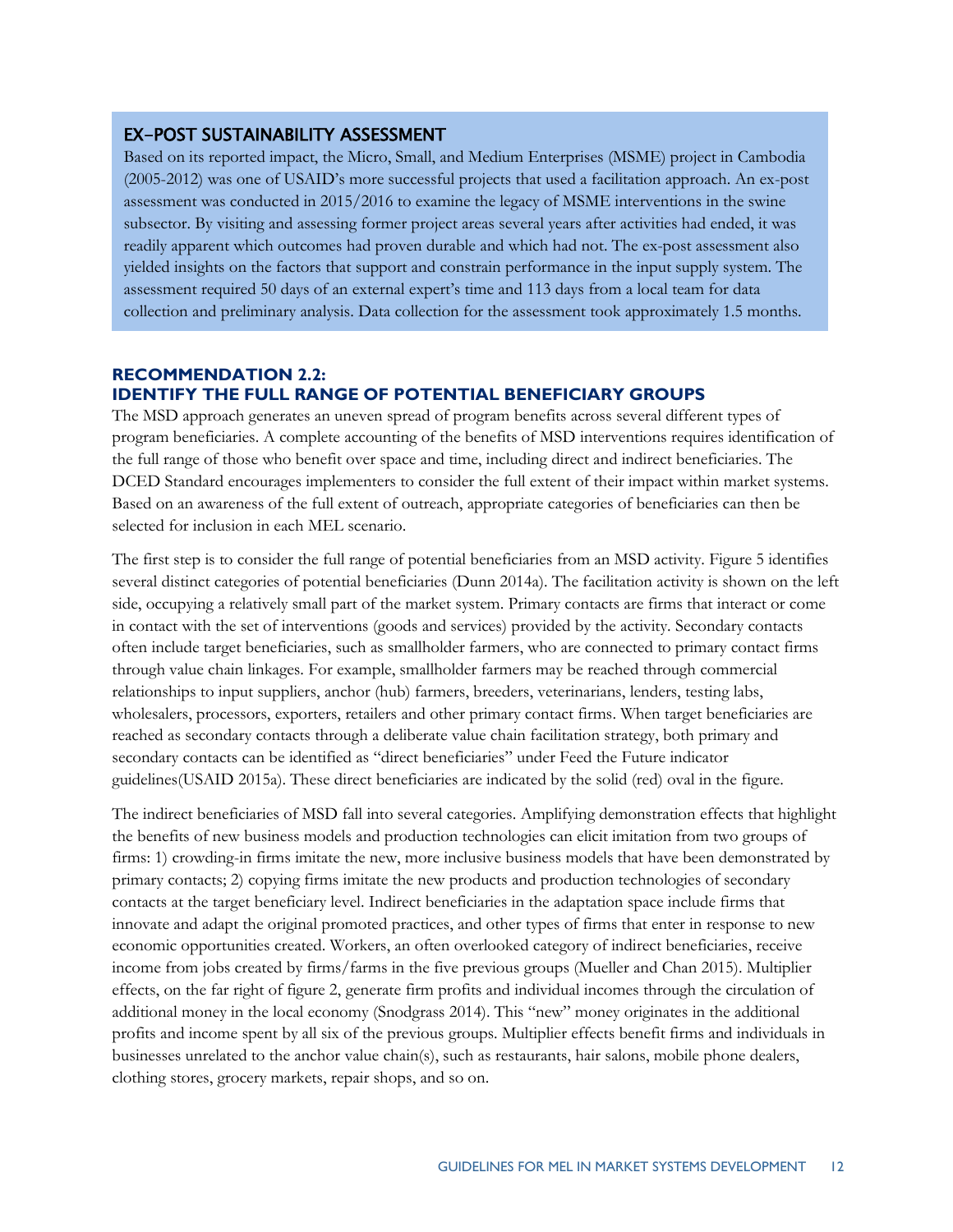<span id="page-17-0"></span>![](_page_17_Figure_0.jpeg)

Figure 5: Direct and Indirect Beneficiaries in Market Systems Development

An important second step is to map beneficiaries and benefits over space and time. When updated periodically, a beneficiary mapping provides information about the variability in both treatment effects and inclusiveness across the beneficiary population. The emphasis should be on development of a process to create, analyze, and update a dynamic map of beneficiaries and benefits. This creates standardized data on key variables, permitting analysis over a period of time. The products of mapping may be useful during review of the theory of change (recommendation 1.1) and when analyzing systemic change over time (recommendation 5.2). Beneficiary mapping can be incorporated as a component of a process evaluation (recommendation 3.2).

## USING POPULATION-BASED SURVEYS

Several USAID operating units and donor organizations rely on periodic population-based surveys to gather descriptive data on a country, region, county or other geographic intervention area. Operating units can leverage these surveys to measure MSD results by adding questions on technology adoption, practices, or perceptions. These data, coupled with data from direct beneficiaries in the same geographical area, can yield insight into the depth and breadth of outreach, outcomes and inclusiveness of project and activity interventions. Insight into sustainability can be captured based on repeated observations over time.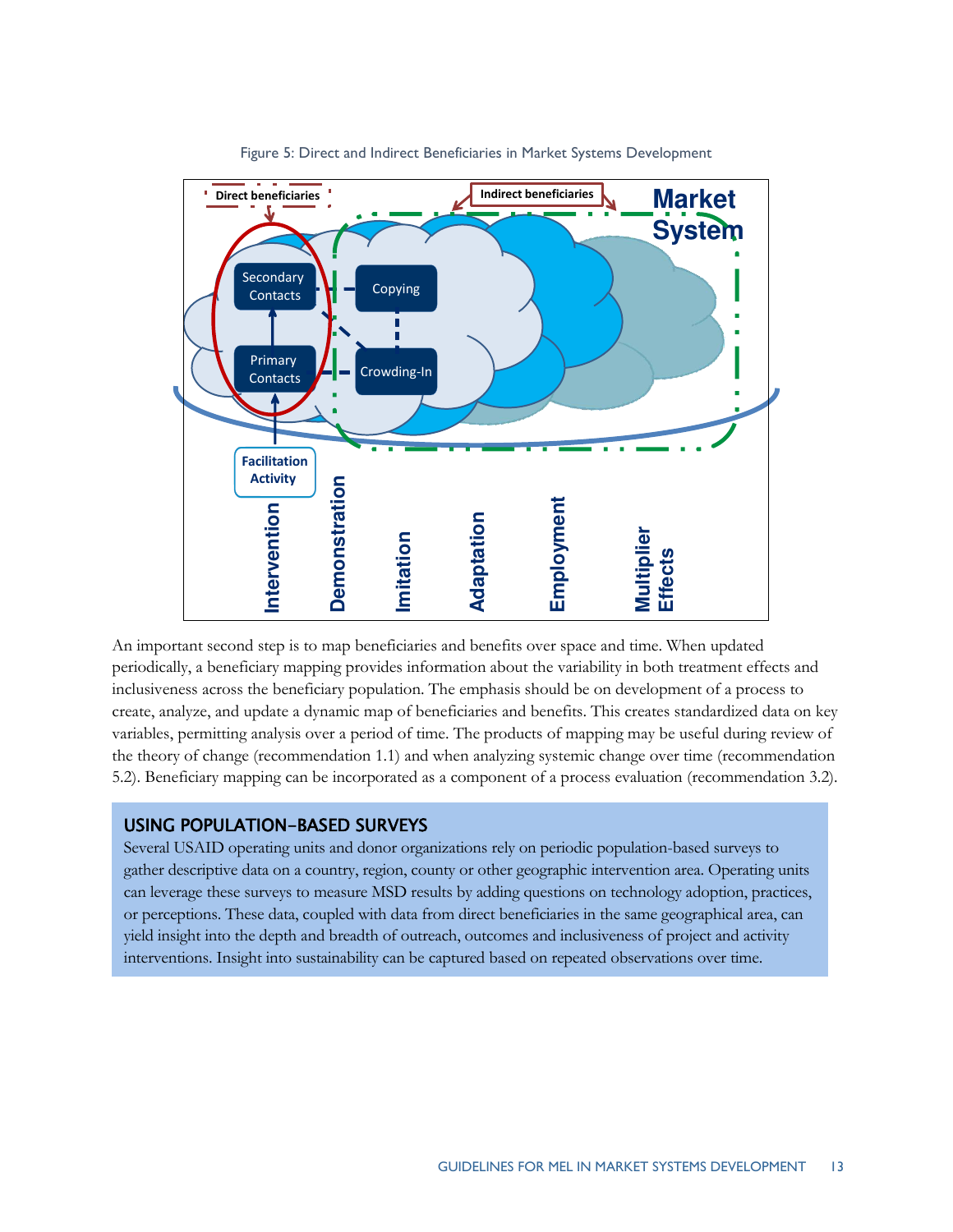### **Resources on Identifying Beneficiary Groups in MSD**

#### **Author**: Dunn 2014a

**Title**: "Facilitation Contact Groups" (LEO Brief)

**Access**: [https://www.microlinks.org/sites/def](https://www.microlinks.org/sites/default/files/resource/files/Facilitation_Contact_Groups_Brief.pdf) [ault/files/resource/files/Facilitation\\_](https://www.microlinks.org/sites/default/files/resource/files/Facilitation_Contact_Groups_Brief.pdf) Contact Groups Brief.pdf

**Author**: Snodgrass 2014

### **Title**: "Agricultural Transformation in Sub-Saharan Africa and the Role of the

Multiplier" (LEO Report)

#### **Access**:

[https://www.microlinks.org/library/a](https://www.microlinks.org/library/agricultural-transformation-sub-saharan-africa-and-role-multiplier) [gricultural-transformation-sub](https://www.microlinks.org/library/agricultural-transformation-sub-saharan-africa-and-role-multiplier)[saharan-africa-and-role-multiplier](https://www.microlinks.org/library/agricultural-transformation-sub-saharan-africa-and-role-multiplier)

**Author**: Mueller and Chan 2015

**Title**: "Wage Labor, Agriculture-Based Economies, and Pathways Out of Poverty" (LEO Report)

#### **Access**:

[https://www.microlinks.org/library/w](https://www.microlinks.org/library/wage-labor-agriculture-based-economies-and-pathways-out-poverty-taking-stock-evidence) [age-labor-agriculture-based](https://www.microlinks.org/library/wage-labor-agriculture-based-economies-and-pathways-out-poverty-taking-stock-evidence)[economies-and-pathways-out-poverty](https://www.microlinks.org/library/wage-labor-agriculture-based-economies-and-pathways-out-poverty-taking-stock-evidence)[taking-stock-evidence](https://www.microlinks.org/library/wage-labor-agriculture-based-economies-and-pathways-out-poverty-taking-stock-evidence)

# <span id="page-18-0"></span>**THEME 3. DESCRIBE DYNAMICS**

Market systems are dynamic, not only because of the tendency of markets to evolve and mature over time, but also because of new patterns and incentives that emerge as system actors interact. There are frequent often unpredictable—changes in the external environmental context within which they operate. Dynamic markets and changes in external contexts give rise, in turn, to the need for implementers to adapt program interventions. The shifting triad of dynamism—within market systems, from external influences and due to the adaptive management of interventions—creates the need for monitoring, evaluation and learning approaches that can remain relevant and valid in the face of change by reliably documenting the changes that occur and incorporating strong feedback mechanisms that allow the learning agenda to follow an appropriate adaptive path.

**This section includes two key recommendations:** 

- **3.1 Connect MEL and implementation with feedback loops.**
- **3.2 Document changes in the intervention and context.**

#### **RECOMMENDATION 3.1: CONNECT MEL AND IMPLEMENTATION WITH FEEDBACK LOOPS**

The inherently dynamic nature of MSD accentuates the need for strong linkages between learning and implementation. In order to be effective, the learning agenda should be linked to implementation through feedback loops, as illustrated in figure 6. Initial project design and implementation approach shape the selection of interventions and the initial MEL design. In the case of learning for adaptive management and performance monitoring, these early results feed back into the selection of interventions, as shown in the top loop of figure 6. The MEL design is updated to reflect these changes in the interventions plus new learning. Results from performance and impact evaluations can have implications for overall activity/project/program design, shown in the lower loop of figure 6.

The speed and mechanism of the feedback process will depend on the MEL scenario, with shorter feedback loops needed for more rapidly evolving conditions and decision contexts. When the purpose is real-time learning for adaptive management, then results should be reviewed more frequently to inform the implementation approach (theory of action). For adaptive management, feedback on a quarterly basis might be appropriate, although even monthly reviews might be warranted in a highly dynamic and complex context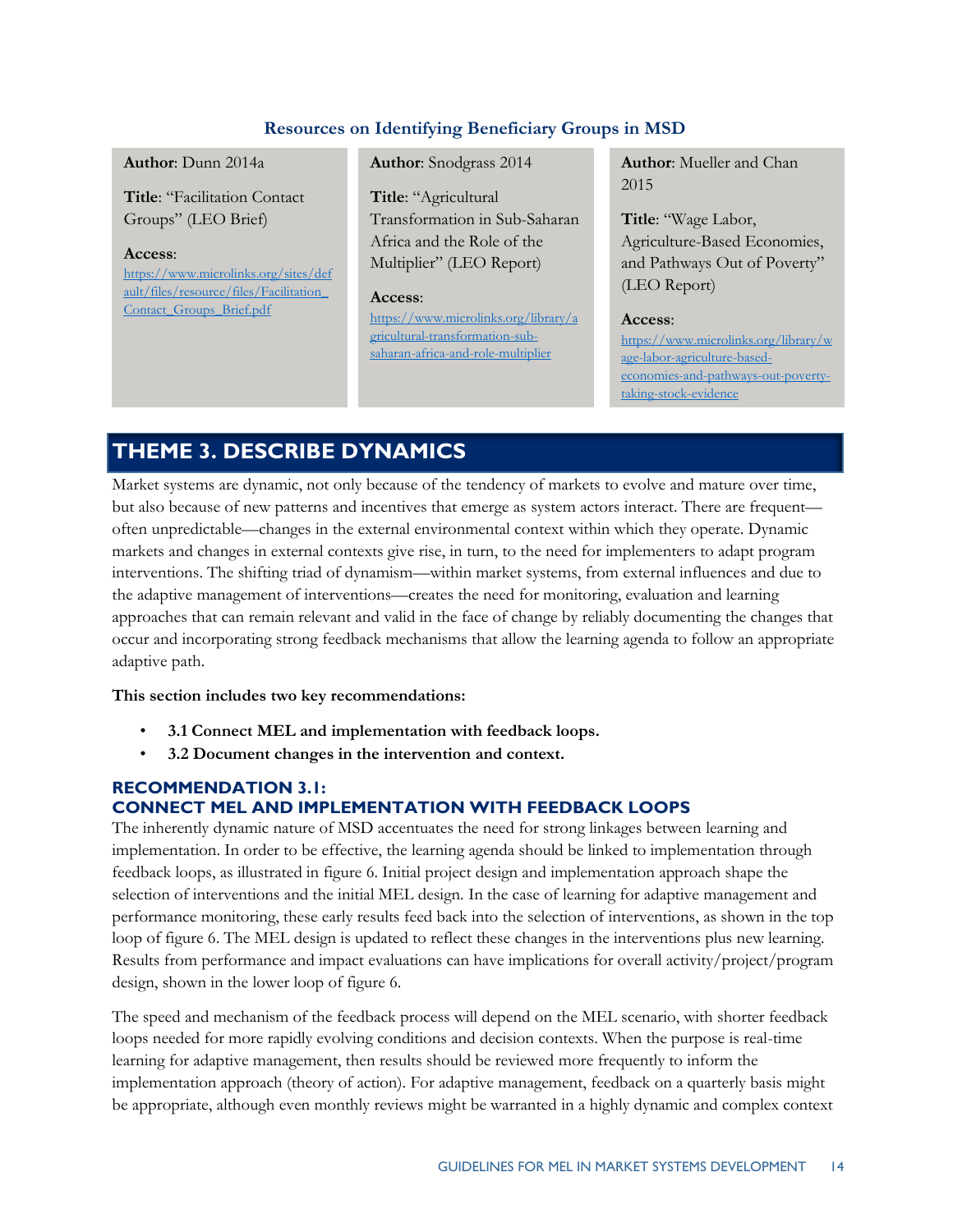and/or for an activity that is experimental and untested. The DCED Standard encourages a "clear system for using information from the results measurement system in management and decision-making." This includes checking that projects have a system for using the information, and also that the results management system is being updated regularly based on new information and learning.

![](_page_19_Figure_1.jpeg)

Figure 6: Connecting MEL and Implementation

In the case of performance evaluation, the evaluation results should feed into decisions about mid-course adjustments in the implementation approach. For example, a performance evaluation may reveal that some of the assumptions underlying the program theory of change are no longer true, creating the need for some changes. Such mid-course implementation adjustments should be documented, as described in recommendation 3.2 below. Results from impact evaluations, typically only available in the post-project period, can provide feedback into the design of new projects and into larger, agency-level programs.

#### CONNECTING EXTERNAL EVALUATION AND IMPLEMENTATION

The Market Development (MADE) project in northern Ghana provides several examples of connecting evaluation and implementation. An external evaluator was contracted by DFID shortly after project launch and is scheduled to continue through the end of the project. The evaluator and implementer worked together to develop the project's theory of change and assess the evaluability of the project. The implementer provides inputs on key data collection efforts, including for baseline and follow-up surveys. The evaluator assesses the quality of the routine data generated by the implementer. The evaluator also provides periodic feedback to the implementer's management team, allowing evaluation findings and results to become useful input into adapting MADE's implementation strategy.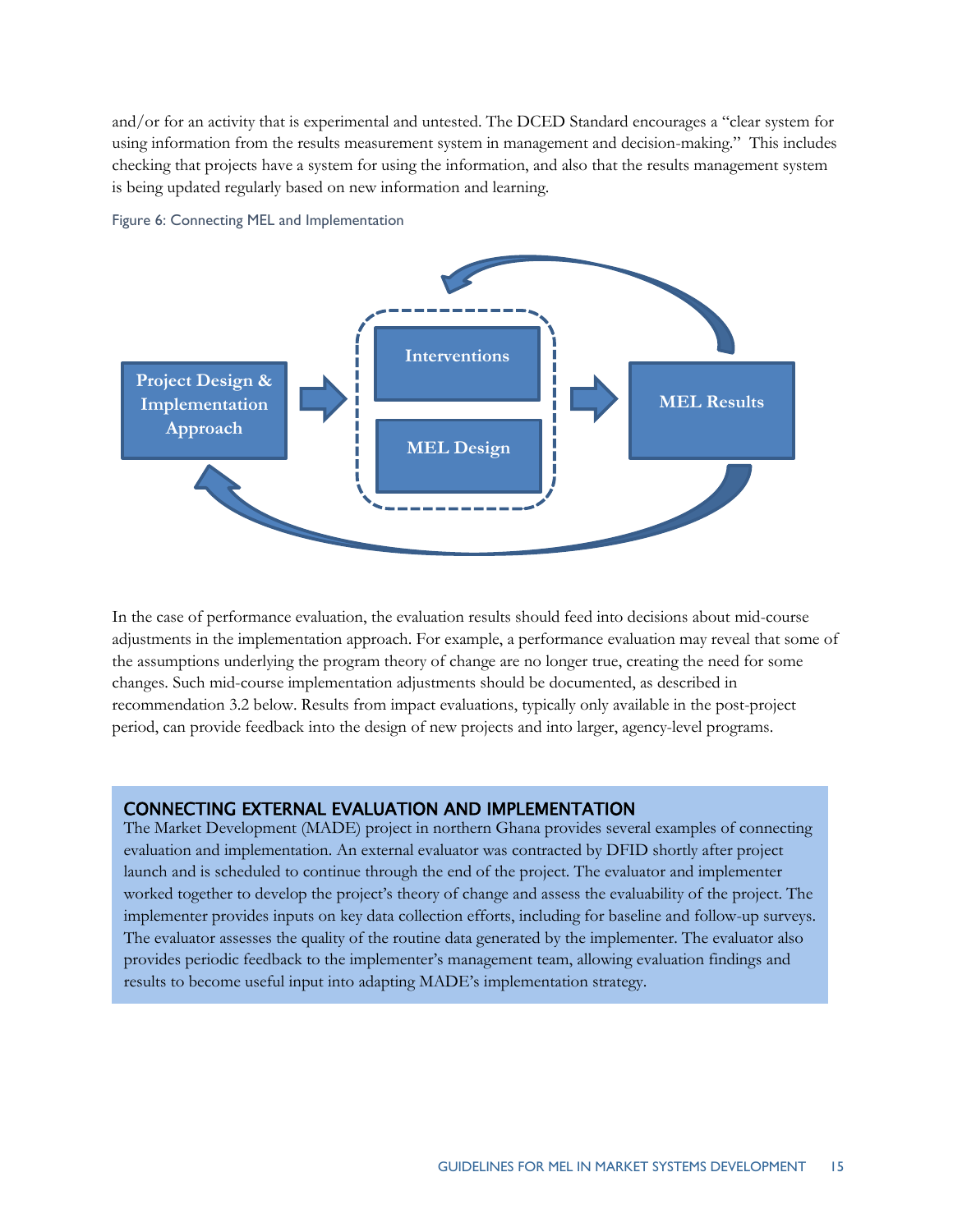#### ADJUSTING IMPLEMENTATION STRATEGY BASED ON MEL RESULTS

An example of evaluation results leading to mid-course adjustments in implementation is provided by the Ag Inputs Activity in the Feed the Future Agriculture Value Chain project in Uganda. A strategic assessment midway through implementation demonstrated that the intervention strategy was not creating the desired systemic changes. The assessment found that "the incentives to cheat were stronger than the incentives to adopt positive business model changes that benefited farmers and retailers alike." This directly challenged the activity's focus on demonstrating customer-oriented business strategies for other businesses to imitate, prompting the implementer to make a fundamental change in its strategy. Interventions were modified to focus on changing the "rules of the game" that were creating so much pressure for businesses to adopt short-term business strategies that harmed their customers, such as selling counterfeit inputs.

### **RECOMMENDATION 3.2: DOCUMENT CHANGES IN THE INTERVENTION AND CONTEXT**

Documenting changes in the intervention and context can be beneficial in several ways. As part of an ongoing process of adaptive management, the implementer can maintain a pivot log to record changes in the implementation strategy, when they occurred, the conditions that precipitated the changes and the reasons they were made. When pivot logs are standard practice, it helps to reinforce the expectation for implementers to learn and change direction, reducing pressures appear to "get it right" in the initial design.

This historic record provided in a pivot log can be useful to inform future implementation strategies, especially useful when there is turnover of personnel. In addition, a pivot log can help to provide the rationale behind adjustments that are needed in order to keep the performance monitoring requirements aligned with the new implementation path. It can also be used to inform a performance evaluation by bridging the gap between the original implementation plans and the current situation on the ground. Copies of past results chains can be included as part of an adaptation record. The pivot logs from multiple interventions could be compared at the program and/or sector levels to facilitate learning about patterns that might be expected in future programming.

A process evaluation documents changes over time in the implementation strategy and its context. Process evaluations can be useful references for performance evaluations and impact evaluations (Saunders, Evans, and Joshi 2005; Moore et al. 2015). The output of a process evaluation provides a factual timeline tracing each of the components of the activity being evaluated. For each component, the process evaluation records when interventions began (and ended) in each location, with whom (i.e., collaborators and beneficiaries) and on what scale and geographic coverage. By recording the exact nature of the intervention, a process evaluation provides a detailed description of the subject of the evaluation (evaluand). It indicates the timing and locations of influential external events, such as the arrival of new market actors, drastic price changes, new regulations or natural disasters. The accuracy and specificity of a process evaluation relies on periodic updating over the life of the activity, particularly prior to significant evaluation events, such as prior to midterm performance evaluation and prior to each round of data collection for a longitudinal impact evaluation.

There can be important links between pivot logs, process evaluations and performance and impact evaluations. While a pivot log has more of a strategic orientation, the entries in a pivot log can feed into a process evaluation and identify dates when significant changes in implementation coverage may have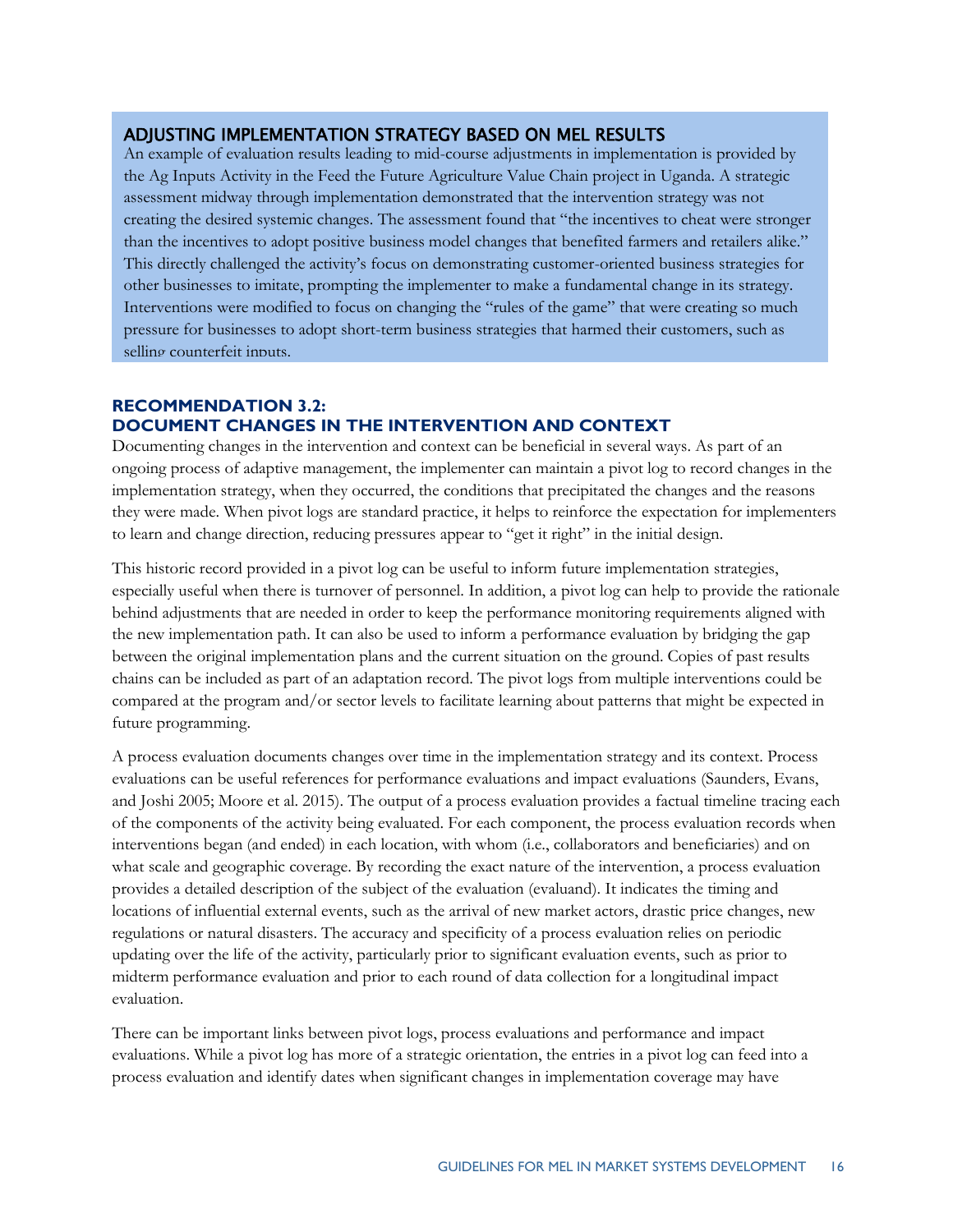occurred. This can provide important information for designing and interpreting the results of performance and impact evaluations.

# <span id="page-21-0"></span>**THEME 4. THINK SYSTEMICALLY**

Thinking systemically is an iterative process that can be loosely organized around repeatedly paying attention to boundaries, perspectives and relationships (Williams and Hummelbrunner 2011; Reynolds 2015; Hargreaves 2010). The recommendations in this section interpret the implications of boundaries, perspectives and relationships as they are related to thinking systemically about MEL in MSD.

**This section includes three key recommendations:** 

- **4.1 Assess MEL boundaries using anchor value chains.**
- **4.2 Incorporate multiple perspectives.**
- **4.3 Map and measure system relationships**.

#### **RECOMMENDATION 4.1: ASSESS MEL BOUNDARIES USING ANCHOR VALUE CHAINS**

While MSD interventions generally focus on facilitating change within specific markets and value chains, the application of systems thinking reveals that these targeted markets and value chains are interconnected with many other market and non-market systems. When designing a monitoring, evaluation or learning approach, it is important to consider how key factors in these interrelated systems might play an influential role in explaining and interpreting findings. Many, but possibly not all, of these influential factors will already have been included in the theory of change underlying the design of the activity and the theory of action underlying its implementation. Deliberate attention to the MEL boundaries helps to ensure that these factors are identified.

For the many market systems interventions that are defined in terms of one or more value chains, these target value chains provide a useful starting point for assessing MEL boundaries. While a single intervention might target a single value chain, a project that consists of a set of related activities is likely to target a number of value chains. These targeted value chains provide the anchor (or base) systems for identifying related systems and incorporating key features from these related systems into the MEL design. Features selected for inclusion in the system boundaries should represent potentially significant constraints or preconditions related to accomplishing the intended outcomes of the intervention.

Boundaries can be expanded in two directions. One direction is to "zoom out" in order to identify potentially relevant constraints, shocks and mediating variables that come from the larger context. The process of zooming out should include attention to economic and market systems at the local, national, and global levels. The business enabling environment, which is normally considered in MSD conceptual models, includes political, legal, and regulatory systems. Other interlinked systems likely to affect outcomes include supporting markets, such as financial systems, input markets and labor markets. Zooming out might also identify critical dependencies on, for example, educational and environmental systems.

The second direction for boundary expansion is to "zoom in" to identify dynamics that help to explain the behavior of key system actors. The actors associated with the market system fall into several different roles, each with characteristic incentives and motivations that influence their behavior. One obvious way to categorize actors is in terms of their functional roles in the value chain, such as producer, wholesaler, or exporter. Another way to categorize actors is in terms of sociocultural characteristics, such as kinship, religion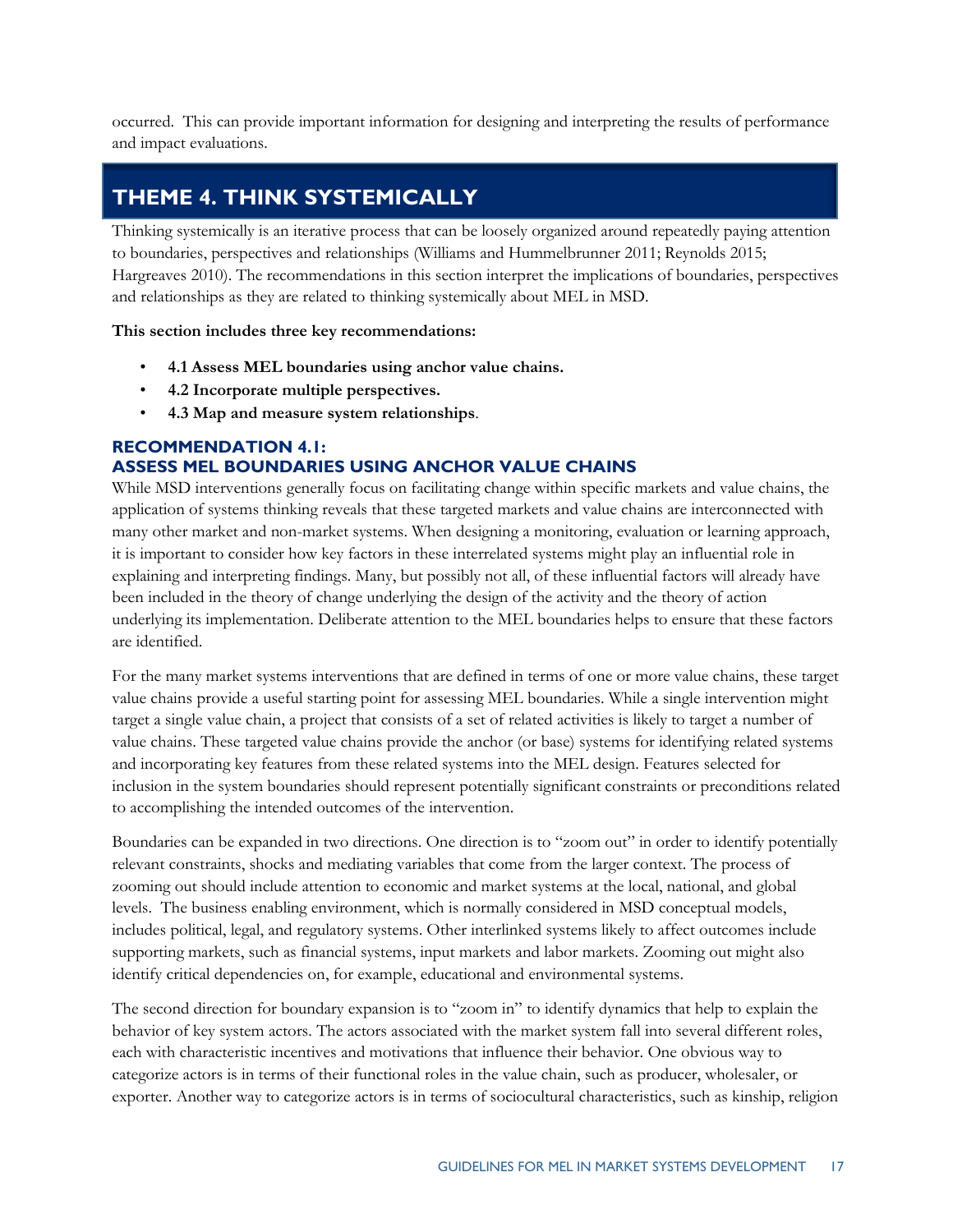and ethnicity, which can play a significant role in shaping behavior and moderating responses to market incentives. It might be useful to zoom in at an intrahousehold level to consider dynamics internal to smallholder and microenterprise households that affect market responses and the allocation of resources across the range of possible production, consumption and investment activities (Chen and Dunn 1996).

In the case of MSD interventions that are not organized around a target value chain, a geographic approach provides an alternative way to assess MEL boundaries. Knowing the geographic area within which intended outcomes are expected to occur provides important information for evaluating demonstration effects, systemic change and multiplier effects (Snodgrass 2014). A geographic approach might be used either to expand or limit the MEL boundaries. On the other hand, a geographic approach can create challenges when market actors' networks cover an extensive geographic area.

#### **RECOMMENDATION 4.2: INCORPORATE MULTIPLE PERSPECTIVES**

Thinking systemically includes recognizing that there is no "right" way to think about the functions and performance of the system. Instead, there are multiple perspectives that can be used to understand and evaluate the system. For a trade minister, a market system might be evaluated in terms of the export value it generates, while an environmentalist might evaluate the ability of the system to protect and conserve natural resources. Perspectives may differ even within a single group. For example, some farmers might value the ability of the system to generate a small but reliable source of supplemental income, while other farmers want a market system that makes it possible to expand profits and productivity in the household's primary source of income. These perspectives are all valid, but they generate different criteria for evaluating system results. Different viewpoints create a more complex, dynamic, and realistic picture of the actors, challenges, and relationships in a system. These concepts inform theories of change while building project design and evaluation concepts and understanding of the bigger picture among stakeholders.

Incorporating multiple perspectives leads to MEL results that do a better job of reflecting the entire system. Even within a donor agency, there can be multiple perspectives on how to evaluate system performance. Similarly, individuals within an implementing organization may have different perspectives on what constitutes ideal system performance. To be sustainable, changes must address a critical need, which is best identified by the community or individuals most affected by that need. One way to incorporate multiple perspectives during pre-design stages is through the use of Broad Agency Announcements (see box below). It can also be expected that perspectives will change over time as new learning occurs. Collaborating, Learning and Adapting (CLA) is a conceptual framework with operational principles for promoting effective learning through the integration of multiple perspectives. More information about CLA, along with examples and applications is available through the USAID Learning Lab (usaidlearninglab.org).

## MULTIPLE PERSPECTIVES AND BAAS

Broad Agency Announcements (BAAs) are a new mechanism for USAID, designed to solve research and development issues by early and full "co-creation" with external partners. BAAs are a flexible and collaborative way to identify market system challenges, incorporating the perspectives of various stakeholders, including development partners, technical experts, local government staff and organizations. Operating units could design and procure activities following the conclusion of the BAA without any conflict of interest for BAA participants. For further information on BAAs, see <https://www.usaid.gov/partnership-opportunities/respond-solicitation/broad-agency-announcements>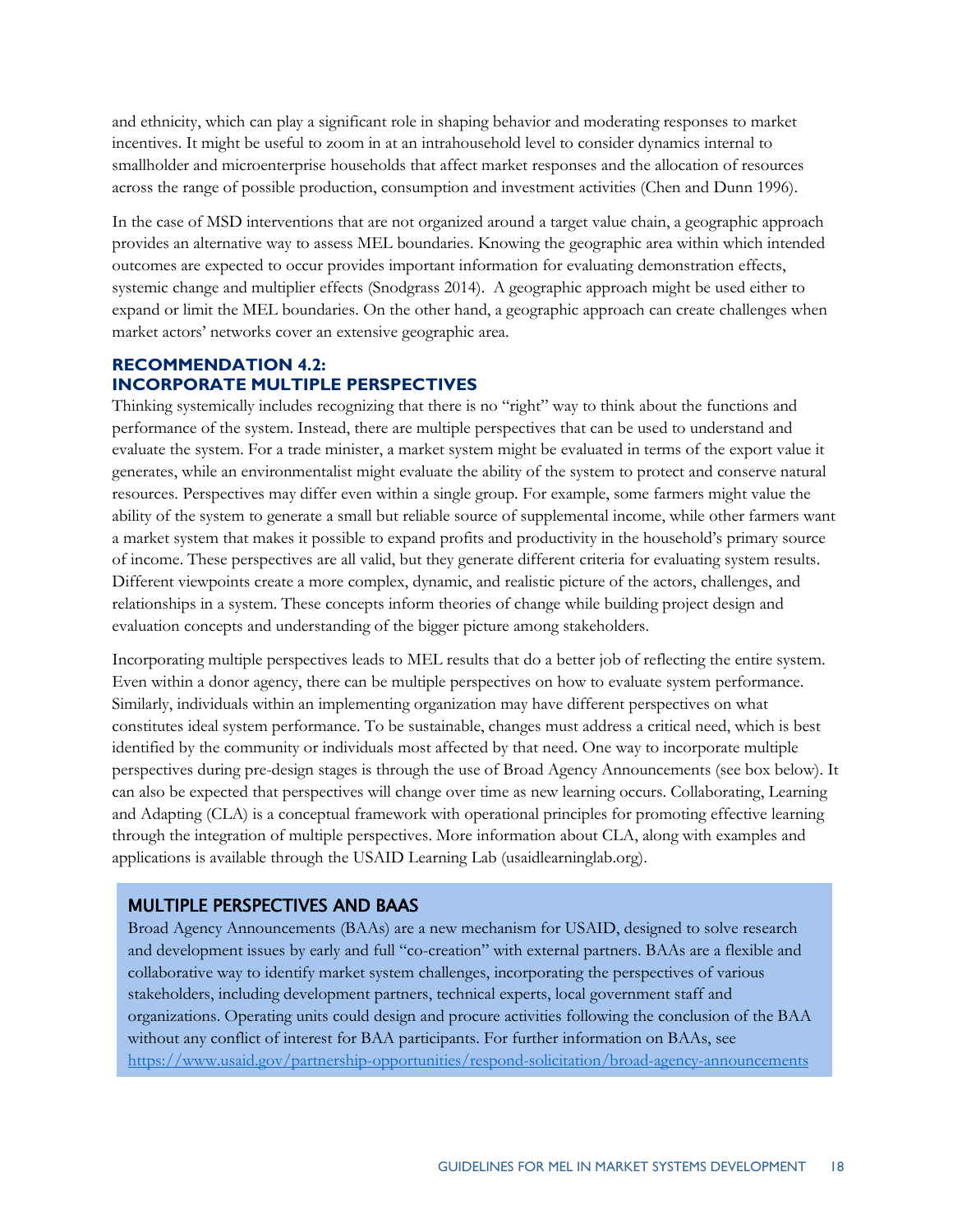#### **RECOMMENDATION 4.3: MAP AND MEASURE SYSTEM RELATIONSHIPS**

Relationships are an integral part of systems thinking. At the same time, facilitating changes in market (and other types of) relationships is usually a central strategy for market systems development. By focusing only on the characteristics and behaviors of individual actors and groups of actors, while ignoring the relationships between actors, traditional MEL approaches ignore a crucial piece of the puzzle. Thinking systemically in MEL requires attention to relationships. System relationships can be represented structurally, such as in figure 7, which shows who is connected to whom. System relationships can also be represented in terms of the nature of the connections (linkages) between actors. The structure and nature of market system relationships are or the behaviors (actions and transactions) that define the nature of relationships (or both). Once relationships are mapped, repeated rounds of data collection would measure changes in the structure and/or conduct of these relationships.

![](_page_23_Figure_2.jpeg)

#### <span id="page-23-0"></span>Figure 7: Example Value Chain Map

It is already a well-established practice to depict a value chain in terms of market actors in different functional roles and the linkages between them (see figure 7). This practice is often initiated at the design stage of an intervention, either at a project or activity level, and as a logic model for the intervention is outlined. Value chain mapping is an important tool for identifying key categories of market actors, how they are connected to each other, and the flow of products from input supply and production to final consumers in each market channel. Additional structural details might come from following the previous recommendation of expanding the boundaries of the system (zooming out) to include key actors who are not part of the vertically linked supply chain. For example, in many situations certain types of firms in supporting markets would be considered key actors within the boundaries of the system. As the boundaries of the system are redefined over time, the structure of the system—the number of actors and connections between actors—will also change.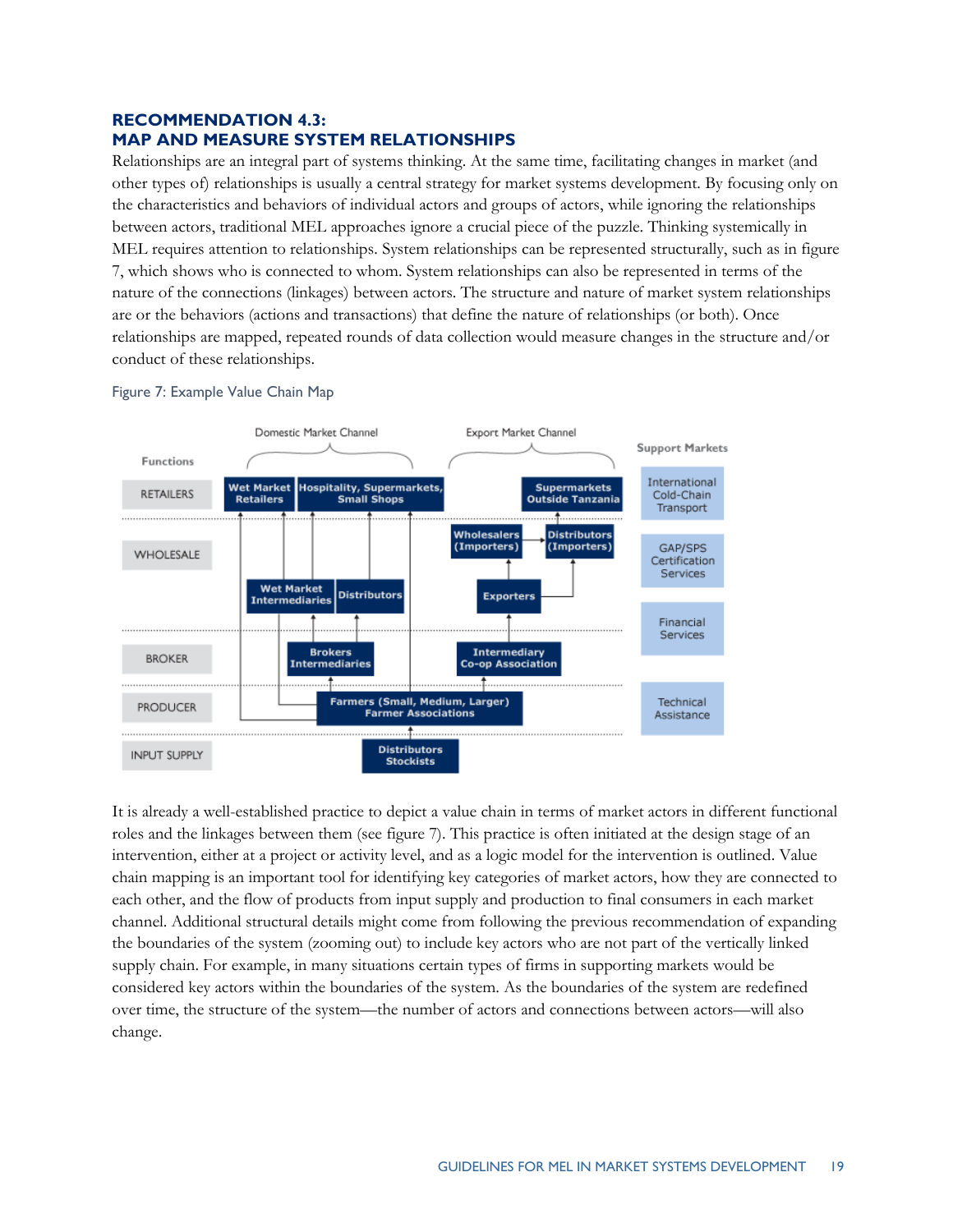Market system relationships can be mapped and measured in ways that range from very simple and intuitive to relatively sophisticated and data intensive. Whether simple or sophisticated, any map of market system relationships will describe the structure of the system using two basic types of variables: 1) actors (nodes) and 2) relationships (linkages). In a simple map, actors are grouped into broad categories according to their roles.

Figure 8: Map of Input Supply Network

The value chain map in the previous example lists actors' roles (functions) in the first column on the far left. The second example (figure 8) provides a more detailed map of individual firms operating in an input supply system. When the structure of the system is represented at this level of detail, the system characteristics can be measured and tracked over time using concepts and techniques from social network analysis. A description of social network analysis can be found in table 2.

The relationships between market systems actors can be measured in

![](_page_24_Figure_3.jpeg)

![](_page_24_Figure_4.jpeg)

![](_page_24_Figure_5.jpeg)

![](_page_24_Figure_6.jpeg)

terms of both transactional and informational variables. Some examples of transactional measures of market system relationships include product flows (volume), payments (currency), repeat transactions (count), proximity (distance), credit (currency) and measures of the flow of embedded services, such as the provision of agricultural inputs or supplies. Examples of informational measures include levels trust, perceived willingness to honor contracts, homogeneity (or heterogeneity) in characteristics, such as ethnicity or social class, or history of sharing technical and market information.

It is important to note that there is no "complete" market system map. In fact, comprehensive mapping can be counterproductive, absorbing excessive resources to capture details that may change in only a few months. Instead, the purpose of mapping a system is to identify critical pieces of the learning agenda, as perceived by stakeholders. System mapping is a dynamic process that should capture the perceptions, key actors, and relationships important to the project or activity. As systems are evaluated, it is expected that new actors or subsystems critical to the function of the market system will be identified and other components drop off in perceived importance as part of project learning and adaptive management.

Depending on the complexity of the market system, a smaller map may be useful for zooming in on subsystem relationships and describe in more detail the nature of relationships between specific actors. In smaller snapshots, key linkages and actors may be more easily identified and evaluated.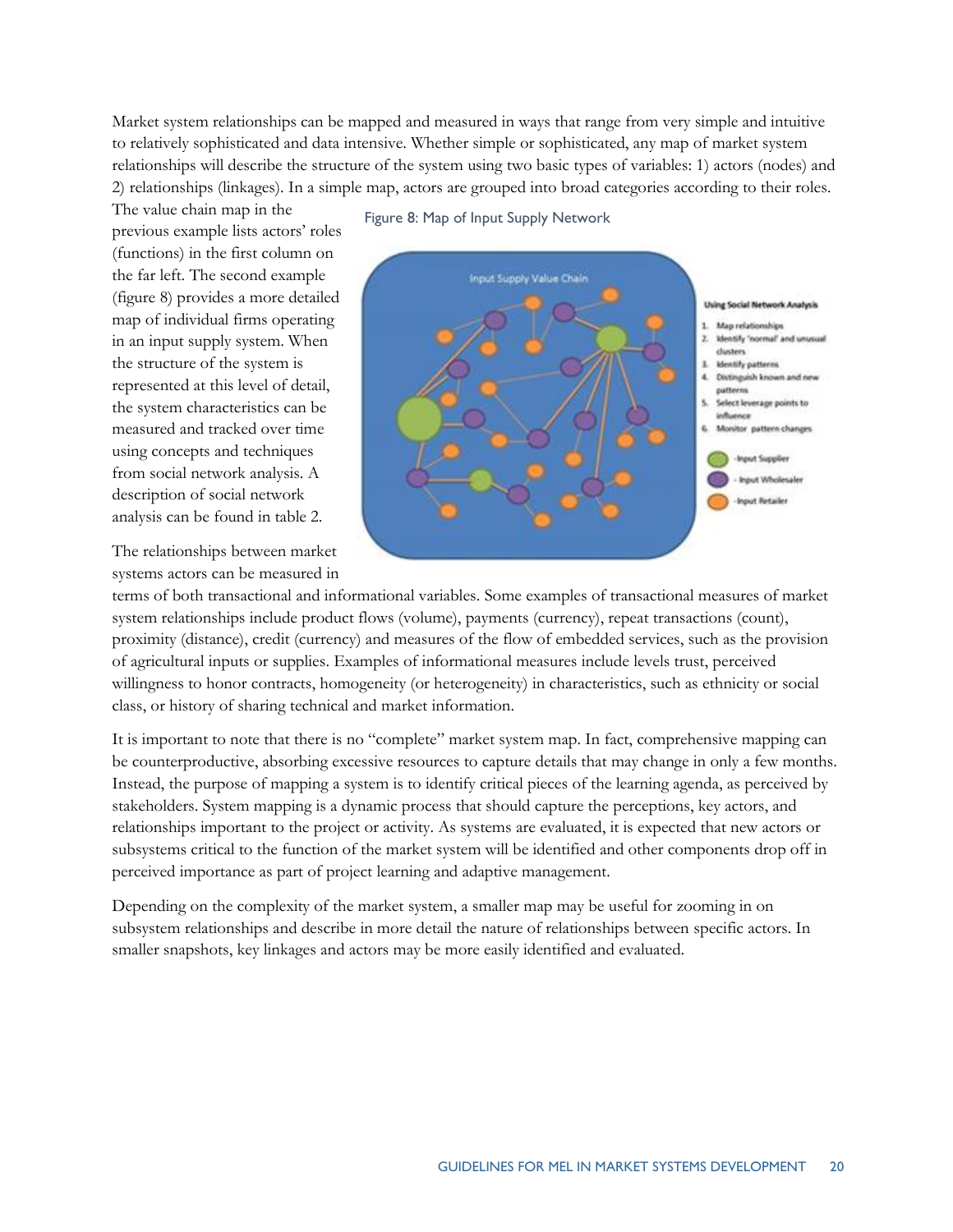## SOCIAL NETWORK ANALSYSIS IN MARKET SYSTEMS DEVELOPMENT

LEO assisted the Sierra Leone Opportunities for Business Action (SOBA) project in using social network analysis (SNA) to inform program targeting, partner selection, performance monitoring, indicator design and impact measurements over time (MarketShare Associates 2016b). SOBA used the results to understand the nature of the relationships between actors in the input supply system, with a focus on product and information flows. The SNA required approximately 10.5 months of LOE, with the field work conducted part-time over five months. In another example, network mapping approaches were used in the USAID Uganda Ag Inputs Activity to evaluate transactional relationships between suppliers, wholesalers and rural retailers of agricultural inputs (Rasmussen, Derks, and Osorio 2015).

### **Resources on Mapping System Relationships**

**Author:** Microlinks Value Chain Development Wiki

**Title:** "Value Chain Mapping Process"

## **Access:**

[https://www.microlinks.org/good](https://www.microlinks.org/good-practice-center/value-chain-wiki/value-chain-mapping-process)[practice-center/value-chain](https://www.microlinks.org/good-practice-center/value-chain-wiki/value-chain-mapping-process)[wiki/value-chain-mapping-process](https://www.microlinks.org/good-practice-center/value-chain-wiki/value-chain-mapping-process)

**Author:** Gopal and Clarke 2015 (for FSG)

**Title:** "System Mapping: A Guide to Developing Actor Maps"

**Access**: [http://fsg.org/tools](http://fsg.org/tools-and-resources/system-mapping)[and-resources/system-mapping](http://fsg.org/tools-and-resources/system-mapping)  **Author**: MarketShare Associates 2016

**Title**: "Testing Tools for Assessing Systemic Change: Network Analysis"

#### **Access**:

[https://www.microlinks.org/library/te](https://www.microlinks.org/library/testing-tools-assessing-systemic-change-synthesis-and-tool-trial-reports) [sting-tools-assessing-systemic-change](https://www.microlinks.org/library/testing-tools-assessing-systemic-change-synthesis-and-tool-trial-reports)[synthesis-and-tool-trial-reports](https://www.microlinks.org/library/testing-tools-assessing-systemic-change-synthesis-and-tool-trial-reports)

# <span id="page-25-0"></span>**THEME 5. EVALUATE SYSTEMIC CHANGE**

As described earlier (under theme 2), systemic change is one of the multidimensional results of market systems development. This section focuses specifically on evaluating systemic change, which is emerging as an important result of MSD. Systemic change is considered a means to an end, in that it supports the achievement of intended development outcomes through positive influences on outreach, sustainably and inclusion. While systemic change is increasingly viewed as an important MSD result, it does not replace the need to measure development outcomes, outreach, sustainability and inclusion. Since systemic change precedes achievement of these other results, the initial appearance of systemic change is a useful indication that the intervention is on the right track.

#### **This section includes two key recommendations:**

- **5.1 Define "systemic change" for the specific context and intervention.**
- **5.2 Select methods and tools for measuring systemic change.**

#### **RECOMMENDATION 5.1:**

#### **DEFINE "SYSTEMIC CHANGE" FOR THE SPECIFIC CONTEXT AND INTERVENTION**

When systemic change is believed to play an essential role in the success of an intervention, an important task in designing the MEL agenda is to clarify the meaning of systemic change for the specific context and activity. The DCED Standard advocates that implementers outline their anticipated systemic change pathways, using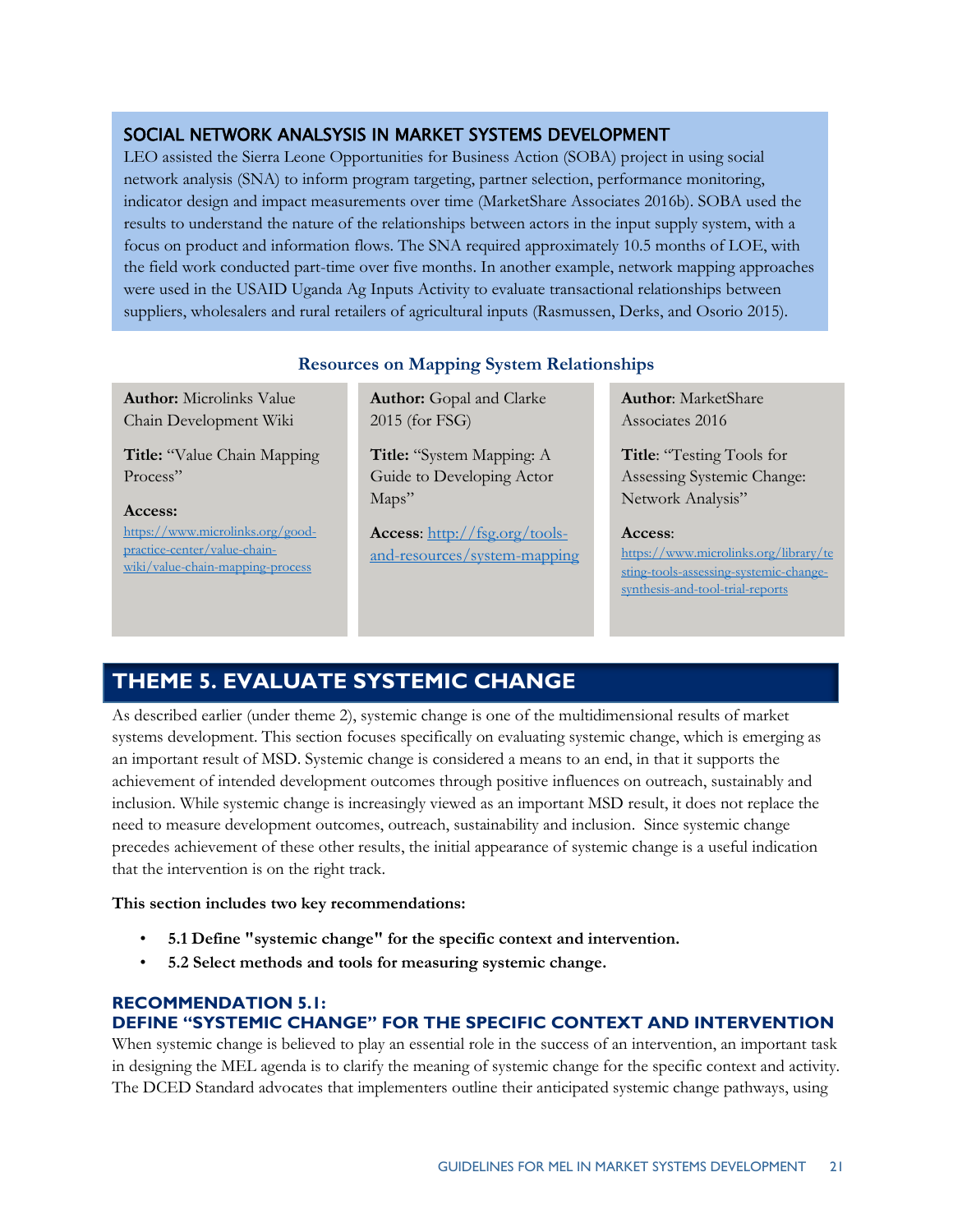whatever tool or method is most appropriate. This provides the foundation for a measurement plan for how to capture those changes, with timelines and responsibilities assigned.

In market systems development, systemic change can be generally defined as:

*Changes in the structure or dynamics of interconnected systems, with significant implications for market system performance. These can include changes in rules, relationships, flows, behavior, connections and/or feedback loops*.

Underlying this definition are specific assumptions about the nature of systemic change:

- 1. Systemic change can have positive or negative results, defined as performance relative to development outcomes, outreach, inclusiveness and/or sustainability.
- 2. Systems are constantly changing, due to the interaction of system actors (emergence), external influences (shocks) and cyclical patterns.
- 3. Systemic change can occur both in the presence or absence of an intervention. Development interventions can serve to hasten, stall, redirect, or reverse a pre-existing evolutionary path.

Systemic change implies fundamental, qualitative shifts in one or more of these underlying system characteristics: structure, rules, relationships and/or behavior. From an MSD perspective, the significance of systemic change depends on its depth and strength (MarketShare Associates 2016a). It is favorable if markets become more inclusive and benefit greater numbers of the target population in ways that are more sustainable. Table 1 provides several general definitions of systemic change within the context of MSD.

| Source                                             | <b>Definition of Systemic Change</b>                                                                                                                                               |
|----------------------------------------------------|------------------------------------------------------------------------------------------------------------------------------------------------------------------------------------|
| LEO Project<br>(MarketShare Associates 2016a, p.1) | [T] he diversion of a system down a new evolutionary path $\int$ in<br>which] positive systemic changes result in more sustainable,<br>inclusive benefits to agents in the system. |
| <b>DCED</b>                                        | [C] hange in underlying causes of market system performance that                                                                                                                   |
| (Kessler 2014, p. 3)                               | can bring about a better-functioning market system.                                                                                                                                |
| DFID and SDC                                       | Market system change is a change in the way supporting functions                                                                                                                   |
| (The Springfield Centre 2014b, p. 3)               | and rules perform that ultimately improves the poor's terms of<br>participation within the market system.                                                                          |
| <b>SEEP Network</b>                                | [T] ransformations in the structure or dynamics of a system that                                                                                                                   |
| (Osorio-Cortes and Jenal 2013, p. 7)               | lead to impacts on large numbers of people, either in their<br>material conditions or in their behavior.                                                                           |

### <span id="page-26-0"></span>**Table 1. Definitions of Systemic Change in Market Systems Development**

While these general definitions are helpful, a more concrete understanding of systemic change that is specific to the intervention and its context provides a practical foundation for selecting indicators and/or tools to evaluate whether systemic change has occurred. The systemic change framework known as the Adapt-Adopt-Expand-Respond (AAER) model provides a useful structure for bridging the gap between general and specific definitions of systemic change (The Springfield Centre 2014a). The LEO framework for understanding systemic change provides guidance for selecting indicators of systemic change both at the level of individual actors and at the level of collective interactions (MarketShare Associates 2016a). An earlier LEO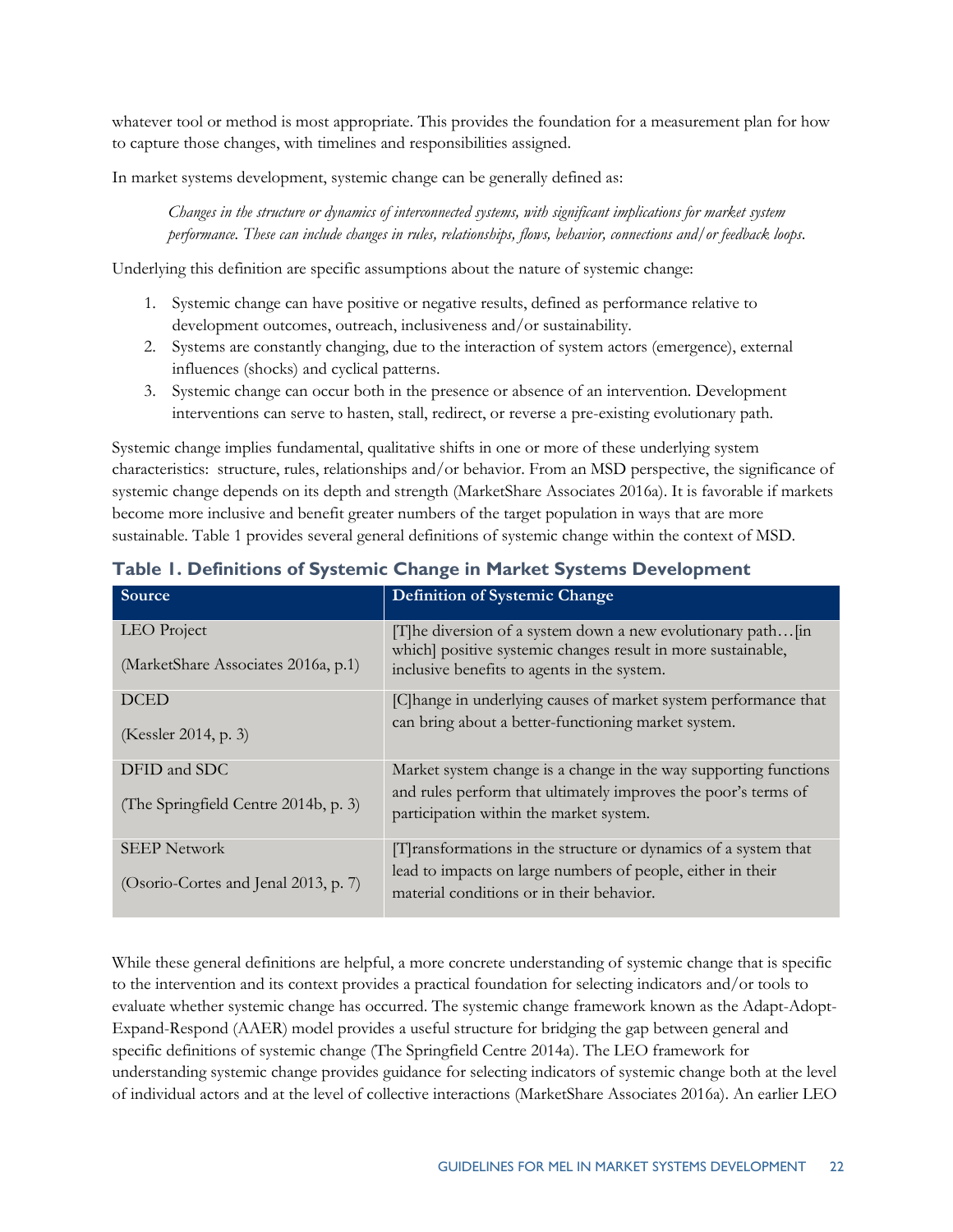report focused only on individual behavior change, identifying two categories of systemic change indicators: 1) buy-in indicators, measuring the degree to which market actors are willing to invest their own resources in perpetuating the changes introduced by the intervention, and 2) imitation indicators, measuring the extent to which behavior changes are spreading within a system through crowding-in and copying (Fowler and Dunn 2014, p. 18).

#### SYSTEMIC CHANGE DEFINED AT SECTOR LEVEL

The Market Development Facility (MDF) is a market systems development project operating in Asia to improve market benefits for poor entrepreneurs and employees. It defines systemic changes as the gradual institutionalization of sustainable behavior changes among market players that cause a sector to operate in more efficient, pro-poor and inclusive ways. Recognizing that these changes will be very specific to the sectors in which it operates, MDF defines its target systemic changes at the sector level. For example, a targeted systemic change in Fiji's horticultural sector is that "agro-input providers expand their reach and/or diversify their products to better serve the interests of small farmers in Fiji in a commercial manner".

#### SYSTEMIC CHANGE AS WOMEN'S ECONOMIC EMPOWERMENT

The Arab Women's Enterprise Fund (AWEF) project, operating in Jordan, Egypt and the Palestinian territories, has a guiding objective of facilitating women's economic empowerment within a market systems development approach. Therefore, systemic change is defined from the perspective of women's empowerment. AWEF has identified changes in social norms as a critical systemic change necessary to enable women's sustainable engagement in markets as entrepreneurs and employees.

## **RECOMMENDATION 5.2: EXAMPLE IN FIGURE IN FIGURE IN FIGURE IN FIGURE IN FIGURE IN FIGURE IN FIGURE IN FIGURE IS THAT "AGRO" SELECT METHODS AND TOOLS FOR MEASURING SYSTEMIC CHANGE**

There are two general approaches for measuring systemic change. One approach is to select indicators that measure the characteristics of systemic change, where these indicators are defined in the intervention-specific measure the enaracteristics or systemic enarge, where these indicators are defined in the intervention-<br>context. In general, an indicator-based approach can be implemented using standard data collection techniques, such as surveys, in-depth interviews and focus groups. An alternative to the indicator approach is techniques, such as surveys, in-depth interviews and focus groups. An alternative to the indicator approach is to use specialized methods and tools for measuring systemic change. The alternatives to an indicator to use specialized incurous and tools for measuring systemic change. The alternatives to an indicator approach fall into two main categories: narrative and visualization approaches (SPACES MERL 2016). The 5Rs Framework recommends a portfolio approach to measuring systems change, including traditional indicator methods, as well as narrative approaches such as outcome harvesting and visualization techniques such as social network analysis (USAID 2016). There are two general approaches for incasumig systemic enange. One approach is to select indicators to

#### LEO FRAMEWORK FOR SYSTEMIC CHANGE

Another framework, developed under the LEO project focuses specifically on market systems development (MarketShare Associates 2016a). This framework outlines a pathway for systemic change placed within the context of ongoing evolution in market systems, with domains of indicator categories that signal systemic changes. The significance of observed systemic changes is understood in terms of their depth (particularly in norms and networks) and their influence (with respect to their scale, buy-in and relevance). Lastly, it expands the range of indicators providing information about systemic changes, partly by looking at the collective interactions of agents in systems, in addition to the agents themselves.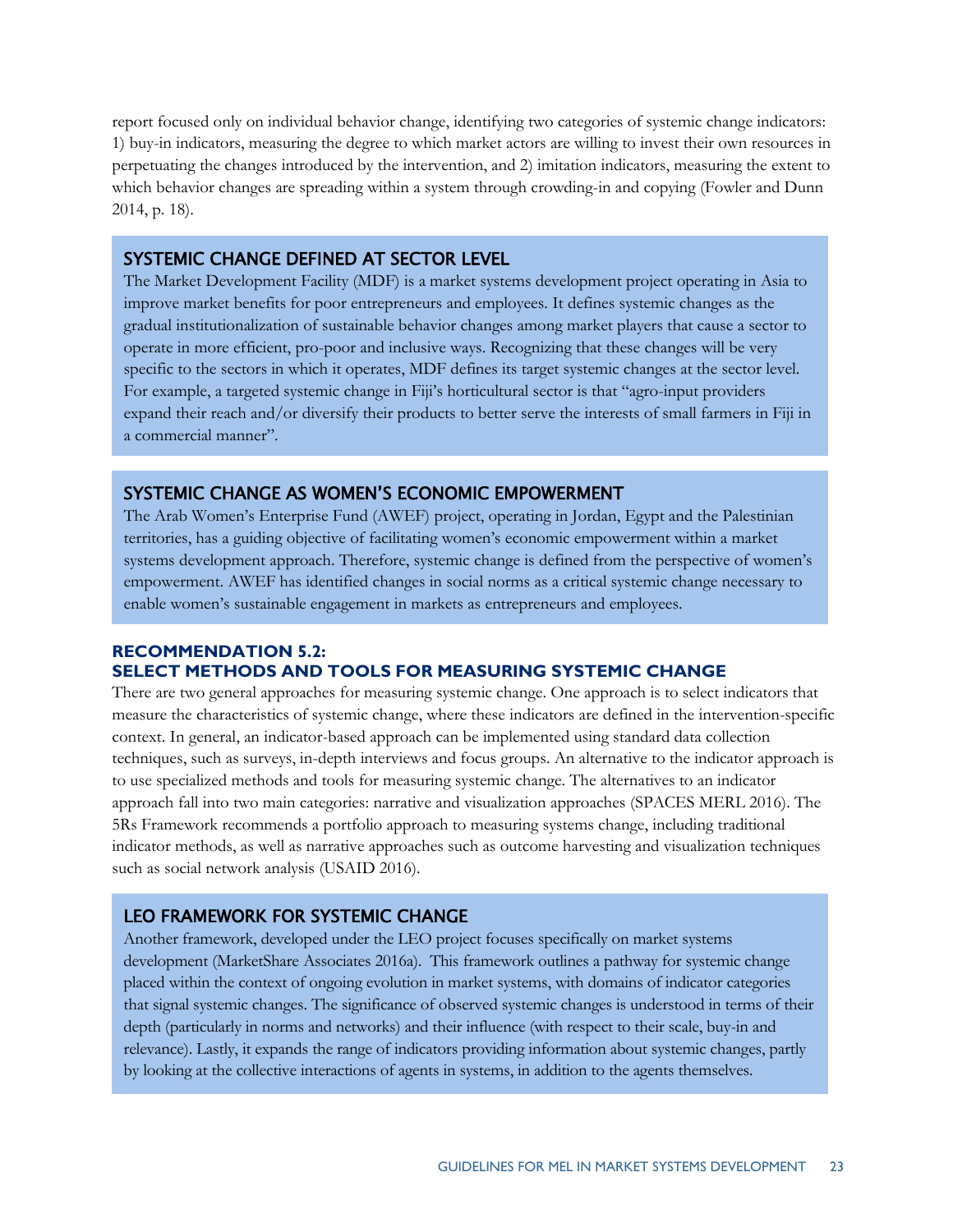Depending on what is to be measured, indicators of systemic change might be direct or proxy (indirect) indicators. While most direct and proxy indicators are designed to measure some level or degree of systemic change, a sentinel indictor is a type of proxy indicator that serves as a bellwether to signal that systemic change has begun to occur. In the Feed the Future Bangladesh Agricultural Value Chain (AVC) project, sentinel indicators were used to signal systemic changes in the health of the market system based on financial and informational flows, churn through commercial relationships and innovation in business models (Sparkman, Field, and Derks 2016). For an intervention to increase smallholder farmers' use of improved inputs, one way to detect spreading demand for improved inputs would be to periodically collect observations from input retailers located outside the project area. Sentinel indicators are especially useful for detecting the presence of systemic change under conditions that are unpredictable or complex.

The second approach for measuring systemic change is to use one or more specialized tools that are specifically adapted to this purpose. These specialized tools may use standard data collection techniques, but they often incorporate more novel methods of data collection and data analysis. Many of these methods use participatory approaches for collecting and interpreting narrative or mapping data. Some of the specialized tools that can be used for measuring systemic change are listed and described in table 2. For each of the tools listed in the table, there are links to descriptions of the tools on USAID's Learning Lab.

| Method/Tool                                | Description                                                                                                                                                                                                                                                                                                                                                                                                                                                                                                                                                                                                                       |
|--------------------------------------------|-----------------------------------------------------------------------------------------------------------------------------------------------------------------------------------------------------------------------------------------------------------------------------------------------------------------------------------------------------------------------------------------------------------------------------------------------------------------------------------------------------------------------------------------------------------------------------------------------------------------------------------|
| Most<br>significant<br><u>change</u>       | A participatory method based on stakeholder narratives. Stakeholders identify what they<br>consider to be the most significant change resulting from the intervention. The process<br>generates hundreds of stories. The stories are sorted into categories (domains of change)<br>and the most representative stories are selected. Stories may be collected on a monthly,<br>quarterly or annual basis.                                                                                                                                                                                                                         |
| Social network<br>analysis                 | A number of techniques used to visualize and analyze actors in a system and the<br>relationships between them. It can be applied to many types of formal and informal<br>networks, including firms linked in a market system, households linked through kinship<br>or social ties, and collaborating groups or associations. A network map can show the<br>number of actors, how closely or distantly they are connected, and identify actors who<br>are centrally located. A variety of flows between actors can be measured, including<br>products, payments, business services, credit, information, and technology diffusion. |
| Outcome<br>harvesting                      | The evaluator (harvester) works with the evaluation user to define questions related<br>outcomes in behavior, relationships, practices or policies. For each outcome, the<br>harvester uses a variety of data sources to determine the degree to which outcomes have<br>occurred and the contribution of the intervention to that outcome. The approach is<br>retrospective in that it first describes outcomes and then seeks plausible explanations of<br>how the outcomes occurred.                                                                                                                                            |
| Participatory<br>systemic<br>inquiry (PSI) | An approach for mapping partners and relationships by engaging multiple groups of<br>stakeholders within the system. Results from different subsystems are triangulated and<br>shared with stakeholders to clarify how the system is operating.                                                                                                                                                                                                                                                                                                                                                                                   |

<span id="page-28-0"></span>*Table 2. Methods and Tools for Measuring Systemic Change*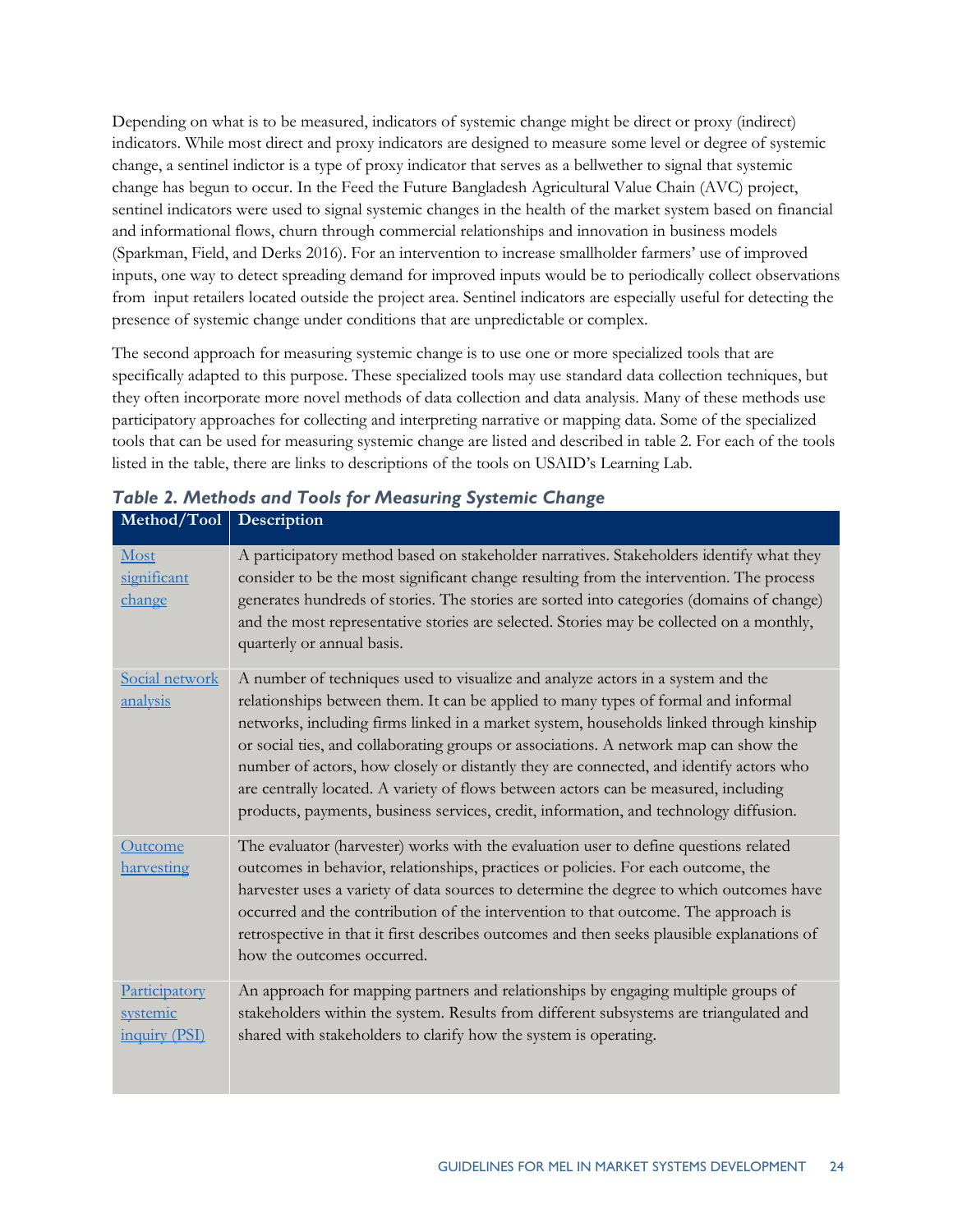## [SenseMaker](https://usaidlearninglab.org/events/using-systemic-me-tools-feed-future-uganda-sensemaker-%C2%AE) The proprietary SenseMaker software program captures a large number of brief narratives that are interpreted by the people telling the story, using dimensions defined by the implementer. The software identifies emerging patterns of perceptions and attitudes, providing insights the implementer can use to adjust the intervention in order to, for example, amplify or dampen emerging patterns.

### **Resources on Measuring Systemic Change**

#### **Author:** Britt 2013

**Title:** "Complexity-Aware Monitoring: Discussion Note"

#### **Access**:

[https://usaidlearninglab.org/sites/def](https://usaidlearninglab.org/sites/default/files/resource/files/Complexity%20Aware%20Monitoring%202013-12-11%20FINAL.pdf) [ault/files/resource/files/Complexity](https://usaidlearninglab.org/sites/default/files/resource/files/Complexity%20Aware%20Monitoring%202013-12-11%20FINAL.pdf)  [Aware Monitoring 2013-12-11](https://usaidlearninglab.org/sites/default/files/resource/files/Complexity%20Aware%20Monitoring%202013-12-11%20FINAL.pdf)  [FINAL.pdf](https://usaidlearninglab.org/sites/default/files/resource/files/Complexity%20Aware%20Monitoring%202013-12-11%20FINAL.pdf)

**Author:** USAID SPACES MERL 2016

**Title:** "Systems and Complexity White Paper"

**Access**: [http://pdf.usaid.gov/pdf\\_docs/pa00](http://pdf.usaid.gov/pdf_docs/pa00m7qz.pdf) [m7qz.pdf](http://pdf.usaid.gov/pdf_docs/pa00m7qz.pdf)

**Author:** MarketShare Associates 2016a

**Title**: "Disrupting System Dynamics: A Complex Systems Framework for Categorizing Systems Changes"

#### **Access**:

[https://www.microlinks.org/library/d](https://www.microlinks.org/library/disrupting-system-dynamics-framework-understanding-systemic-changes) [isrupting-system-dynamics-framework](https://www.microlinks.org/library/disrupting-system-dynamics-framework-understanding-systemic-changes)[understanding-systemic](https://www.microlinks.org/library/disrupting-system-dynamics-framework-understanding-systemic-changes)[changes](https://www.microlinks.org/library/disrupting-system-dynamics-framework-understanding-systemic-changes) 

# <span id="page-29-0"></span>**THEME\_6. NAVIGATE COMPLEXITY**

Development problems often include complex situations with high levels of uncertainty (Burns and Worsley 2015; Ramalingam 2013; Ramalingam et al. 2008). Areas of complexity within market systems can generate unanticipated outcomes and amplify the need for an adaptive management approach (Allana and Sparkman 2014). Monitoring in the face of complexity can require specialized monitoring tools (Britt 2013; Reynolds et al. 2012) and developmental evaluation approaches (Patton 2011; Preskill et al. 2014).

#### **This section includes two key recommendations:**

- **6.1 Include participation at all levels and stages of MEL.**
- **6.2 Place sensors to detect unanticipated outcomes.**

## **RECOMMENDATION 6.1: INCLUDE PARTICIPATION AT ALL LEVELS AND STAGES OF MEL**

A characteristic feature of complexity is that there is significant uncertainty about how the system operates and how it will respond to an intervention. Participatory evaluation methods help to ensure a more comprehensive outlook on system response and better identification of critical relationships, boundaries and dynamics. Participatory evaluation methods also can help with incorporating multiple perspectives.

Depending on the MEL scenario, there are several important opportunities for incorporating participation:

- 1. *MEL design*: Awareness of multiple perspectives can shape the evaluation criteria, the questions to be answered and the boundary setting process. All of these have implications for MEL design.
- 2. *Review of interim results*: The interpretation of monitoring data and midterm progress results will depend on the perspectives of the people doing the interpretation. Incorporating multiple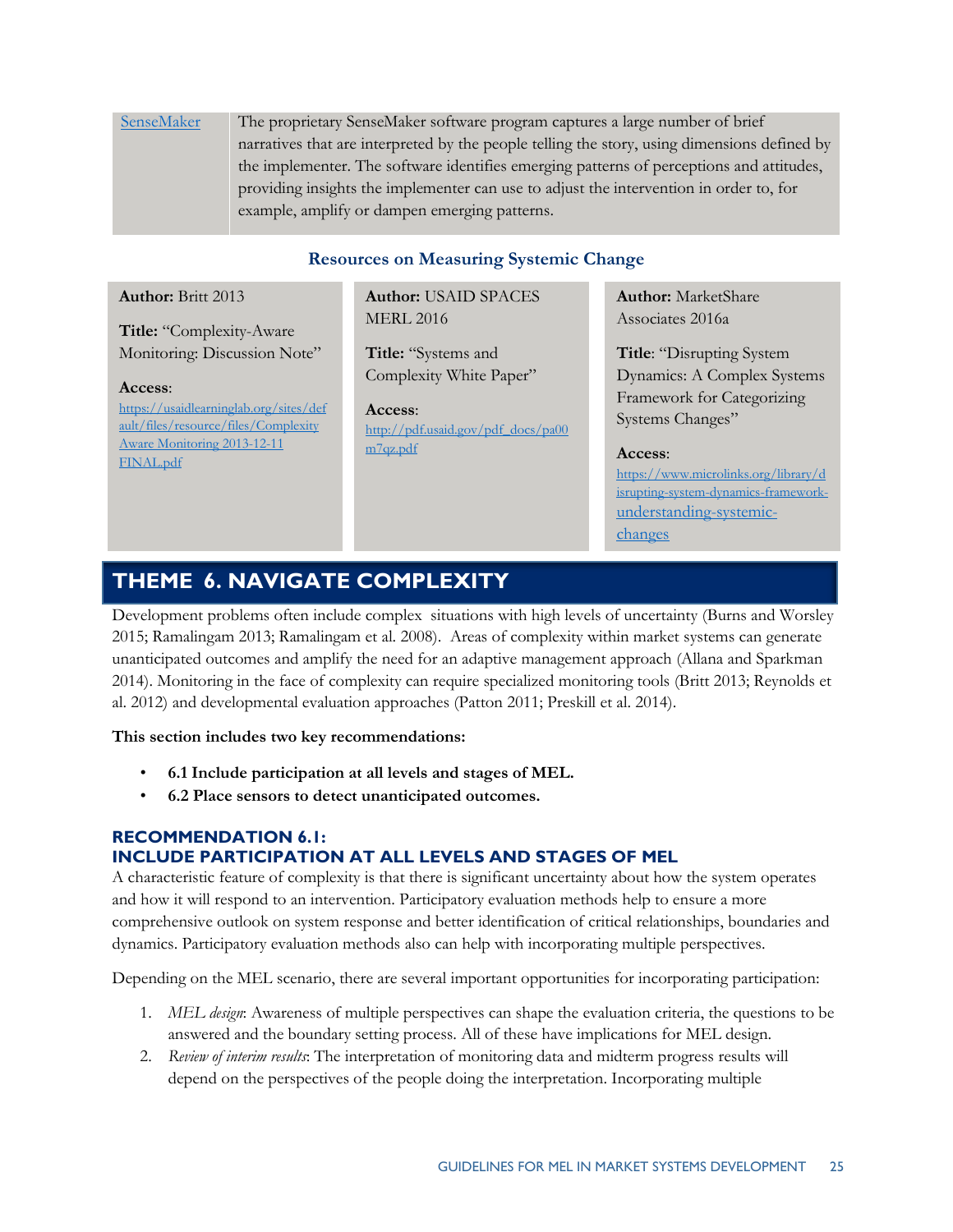perspectives at this stage will increase the likelihood of discovering emerging trends and unanticipated results.

3. *Interpretation of findings*: Too often this stage involves only the evaluators or, at most, a single representative of the donor agency. This leads to a very narrow (and sometimes uninformed) interpretation of results. A broader and more accurate interpretation is possible if initial findings are shared and discussed with a variety of stakeholders.

#### **PARTICIPATORY IMPACT ASSESSMENT AND LEARNING APPROACH**

The Participatory Impact Assessment and Learning Approach (PIALA) was used to evaluate the Root and Tuber Improvement and Marketing Programme (RTIMP) in Ghana (Van Hemelrijck and Kyei-Mensah 2015). PIALA used "participatory sensemaking" to incorporate the perspectives of relevant stakeholders (beneficiaries, service providers and decision-makers). These stakeholders provided insights on the accuracy and meaning of evaluation findings and assigned causal inference for observed results. In sensemaking workshops organized at both local and national levels, workshop participants reviewed the evidence to assess the extent to which the evidence supported the theory of change. This approach helped to strengthen the assessment of project contribution to observed results and created buy-in among stakeholders to use the evaluation findings. The participatory sensemaking activities cost \$64,000 out of a total evaluation budget of \$233,000.

#### **RECOMMENDATION 6.2: PLACE SENSORS TO DETECT UNANTICIPATED OUTCOMES**

Unanticipated outcomes represent a perennial blind spot for theory-based evaluation, so placing sensors to detect unanticipated outcomes is an important supplement to a theory-of-change approach. The more complex the situation, the more likely it is that an intervention will have unanticipated outcomes. When spotted early, information on unanticipated outcomes can provide useful information for adaptive management. As part of a performance or impact evaluation, information on unanticipated outcomes can provide crucial context for interpreting results. The DCED Standard recognizes the importance of understanding unintended impacts and includes this as an audit control point.

Developmental evaluation can be a useful approach for interventions that are innovating in complex environments, where the ideal path is not known in advance (Patton 2011). The developmental evaluation approach uses on-going assessment to understand how the situation is evolving and supports real-time adaptation of an innovation in a dynamic environment. Evaluation becomes an internal team function that informs intervention strategies. Since a developmental evaluation evolves along with the intervention, it is more likely to detect unanticipated outcomes as they occur.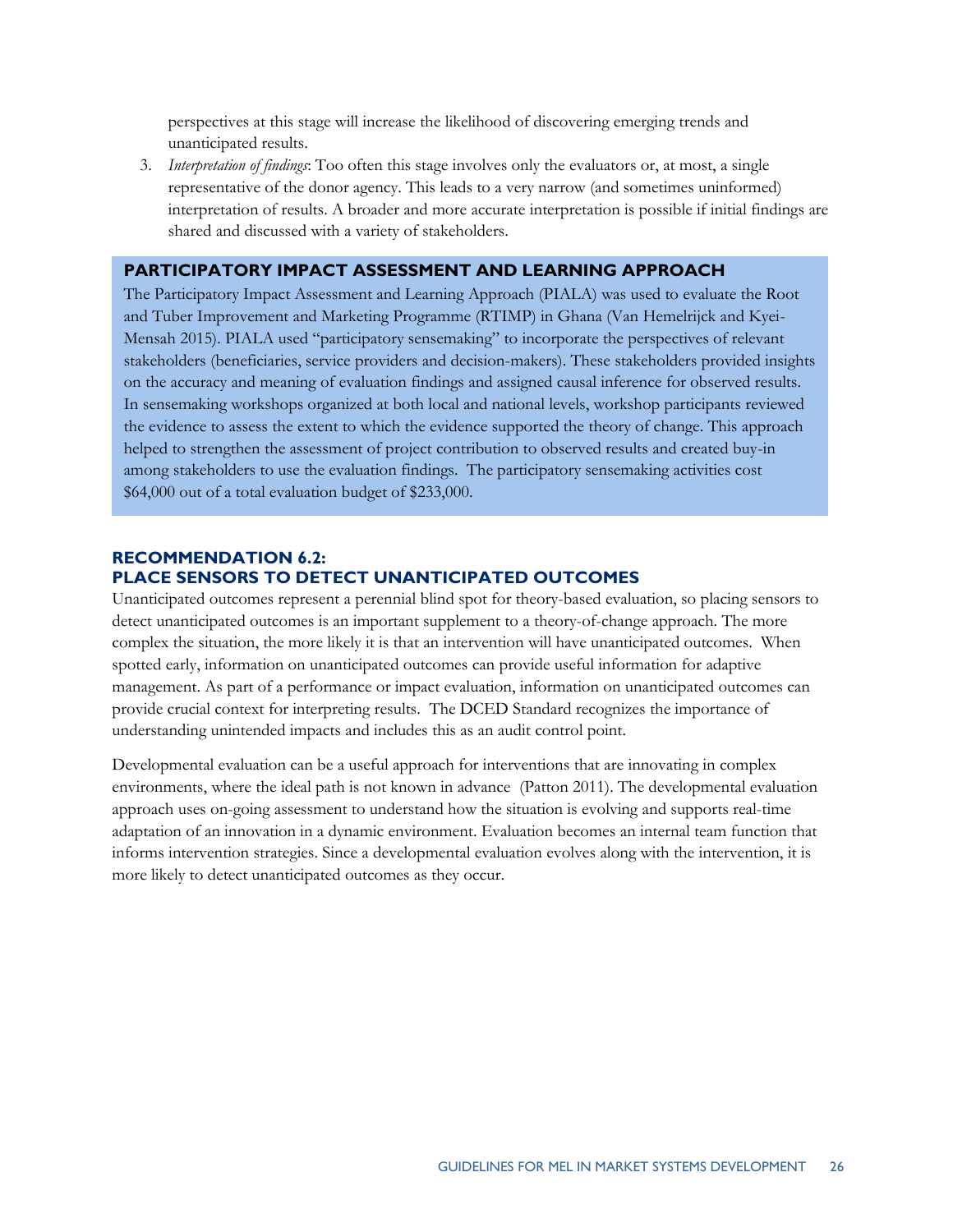### REVEALING UNANTICIPATED CONSEQUENCES WITH OUTCOME HARVESTING

Outcome Harvesting (OH) is an evaluation approach that can reveal unintended consequences from an intervention. The LEO Project tested OH in collaboration with the Alliance Lesser Caucasus Programme (ALCP), a project operating in Georgia from 2014 to 2017. ALCP already had a robust results measurement system collecting data on expected outputs, outcomes and impacts. However, ALCP was eager to understand what types of unanticipated consequences may have emerged from its interventions. The application of OH yielded information on a number of unintended outcomes. Among the most critical were that 1) increased incomes had contributed to significant increases in housing prices in the region, 2) increased dairy income had facilitated a significant increase in debt levels among dairy producers, and 3) the success of a program-facilitated cheese trader had substantially reduced competition among grocery stores in that area (MarketShare Associates 2016c). The OH field application took two months and required approximately 85 days of LOE.

#### **Resources on Participatory Approaches**

**Author:** Van Hemelrijck and Kyei-Mensah 2015

**Title: "**Final Report on the Participatory Impact Evaluation of the Root & Tuber Improvement & Marketing Program (RTIMP)"

#### **Access**:

[https://www.ifad.org/documents/10180/7b74a2e6-e4bc-](https://www.ifad.org/documents/10180/7b74a2e6-e4bc-4514-a99e-44e0ee9adb7f)[4514-a99e-44e0ee9adb7f](https://www.ifad.org/documents/10180/7b74a2e6-e4bc-4514-a99e-44e0ee9adb7f) 

**Author:** Better Evaluation

**Title**: "Participatory Evaluation" (website)

**Access**:

[http://betterevaluation.org/plan/approach/participatory\\_e](http://betterevaluation.org/plan/approach/participatory_evaluation) [valuation](http://betterevaluation.org/plan/approach/participatory_evaluation)

# <span id="page-31-0"></span>**THEME 7. RETHINK MEL ROLES AND METHODS**

**This section includes three key recommendations:** 

- **7.1 Spread MEL responsibilities across project staff.**
- **7.2 Balance evaluator independence with program knowledge.**
- **7.3 Strengthen validity with mixed methods**.

#### **RECOMMENDATION 7.1: SPREAD MEL RESPONSIBILITIES ACROSS PROJECT STAFF**

In most team structures, there is an identified monitoring and evaluation specialist who coordinates the overall monitoring and evaluation of the program/project/activity. These specialists design and operationalize monitoring and evaluation frameworks, managing information flows, maintain data validity, ensure compliance of monitoring and evaluation activities and report out to stakeholders. Oftentimes, evaluation specialists are also answering performance monitoring requirements in contracts or grants that are separate from MSD evaluation needs. Due to the dynamic nature of MSD approaches, evaluations of these MSD interventions require significant support. Monitoring and evaluation specialists' ability to respond to MSD evaluation needs, which are often above and beyond standard monitoring needs, may be limited.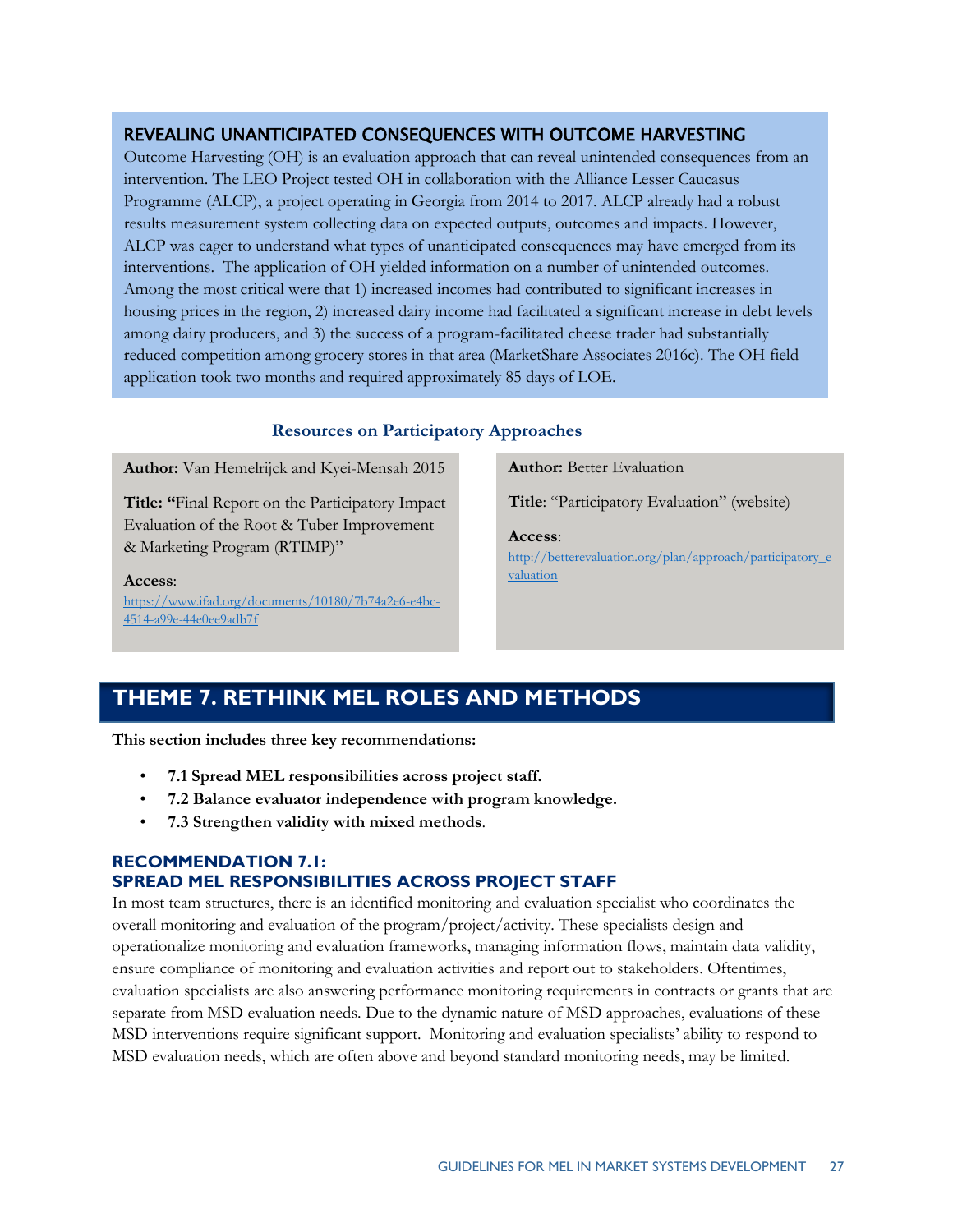When it comes to adaptive management and performance monitoring, responsibilities for collecting and interpreting data should be spread as widely as possible across the implementing organization's local staff. Effective MSD interventions are flexible to changes in context and require real-time data collection and modification of critical assumptions to identify and execute timely implementation pivots. Leveraging technical experts' field experience adds to the overall quality of an MSD evaluation. While there is still a need for MEL specialists, their role should be redefined so that they serve more as MEL facilitators, methodological advisors, communicators and discussion leaders.

Making sense out of complex interventions cannot be the sole responsibility of an individual or isolated team. For MSD approaches, it is important to include MEL responsibilities in job descriptions for most implementing staff. Successful facilitation of MSD depends on creating a learning culture, and incorporating learning into routine processes. Technical teams have strong roles in defining and prioritizing the learning agenda and bring valuable experience to the MEL process—from identifying the theory of action during MEL design, to creating feedback loops that allow MEL results to shape implementation, to interpreting results given the particular context—making implementation staff a critical resource for applying CLA practices.

This recommendation aligns with the DCED Standard, which advocates that responsibility for results measurement needs to be dispersed throughout an implementing organization. One of its compliance criteria is whether "(e)vidence exists of the results measurement system having been institutionalized, for example in the form of inclusion in programme management documents, job descriptions, staff performance reviews, regular meetings etc." Learning for adaptive management requires a developmental evaluation approach, based on real-time data collection and analysis with robust feedback loops. On the other hand, methods must fit the capacity and resource constraints of implementing staff.

#### **RECOMMENDATION 7.2:**

#### **BALANCE EVALUATOR INDEPENDENCE WITH PROGRAM KNOWLEDGE**

Independent evaluation is considered an important mechanism for ensuring objectivity and lack of bias in the performance and impact evaluation findings. It also allows greater flexibility in evaluation design, allowing for ex-post evaluations or other designs that are not bound by the parameters of the project or activity. However, much less emphasis has been placed on the value of an evaluator's general expertise in MSD and detailed knowledge of the specific activity to be evaluated. This includes knowledge of adaptive management and how it has been applied. Evaluators are essential partners in operationalizing the MSD approach, due to the explicit need for adaptation under conditions of complexity and, consequently, the need to establish a close link between MEL and implementation.

In other words, the bias-reducing benefits of external (independent) evaluation may be outweighed by benefits of evaluator expertise in MSD programming (in general) and familiarity with the MSD activity being evaluated (specifically). Such familiarity comes from engaging the evaluation team at every stage, beginning with implementation design. The challenges of evaluating MSD activities, described in section I above, accentuate the need for evaluators to become involved early, periodically and collaboratively. Activity contracts or agreements need to include language on collaboration with third party monitoring and evaluation efforts and evaluators need to become familiar with interventions at the beginning or as close as possible.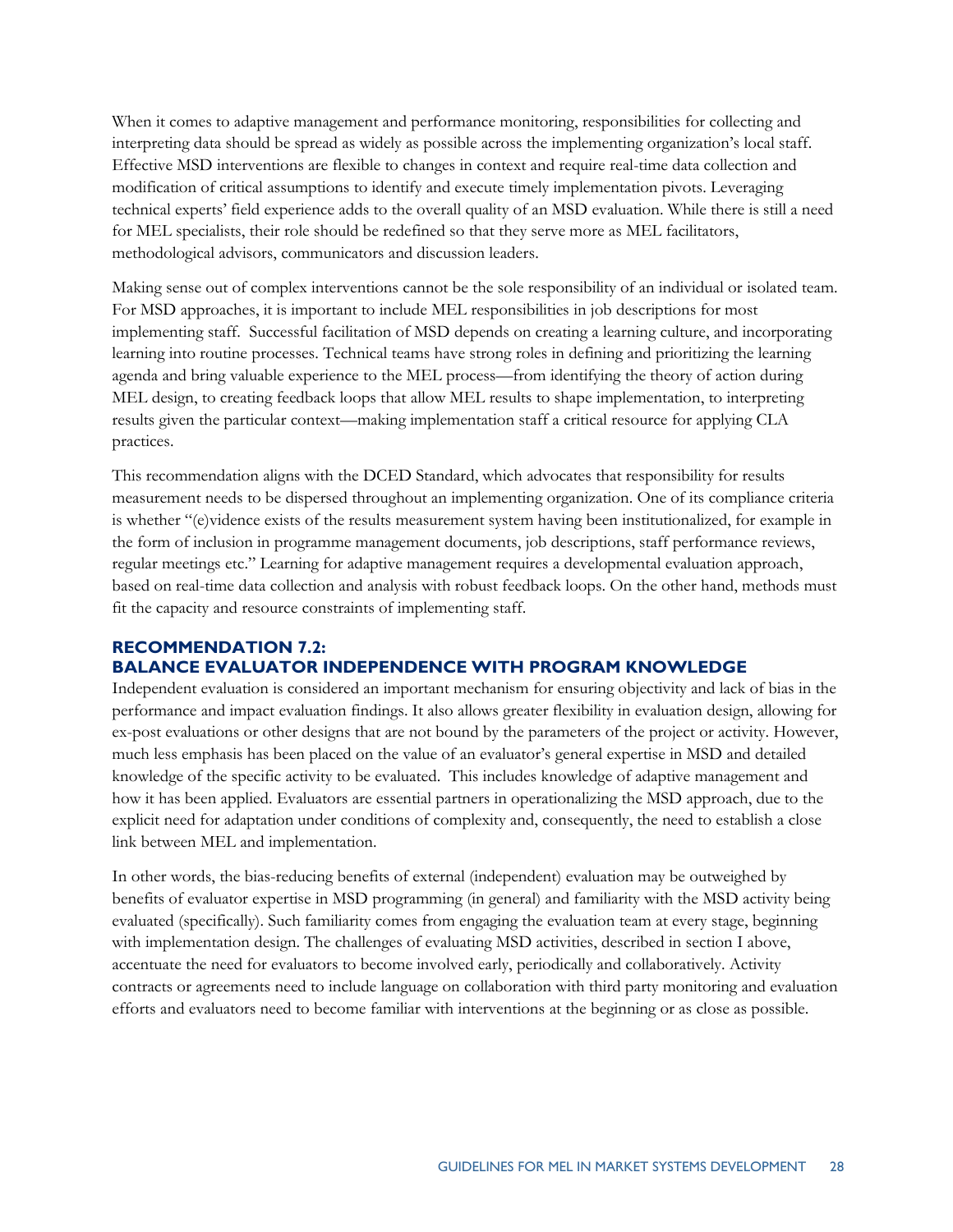### ENGAGING EXTERNAL EVALUATORS

DFID has issued a number of multiyear contracts to engage external evaluation teams for their MSD projects and portfolios. The external evaluation contract for DFID's private sector development portfolio in Malawi runs from 2015 to 2023, ending two years after the end of the last scheduled project. The external evaluation team visits each of the projects annually to verify the data they are collecting and provide recommendations. This helps the external evaluators understand each project's context and its adaptation path, including how and why the interventions are evolving over time. The evaluation team includes a team leader with systemic change expertise, a value for money specialist and a local context specialist.

Generating an integrated learning approach between implementing staff and a third party evaluator can have significant resource implications. In addition to the costs of awarding a separate evaluation contract, there are also staff time considerations. Integrated and collaborative approaches to learning require significant initial investment by donors, implementing staff and evaluators to identify areas of collaboration and create information exchange and learning relationships and processes. External evaluators and implementing staff can work together to identify system boundaries, the theory of change and monitoring indicators. Quarterly pause and reflect moments would allow implementing staff, donors, and evaluators learn about challenges to the theory of change, key intervention changes and information gaps that need to be addressed.

#### **RECOMMENDATION 7.3: STRENGTHEN VALIDITY WITH MIXED METHODS**

Mixed methods build a structure for comprehensive and valid evaluation through triangulation of results. Mixed methods are especially important for evaluating MSD, because interventions are always at multiple levels with multiple units of analysis (i.e., evaluands) and different methods are appropriate for different levels of analysis. A combination of methods can be used to strengthen the different dimensions of validity and permit the triangulation of results (E. Stern et al. 2012; OECD 1991).

Methodological validity is a multifaceted standard that cannot be satisfied by a single data analysis method that is best in all circumstances (Creevey et al. 2010). The most rigorous approach is one in which the strengths and weaknesses of the approach are clearly understood by the end users. The DCED Standard encourages the use of more than one method to strengthen the causal link between donor interventions and measured outcomes. A common approach is to pair tracing results outlined in a results chain with another relevant method, based on what is being measured (e.g., stakeholder opinion, quasi-experimental designs).

For impact evaluation, the suggestion that evaluation methods can be ranked on a hierarchical scale of rigor has led to the prioritization of randomized control trials (RCTs) as the optimal impact evaluation method. Despite the strength of randomized control trials in establishing internal validity, they tend to be weak when it comes to external validity (Kleinfeld 2015). As an approach for evaluating changes in agricultural productivity, the validity of RCTs suffers from the inability to perform double-blind experiments (Bulte et al. 2014). Even within evidence-based medicine, the practical implications and generalizability of effectiveness studies based on RCTs have been questioned for their superficial treatment of underlying complexity (Tannahill and Kelly 2013).

In conclusion, given the need for selecting and synthesizing mixed method approaches, the rigor of the process can be improved through transparency. Transparency means both understanding and communicating the relative strengths and weaknesses of the approaches that were used. It requires that full documentation be provided. Any reporting of MEL results should include transparent consideration of the limitations of the evaluation methods that were used.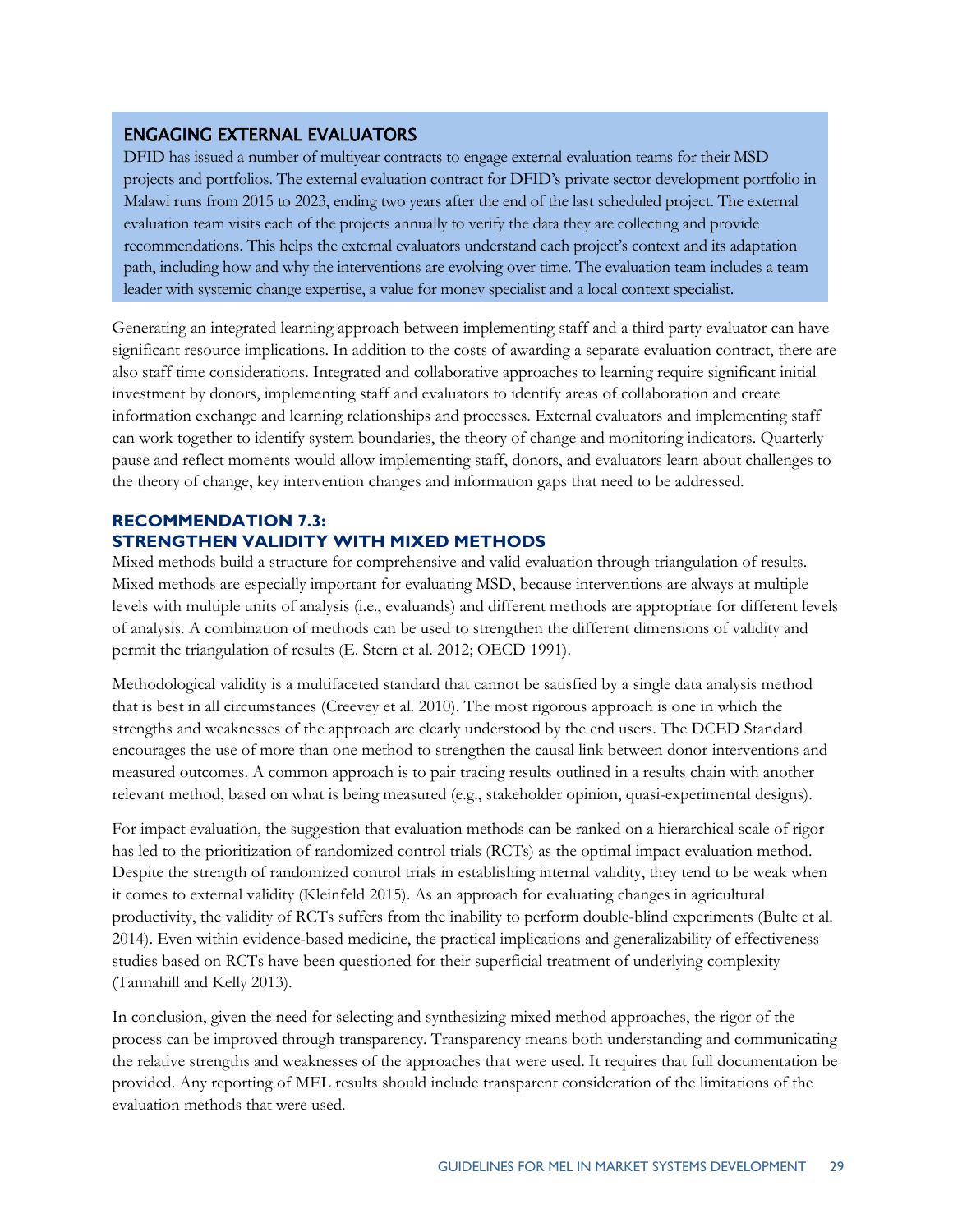# <span id="page-34-0"></span>**REFERENCES**

- Allana, Amir, and Timothy Sparkman. 2014. "Navigating Complexity: Adaptive Management and Organizational Learning in a Development Project in Northern Uganda." *Knowledge Management for Development Journal* 10 (3): 101–12. http://journal.km4dev.org/.
- Britt, Heather. 2013. "Complexity-Aware Monitoring." *USAID Discussion Note*. Washington D.C.: USAID. https://usaidlearninglab.org/sites/default/files/resource/files/Complexity Aware Monitoring 2013-12- 11 FINAL.pdf.
- Bulte, Erwin, Gonne Beekman, Salvatore Di Falco, Joseph Hella, and Pan Lei. 2014. "Behavioral Responses and the Impact of New Agricultural Technologies: Evidence from a Double-Blind Field Experiment in Tanzania." *American Journal of Agricultural Economics* 96 (3): 813–30. doi:10.1093/ajae/aau015.
- Burns, Danny, and Stuart Worsley. 2015. *Navigating Complexity in International Development: Facilitating Sustainable Change at Scale*. Rugby, UK: Practical Action Publishing.
- Campbell, Ruth. 2014. "A Framework for Inclusive Market System Development." *LEO Brief*. Washington D.C.: USAID. https://www.microlinks.org/library/framework-inclusive-market-system-development.

———. 2016. "Local Systems and Market Systems." *LEO Brief*. Washington D.C.: USAID. https://www.microlinks.org/library/local-systems-and-market-systems.

- Chen, Martha Alter, and Elizabeth G. Dunn. 1996. "Household Economic Portfolios." *AIMS Report*. Washington D.C.: USAID. http://www.eldis.org/vfile/upload/1/document/0708/DOC2932.pdf.
- Creevey, Lucy, Jeanne Downing, Elizabeth G. Dunn, Zan Northrip, Don Snodgrass, and Amy Cogan Wares. 2010. "Assessing the Effectiveness of Economic Growth Programs." *AMAP Private Sector Development Impact Assessment Initiative*. Washington D.C.: USAID. https://www.microlinks.org/library/assessingeffectiveness-economic-growth-programs.
- Creevey, Lucy, Elizabeth G. Dunn, and Elisabeth Farmer. 2011. "Outreach, Outcomes, and Sustainability in Value Chain Projects." *microREPORT #171*. Washington D.C.: USAID. https://www.microlinks.org/library/outreach-outcomes-and-sustainability-value-chain-projects.
- Dunn, Elizabeth G. 2014a. "Facilitation Contact Groups." *LEO Brief*. Washington D.C.: USAID. https://www.microlinks.org/sites/default/files/resource/files/Facilitation\_Contact\_Groups\_Brief.pdf.

———. 2014b. "Smallholders and Inclusive Growth in Agricultural Value Chains." *FIELD Report No. 18*. Washington D.C.: USAID. https://www.microlinks.org/library/field-report-no-18-smallholders-andinclusive-growth-agricultural-value-chains.

- Fowler, Ben, and Elizabeth G. Dunn. 2014. "Evaluating Systems and Systemic Change for Inclusive Market Development: Literature Review and Synthesis." *LEO Report #3*. Washington D.C.: USAID. https://www.microlinks.org/library/evaluating-systems-and-systemic-change-inclusive-marketdevelopment.
- Fowler, Ben, Mike Field, and Tim Sparkman. 2016. "Reconsidering the Concept of Scale in Market Systems Development." *LEO Brief*. Washington D.C.: USAID. https://www.microlinks.org/library/reconsidering-concept-scale-market-systems-development.
- Gopal, Srik, and Tiffany Clarke. 2015. "System Mapping: A Guide to Developing Actor Maps." Boston: FSG. http://fsg.org/tools-and-resources/system-mapping.
- Hargreaves, Margaret B. 2010. "Evaluating System Change: A Planning Guide." *Methods Brief*. Princeton, New Jersey: Mathematica Policy Research, Inc.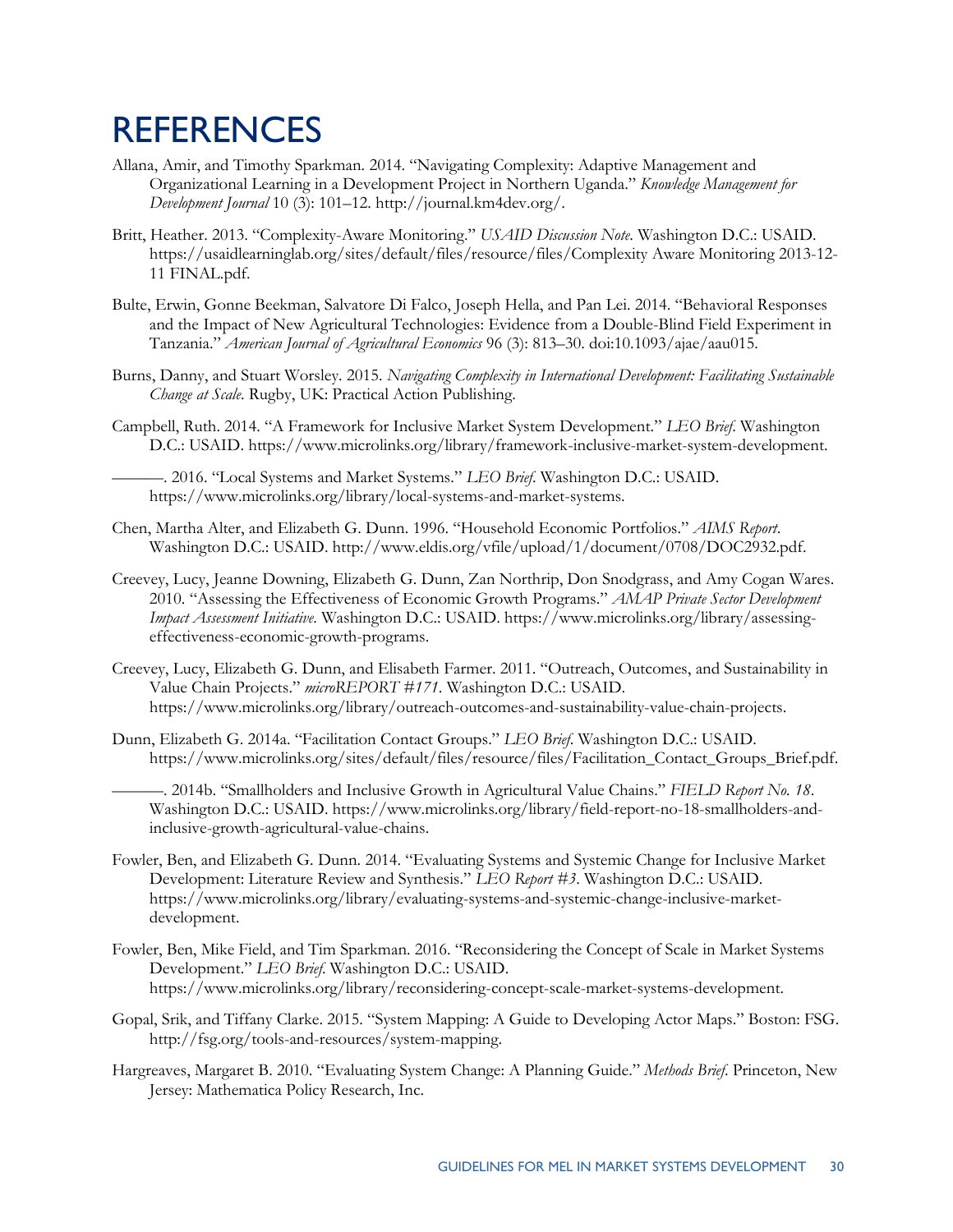- Kessler, Adam. 2014. "Assessing Systemic Change." *Implementation Guidelines for the DCED Standard*. Cambridge, UK: DCED Secretariat. http://www.enterprise-development.org/wpcontent/uploads/Systemic\_Change\_DCED\_Guide\_August2014.pdf.
- Kessler, Adam, and Nabanita Sen. 2015. "Articulating the Results Chain." *Guidelines to the DCED Standard*, 1– 18.
- Kleinfeld, Rachel. 2015. "Improving Development Aid Design and Evaluation: Planning for Sailboats, Not Trains." Washington D.C.: Carnegie Endowment for International Peace.
- MarketShare Associates. 2016a. "Disrupting System Dynamics: A Complex Systems Framework for Categorizing Systems Changes." *LEO Report #47*. Washington D.C.: USAID. https://www.microlinks.org/library/disrupting-system-dynamics-framework-understanding-systemicchanges.
	- ———. 2016b. "Testing Tools for Assessing Systemic Change: Network Analysis." *LEO Report #42*. Washington D.C.: USAID.

https://www.microlinks.org/sites/default/files/resource/files/Report\_No\_ 42 - SC\_Tool\_Trial\_-\_Network\_Analysis\_-\_508\_compliant.pdf.

- ———. 2016c. "Testing Tools for Assessing Systemic Change: Outcome Harvesting." *LEO Report #43*, no. September. https://www.microlinks.org/sites/default/files/resource/files/Report\_No.\_43\_- \_SC\_Tool\_Trial\_Outcome\_Harvesting\_-\_508\_compliant2.pdf.
- Moore, Graham F, Suzanne Audrey, Mary Barker, Lyndal Bond, Chris Bonell, Wendy Hardeman, Laurence Moore, et al. 2015. "Process Evaluation of Complex Interventions: Medical Research Council Guidance." *Bmj* 350: h1258–h1258. doi:10.1136/bmj.h1258.
- Mueller, Bernd E.T., and Man-Kwun Chan. 2015. "Wage Labor, Agriculture-Based Economies, and Pathways Out of Poverty: Taking Stock of the Evidence." *LEO Report #15*. Washington D.C.: USAID. https://www.microlinks.org/library/wage-labor-agriculture-based-economies-and-pathways-outpoverty-taking-stock-evidence.
- O'Sullivan, Fionn. 2016. "Impact Evaluations for Market Systems Programmes." London: BEAM Exchange. https://beamexchange.org/uploads/filer\_public/63/69/6369e5b1-a539-4f56-864b-3d45890a9841/evaluation-guidelines.pdf.
- OECD. 1991. "Principles for Evaluation of Development Assistance." *Development Assistance Committee*. Paris.
- Osorio-Cortes, Lucho, and Marcus Jenal. 2013. "Monitoring and Measuring Change in Market Systems." *SEEP*, 1–22. http://www.seepnetwork.org/filebin/pdf/MandE\_draft.pdf.
- Patton, Michael Quinn. 2011. *Developmental Evaluation: Applying Complexity Concepts to Enhance Innovation and Use*. New York: Guilford Press.
- Preskill, Hallie, Srik Gopal, Katelyn Mack, and Joelle Cook. 2014. "Evaluating Complexity: Propositions for Improving Practice." FSG. papers://a160a322-7748-499f-b1e5-c793de7b7813/Paper/p15933.
- Ramalingam, Ben. 2013. *Aid on the Edge of Chaos*. *Oxford University Press*. Oxford: Oxford University Press. http://ukcatalogue.oup.com/product/9780199578023.do.
- Ramalingam, Ben, Harry Jones, Toussaint Reba, and John Young. 2008. "Exploring the Science of Complexity : Ideas and Implications for Development and Humanitarian Efforts." *Development* 16 (February): 89. http://www.odi.org.uk/rapid/publications/RAPID\_WP\_285.html.
- Rasmussen, Leanne, Eric Derks, and Lucho Osorio. 2015. "Using Systemic M&E Tools in Feed The Future Uganda: Network Mapping." *BEAM Exchange Webinar*. https://beamexchange.org/resources/464/.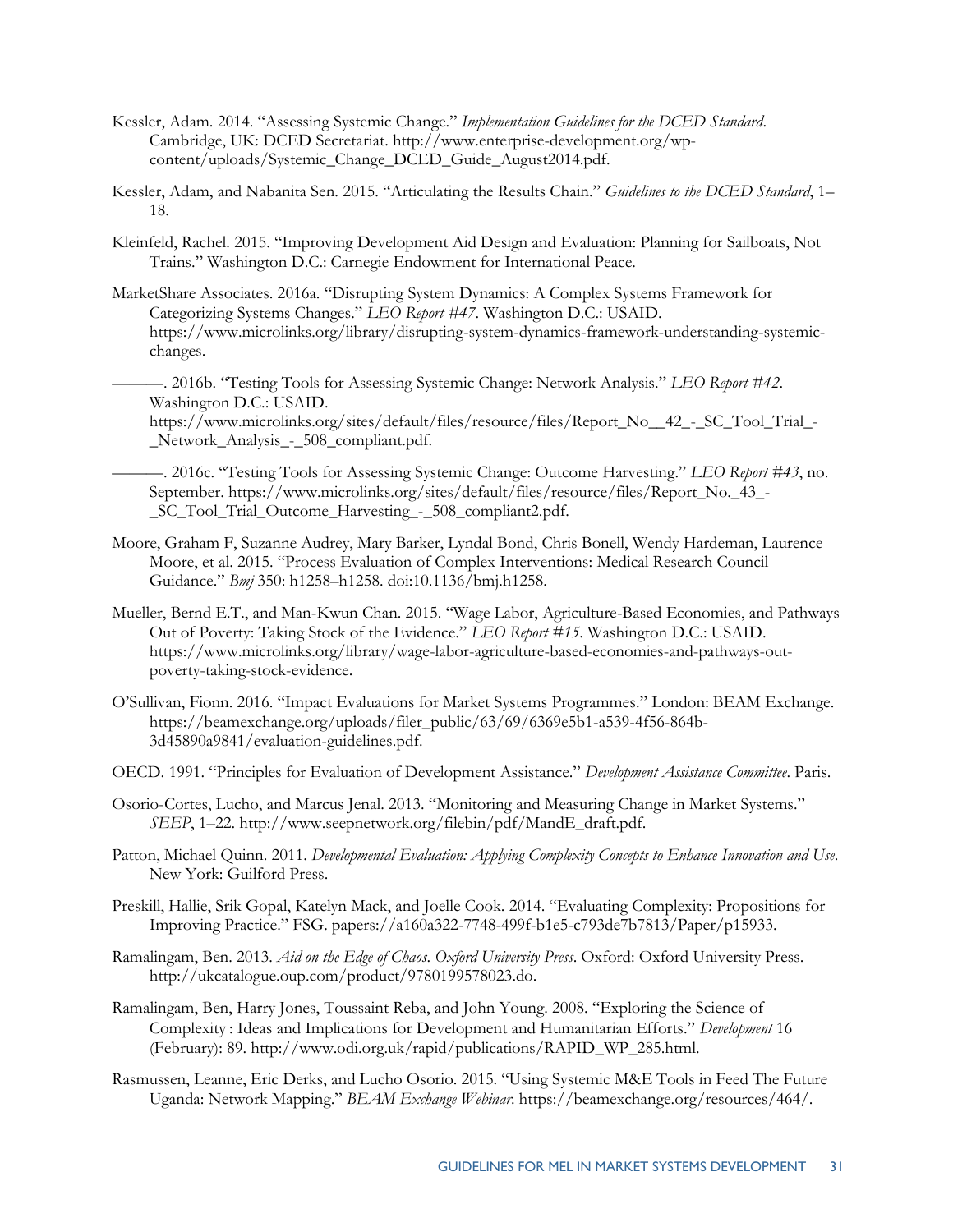- Reynolds, Martin. 2015. "(Breaking) The Iron Triangle of Evaluation." *IDS Bulletin* 46 (1): 71–86. doi:10.1111/1759-5436.12122.
- Reynolds, Martin, Kim Forss, Richard Hummelbrunner, Mita Marra, and Burt Perrin. 2012. "Complexity, Systems Thinking and Evaluation-an Emerging Relationship?" *Evaluation Connections: Newsletter of the European Evaluation Society*, 7–9. http://oro.open.ac.uk/36333/1/Connections Complexity FINAL.pdf.
- Ruffer, Tim, and Elise Wach. 2013. "Review of Making Markets Work for the Poor (M4P) Evaluation Methods and Approaches." London: DFID. http://r4d.dfid.gov.uk/pdf/outputs/misc\_EcoDev/61142-WP41.pdf.
- Saunders, Ruth P, Martin H Evans, and Praphul Joshi. 2005. "Developing a Process-Evaluation Plan for Assessing Health Promotion Program Implementation: A How-To Guide." *Health Promotion Practice* 6 (2): 134–47. doi:10.1177/1524839904273387.
- Snodgrass, Don. 2014. "Agricultural Transformation in Sub-Saharan Africa and the Role of Multiplier." *LEO Report #4*. Washington D.C.: USAID. https://www.microlinks.org/library/agricultural-transformationsub-saharan-africa-and-role-multiplier.
- SPACES MERL. 2016. "Systems and Complexity White Paper." Washington D.C.: USAID. http://pdf.usaid.gov/pdf\_docs/pa00m7qz.pdf.
- Sparkman, Tim, Mike Field, and Eric Derks. 2016. "Practical Tools for Measuring System Health." *LEO Brief*. Washington D.C.: USAID. https://www.microlinks.org/sites/default/files/resource/files/LEO\_Brief\_System\_Health\_Tool\_FIN  $AL-v4_0.pdf$ .
- Stern, Caroline, and Marco Flores. 2016. "Using Results Chains to Depict Theories of Change in USAID Biodiversity Programming." *Biodiversity How-To Guide 2*. Washington D.C.: USAID. http://pdf.usaid.gov/pdf\_docs/PA00M8MW.pdf.
- Stern, Elliot, Nicoletta Stame, John Mayne, Kim Forss, Rick Davies, and Barbara Befani. 2012. "Broadening the Range of Designs and Methods for Impact Assessment." *Working Paper 38*. London: DFID. https://www.gov.uk/government/uploads/system/uploads/attachment\_data/file/67427/designmethod-impact-eval.pdf.
- Tannahill, A., and M. P. Kelly. 2013. "Layers of Complexity in Interpreting Evidence on Effectiveness." *Public Health* 127 (2). Elsevier Ltd: 164–70. doi:10.1016/j.puhe.2012.11.011.
- The Springfield Centre. 2014a. "Discussion Paper: Defining and Working Towards Achieving Systemic Change." In *DCED Advanced Workshop in Bangkok*. Durham, UK: The Springfield Centre.
	- ———. 2014b. "The Operational Guide for the Making Markets Work for the Poor (M4P) Approach, Second Edition." London: DFID and SDC. doi:10.1007/s007690000247.
- USAID. 2011. "Evaluation: Learning from Experience." *USAID Evaluation Policy*. Washington D.C.: USAID. https://www.usaid.gov/sites/default/files/documents/2151/USAIDEvaluationPolicy.pdf.

———. 2014. "Local Systems: A Framework for Supporting Sustained Development." *USAID Policy Document*. Washington D.C.: USAID. https://www.usaid.gov/policy/local-systems-framework.

———. 2015a. "Feed the Future Agricultural Indicators Guide." USAID Bureau for Food Security.

———. 2015b. "The Facilitation Approach at USAID: A Discussion Paper." *Knowledge-Driven Agricultural Development (KDAD) Project*. Washington D.C.: USAID. http://usaidlearninglab.org/library/facilitationapproach-usaid-discussion-paper.

———. 2015c. "USAID Evaluation and Monitoring Terms." USAID Bureau for Policy, Planning and